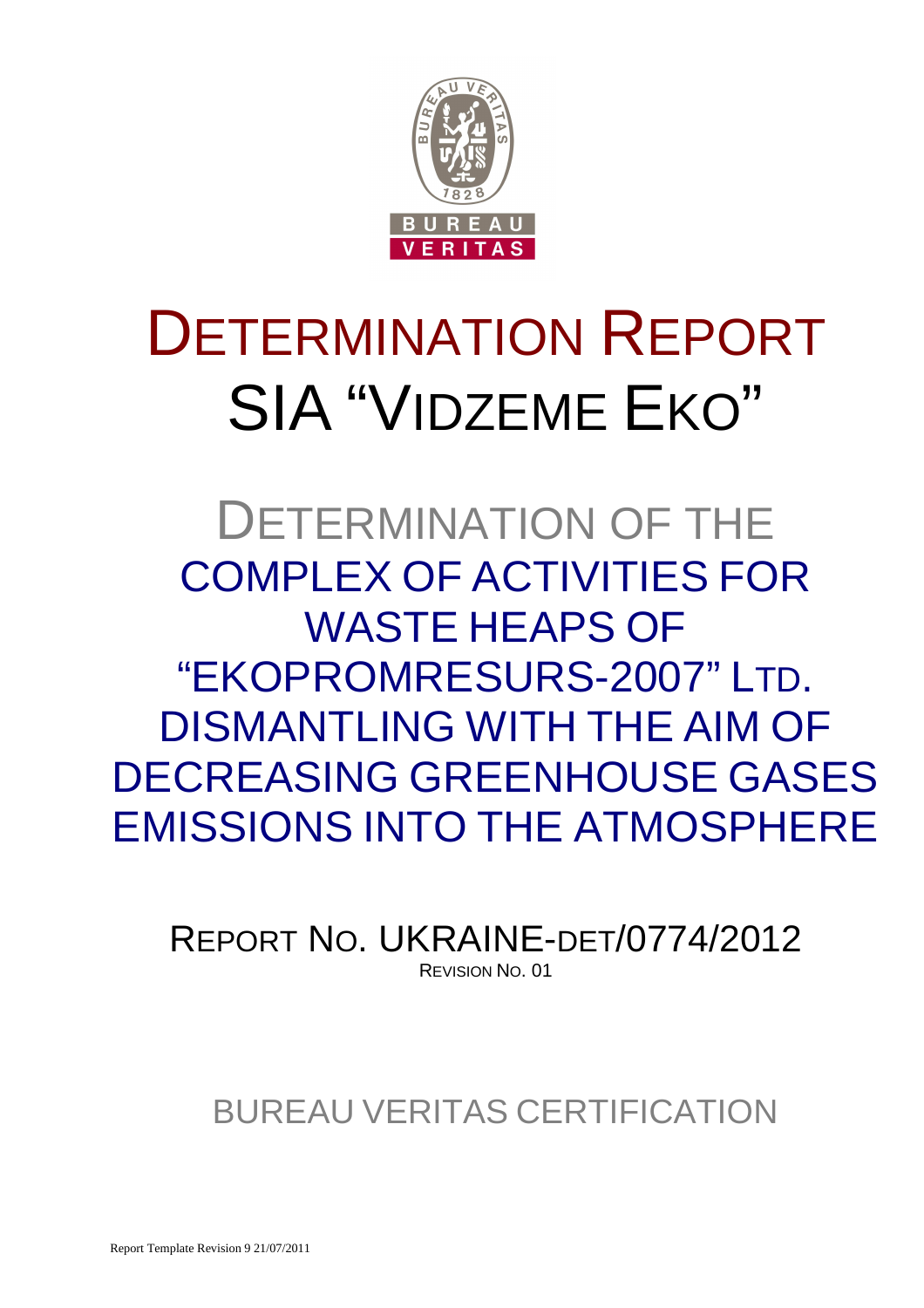

DETERMINATION REPORT: COMPLEX OF ACTIVITIES FOR WASTE HEAPS OF "EKOPROMRESURS-2007" LTD. DISMANTLING WITH THE AIM OF DECREASING GREENHOUSE GASES EMISSIONS INTO THE ATMOSPHERE

| Date of first issue:<br>15/10/2012 | Organizational unit:<br>Bureau Veritas Certification<br><b>Holding SAS</b> |
|------------------------------------|----------------------------------------------------------------------------|
| Client:                            | Client ref.:                                                               |
| <b>SIA "Vidzeme Eko"</b>           | Victor Tkachenko                                                           |

Summary:

Bureau Veritas Certification has made the determination of the "Complex of activities for waste heaps of "Ekopromresurs-2007" ltd. dismantling with the aim of decreasing greenhouse gases emissions into the atmosphere" project of SIA "Vidzeme Eko" located in Krasnyi Luch town, Luhansk Region, Ukraine on the basis of UNFCCC criteria for the JI, as well as criteria given to provide for consistent project operations, monitoring and reporting. UNFCCC criteria refer to Article 6 of the Kyoto Protocol, the JI rules and modalities and the subsequent decisions by the JI Supervisory Committee, as well as the host country criteria.

The determination scope is defined as an independent and objective review of the project design document, the project's baseline study, monitoring plan and other relevant documents, and consisted of the following three phases: i) desk review of the project design and the baseline and monitoring plan; ii) follow-up interviews with project stakeholders; iii) resolution of outstanding issues and the issuance of the final determination report and opinion. The overall determination, from Contract Review to Determination Report & Opinion, was conducted using Bureau Veritas Certification internal procedures.

The first output of the determination process is a list of Clarification and Corrective Action Requests (CL and CAR), presented in Appendix A. Taking into account this output, the project proponent revised its project design document.

In summary, it is Bureau Veritas Certification's opinion that the project correctly applies Guidance on criteria for baseline setting and monitoring and meets the relevant UNFCCC requirements for the JI and the relevant host country criteria.

| Report No.:<br>UKRAINE-det/0774/2012                                                                                                               | JI                | Subject Group:                                                                           | Indexing terms       |
|----------------------------------------------------------------------------------------------------------------------------------------------------|-------------------|------------------------------------------------------------------------------------------|----------------------|
| Project title:<br>Complex<br>"Ekopromresurs-2007" Itd. dismantling with the aim<br>of decreasing greenhouse gases emissions into the<br>atmosphere | of activities for | waste<br>heaps<br>οt                                                                     |                      |
| Work carried out by:<br>Vyacheslav Yeriomin - Team Leader, Lead Verifier<br>Dmytro Balyn - Team Leader, Technical specialist                       |                   | No distribution without permission from the<br>Client or responsible organizational unit |                      |
| Work reviewed by:                                                                                                                                  |                   |                                                                                          |                      |
| Ivan Sokolov - Internal Technical Reviewer                                                                                                         |                   |                                                                                          | Limited distribution |
| Vasyl Kobzar-Technical Specialist                                                                                                                  |                   |                                                                                          |                      |
| Work approved by:                                                                                                                                  |                   |                                                                                          |                      |
| Ivan Sokolov - Operational Manager                                                                                                                 |                   | Unrestricted distribution                                                                |                      |
| Date of this revision:<br>18/10/2012                                                                                                               | Rev. No.:<br>01   | Number of pages:<br>60                                                                   |                      |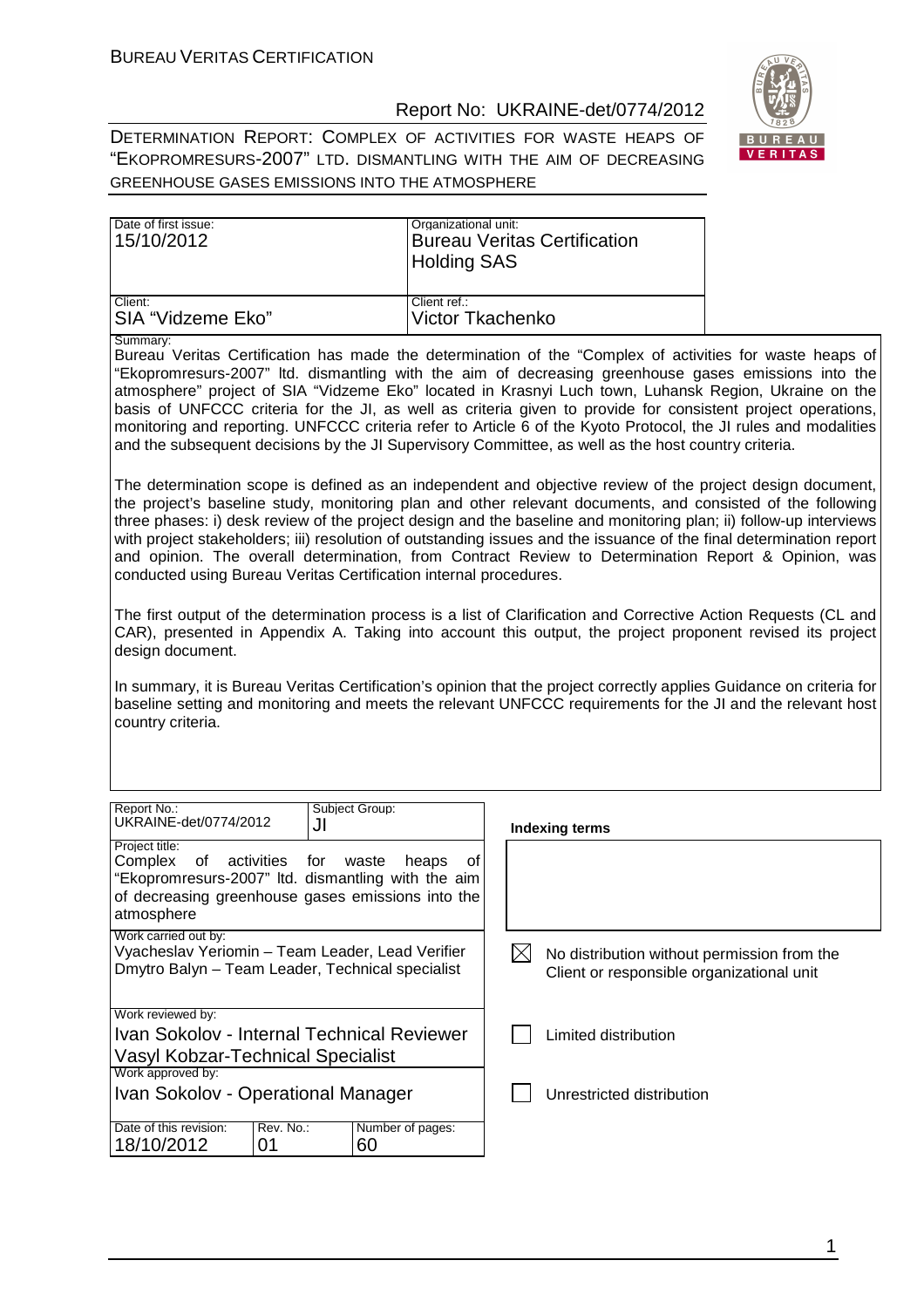DETERMINATION REPORT: COMPLEX OF ACTIVITIES FOR WASTE HEAPS OF "EKOPROMRESURS-2007" LTD. DISMANTLING WITH THE AIM OF DECREASING GREENHOUSE GASES EMISSIONS INTO THE ATMOSPHERE

#### **Table of Contents Page 2014**

| $\mathbf{1}$   |                                                                                     |                |
|----------------|-------------------------------------------------------------------------------------|----------------|
| 1.1            | Objective                                                                           | 3              |
| 1.2            | Scope                                                                               | 3              |
| 1.3            | Determination team                                                                  | 3              |
| 2              |                                                                                     | $\overline{4}$ |
| 2.1            | <b>Review of Documents</b>                                                          | $\overline{4}$ |
| 2.2            | Follow-up Interviews                                                                | 5              |
| 2.3            | <b>Resolution of Clarification and Corrective Action Requests</b>                   | 5              |
| 3              |                                                                                     |                |
| $\overline{4}$ |                                                                                     |                |
| 4.1            | Project approvals by Parties involved (19-20)                                       | 8              |
| 4.2            | Authorization of project participants by Parties involved (21)                      | 8              |
| 4.3            | Baseline setting (22-26)                                                            | 9              |
| 4.4            | Additionality (27-31)                                                               | 13             |
| 4.5            | Project boundary (32-33)                                                            | 14             |
| 4.6            | Crediting period (34)                                                               | 15             |
| 4.7            | Monitoring plan (35-39)                                                             | 15             |
| 4.8            | Leakage (40-41)                                                                     | 20             |
| 4.9            | Estimation of emission reductions or enhancements of net removals<br>$(42-47)$      | 21             |
| 4.10           | Environmental impacts (48)                                                          | 23             |
| 4.11           | Stakeholder consultation (49)                                                       | 23             |
| 4.12           | Determination regarding small scale projects (50-57)                                | 23             |
| 4.13           | Determination regarding land use, land-use change and forestry                      |                |
|                | (LULUCF) projects (58-64)                                                           | 23             |
| 4.14           | Determination regarding programmes of activities (65-73)                            | 24             |
| 5              | SUMMARY AND REPORT OF HOW DUE ACCOUNT WAS<br>TAKEN OF COMMENTS RECEIVED PURSUANT TO |                |
| 6              |                                                                                     |                |
| $\overline{7}$ |                                                                                     |                |
|                |                                                                                     |                |
|                |                                                                                     |                |

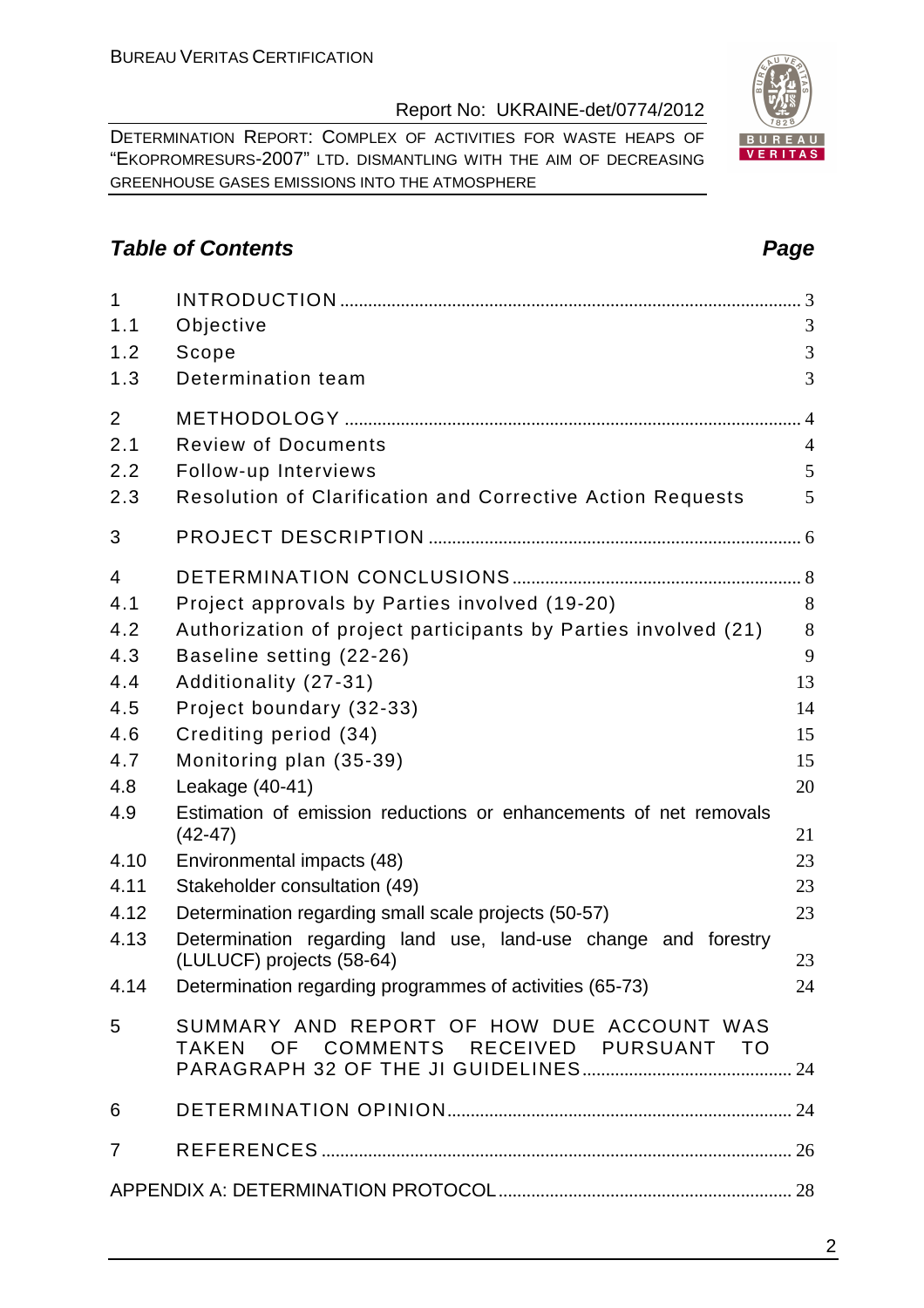

DETERMINATION REPORT: COMPLEX OF ACTIVITIES FOR WASTE HEAPS OF "EKOPROMRESURS-2007" LTD. DISMANTLING WITH THE AIM OF DECREASING GREENHOUSE GASES EMISSIONS INTO THE ATMOSPHERE

#### **1 INTRODUCTION**

SIA "Vidzeme Eko" has commissioned Bureau Veritas Certification to determine its JI project "Complex of activities for waste heaps of "Ekopromresurs-2007" ltd. dismantling with the aim of decreasing greenhouse gases emissions into the atmosphere" (hereafter called "the project") at Krasnyi Luch town, Luhansk Region, Ukraine.

This report summarizes the findings of the determination of the project, performed on the basis of UNFCCC criteria, as well as criteria given to provide for consistent project operations, monitoring and reporting.

#### **1.1 Objective**

The determination serves as project design verification and is a requirement of all projects. The determination is an independent third party assessment of the project design. In particular, the project's baseline, the monitoring plan (MP), and the project's compliance with relevant UNFCCC and host country criteria are determined in order to confirm that the project design, as documented, is sound and reasonable, and meets the stated requirements and identified criteria. Determination is a requirement for all JI projects and is seen as necessary to provide assurance to stakeholders of the quality of the project and its intended generation of emission reduction units (ERUs).

UNFCCC criteria refer to Article 6 of the Kyoto Protocol, the JI rules and modalities and the subsequent decisions by the JI Supervisory Committee, as well as the host country criteria.

#### **1.2 Scope**

The determination scope is defined as an independent and objective review of the project design document, the project's baseline study and monitoring plan and other relevant documents. The information in these documents is reviewed against Kyoto Protocol requirements, UNFCCC rules and associated interpretations.

The determination is not meant to provide any consulting towards the Client. However, stated requests for clarifications and/or corrective actions may provide input for improvement of the project design.

#### **1.3 Determination team**

The determination team consists of the following personnel:

Vyacheslav Yeriomin

Bureau Veritas Certification Team Leader, Climate Change Verifier

Dmytro Balyn

Bureau Veritas Certification Climate Change Verifier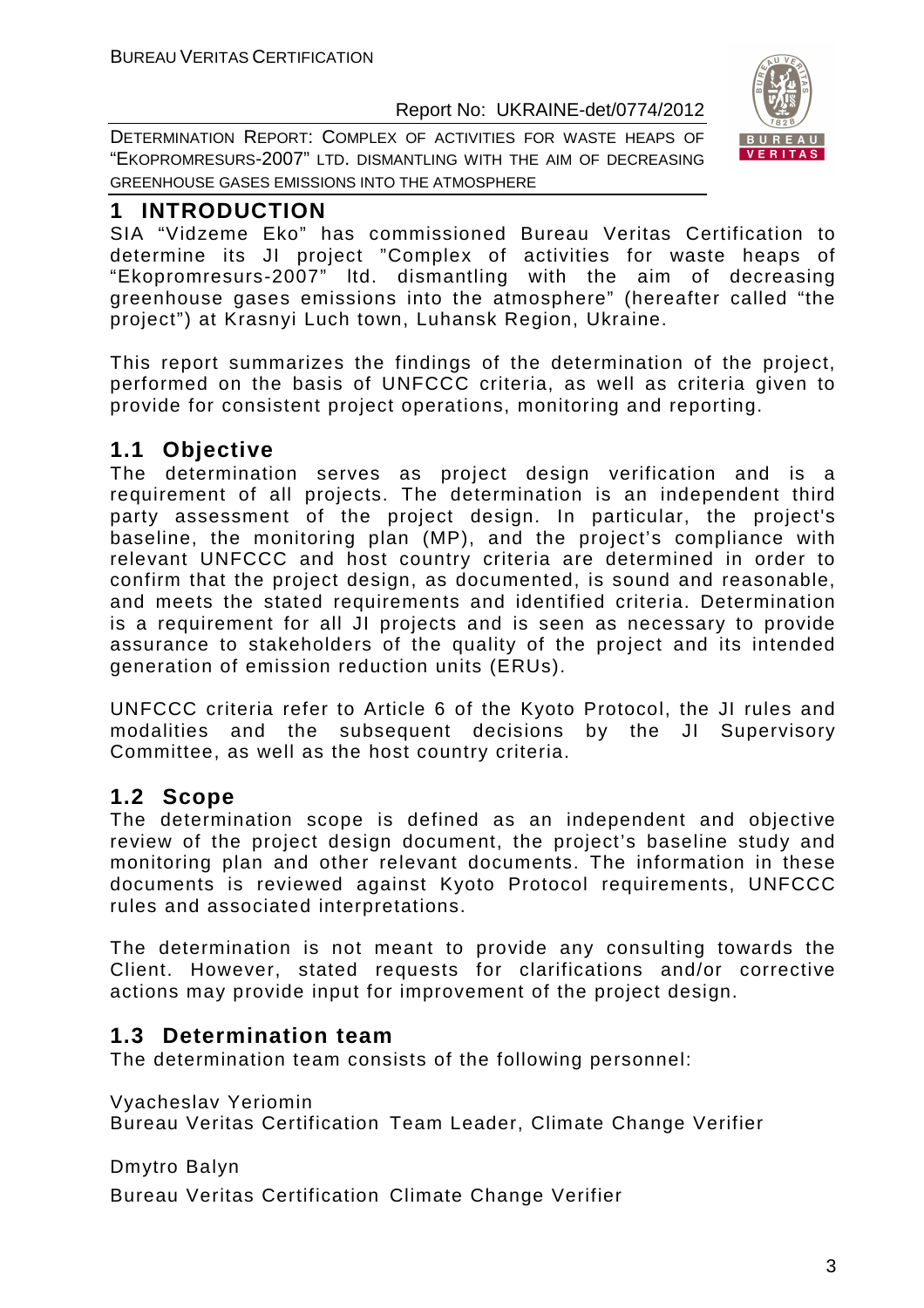DETERMINATION REPORT: COMPLEX OF ACTIVITIES FOR WASTE HEAPS OF "EKOPROMRESURS-2007" LTD. DISMANTLING WITH THE AIM OF DECREASING GREENHOUSE GASES EMISSIONS INTO THE ATMOSPHERE



This determination report was reviewed by:

Ivan Sokolov Bureau Veritas Certification, Internal reviewer Vasyl Kobzar Bureau Veritas Certification, Technical specialist

#### **2 METHODOLOGY**

The overall determination, from Contract Review to Determination Report & Opinion, was conducted using Bureau Veritas Certification internal procedures.

In order to ensure transparency, a determination protocol was customized for the project, according to the version 01 of the Joint Implementation Determination and Verification Manual, issued by the Joint Implementation Supervisory Committee at its 19 meeting on 04/12/2009. The protocol shows, in a transparent manner, criteria (requirements), means of determination and the results from determining the identified criteria. The determination protocol serves the following purposes:

- It organizes, details and clarifies the requirements a JI project is expected to meet;
- It ensures a transparent determination process where the determiner will document how a particular requirement has been determined and the result of the determination.

The completed determination protocol is enclosed in Appendix A to this report.

#### **2.1 Review of Documents**

The Project Design Document (PDD) submitted by SIA "Vidzeme Eko" and additional background documents related to the project design and baseline, i.e. country Law, Guidelines for users of the joint implementation project design document form, Approved CDM methodology and/or Guidance on criteria for baseline setting and monitoring, Kyoto Protocol, Clarifications on Determination Requirements to be Checked by an Accredited Independent Entity were reviewed.

To address Bureau Veritas Certification corrective action and clarification requests, SIA "Vidzeme Eko" revised the PDD and resubmitted it on 17/10/2012.

The determination findings presented in this report relate to the project as described in the PDD version(s) 2.0.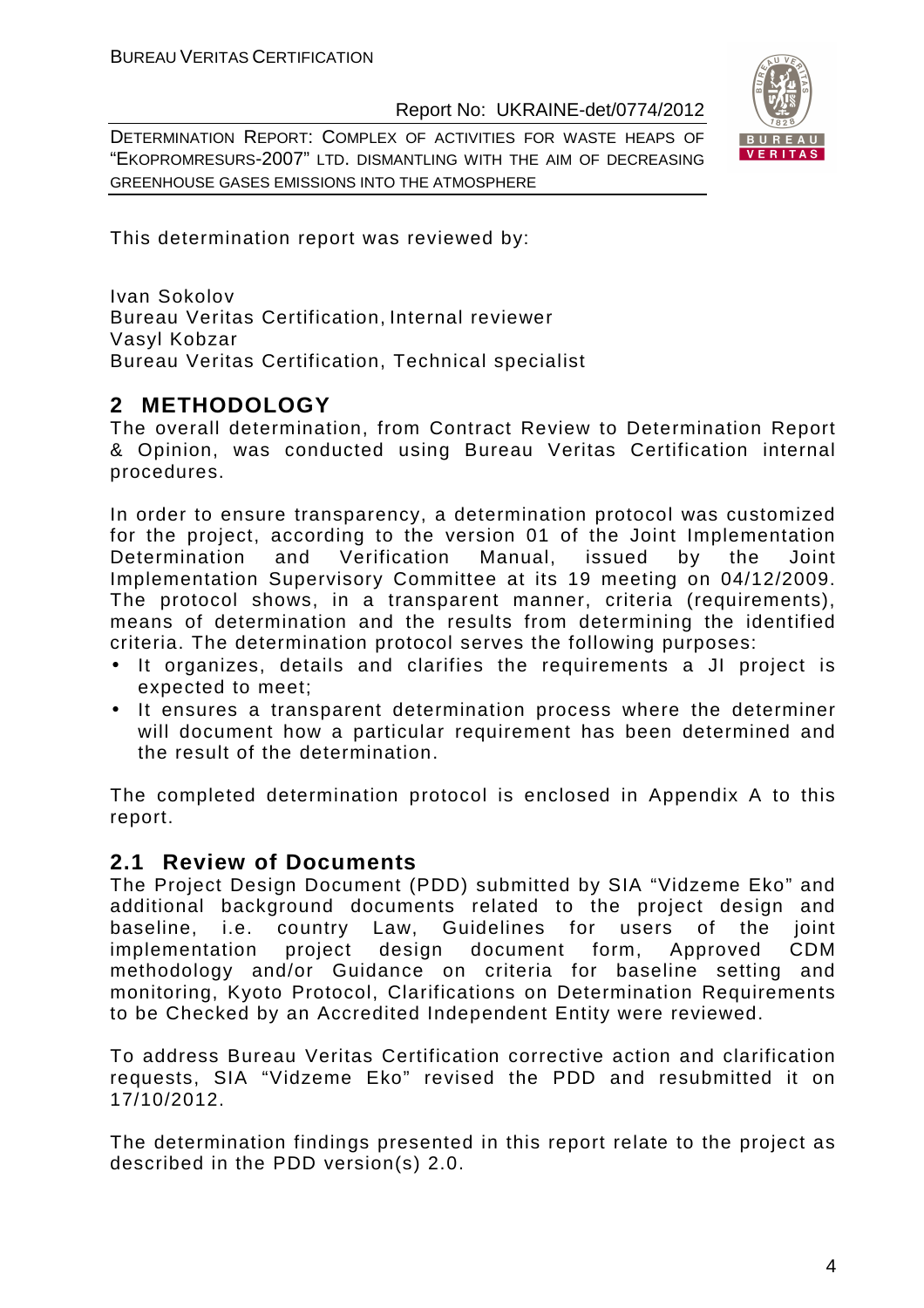DETERMINATION REPORT: COMPLEX OF ACTIVITIES FOR WASTE HEAPS OF "EKOPROMRESURS-2007" LTD. DISMANTLING WITH THE AIM OF DECREASING GREENHOUSE GASES EMISSIONS INTO THE ATMOSPHERE



#### **2.2 Follow-up Interviews**

On 16/10/2012 Bureau Veritas Certification performed on-site interviews with project stakeholders to confirm selected information and to resolve issues identified in the document review. Representatives of "EKOPROMRESURS-2007" Ltd. and SIA "Vidzeme Eko" were interviewed (see References). The main topics of the interviews are summarized in Table 1.

#### **Table 1 Interview topics**

| <b>Interviewed</b> | <b>Interview topics</b>                               |
|--------------------|-------------------------------------------------------|
| organization       |                                                       |
| "EKOPROMRESURS-    | <b>Project History</b><br>⋗                           |
| 2007" Ltd.         | Project Approach                                      |
|                    | Project boundary                                      |
|                    | <b>Implementation Schedule</b>                        |
|                    | Organization structure                                |
|                    | Authorities and responsibilities<br>➤                 |
|                    | Training of personnel<br>➤                            |
|                    | Quality management procedures and technologies        |
|                    | Records on rehabilitation/implementation of equipment |
|                    | Metering equipment control                            |
|                    | Metering record keeping system, database              |
|                    | <b>Technical documentation</b><br>➤                   |
|                    | Monitoring plan and procedures                        |
|                    | Permits and licenses                                  |
| <b>CONSULTANT</b>  | Baseline methodology                                  |
| SIA "Vidzeme Eko"  | Monitoring plan<br>⋗                                  |
|                    | Additionality proofs<br>⋗                             |
|                    | Calculation of emission reductions                    |

#### **2.3 Resolution of Clarification and Corrective Action Requests**

The objective of this phase of the determination is to raise the requests for corrective actions and clarification and any other outstanding issues that needed to be clarified for Bureau Veritas Certification positive conclusion on the project design.

If the determination team, in assessing the PDD and supporting documents, identifies issues that need to be corrected, clarified or improved with regard to JI project requirements, it will raise these issues and inform the project participants of these issues in the form of:

(a) Corrective action request (CAR), requesting the project participants to correct a mistake in the published PDD that is not in accordance with the (technical) process used for the project or relevant JI project requirement or that shows any other logical flaw;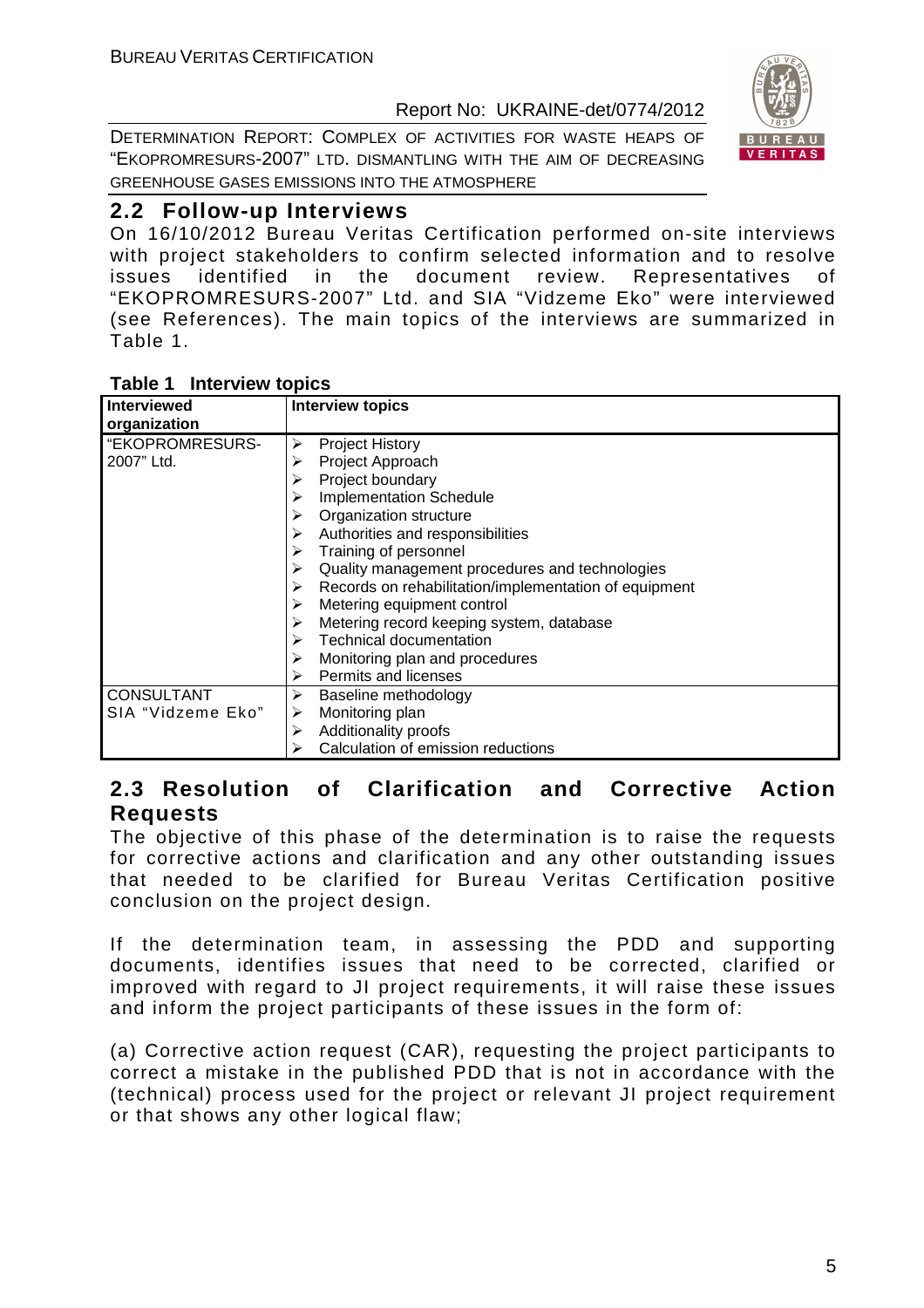DETERMINATION REPORT: COMPLEX OF ACTIVITIES FOR WASTE HEAPS OF "EKOPROMRESURS-2007" LTD. DISMANTLING WITH THE AIM OF DECREASING GREENHOUSE GASES EMISSIONS INTO THE ATMOSPHERE



(b) Clarification request (CL), requesting the project participants to provide additional information for the determination team to assess compliance with the JI project requirement in question;

(c) Forward action request (FAR), informing the project participants of an issue, relating to project implementation but not project design, that needs to be reviewed during the first verification of the project.

The determination team will make an objective assessment as to whether the actions taken by the project participants, if any, satisfactorily resolve the issues raised, if any, and should conclude its findings of the determination.

To guarantee the transparency of the verification process, the concerns raised are documented in more detail in the determination protocol in Appendix A.

#### **3 PROJECT DESCRIPTION**

Proposed project provides complete dismantling of the waste heaps #1, 2, #2 mine, waste heap cross cut Gamozhenko VP "Shakhta "Knyaginivska"", waste heap #26 of mine #26 VP "Shakhta "Miusynska" SE "Donbasantratsyt"", waste heap #2 of mine #3/4 Yanivska and waste heap #2 of mine #3/4 "Miusynska" with further reclamation of the area by restoring its fertile layer. During dismantling of the dump, the rocks will be divided into fractions, which will be used for blending with steam coal and subsequently supplied to heat power plants and boiler houses for burning as fuel. After sorting, the large fractions will be used for building and repairing of roads. As the result, rock mass of the dump will be fully utilized, and the received coal will replace coal, which otherwise would have had to be mined. As the result of the project, the opportunity of selfignition of heap will be eliminated. An important component of the project is its second phase – complex reclamation of the area by restoring its fertile layer and full restoration of natural ecological community. This part of the project is required, but totally expensive, due to this mechanism of joint implementation was one of the prominent factors of the project from the beginning, and financial benefits as part of this mechanism considered one of the reasons of the project implementation.

The project provides the assemblage and installation of sorting rock mass complex of dumps of former mines consisting of:

- Point of loading rock mass on Conveyor SP-202MS;
- -Point of sorting rock mass in classes 0-30 mm and 30 mm (vibrating inertial sifter GIL-52);
	- Point of storage class 0-30 mm (sheds).

Class +30 mm is expected (as required under discharging tray of sifter) to be loaded in transports and delivered to customers for building and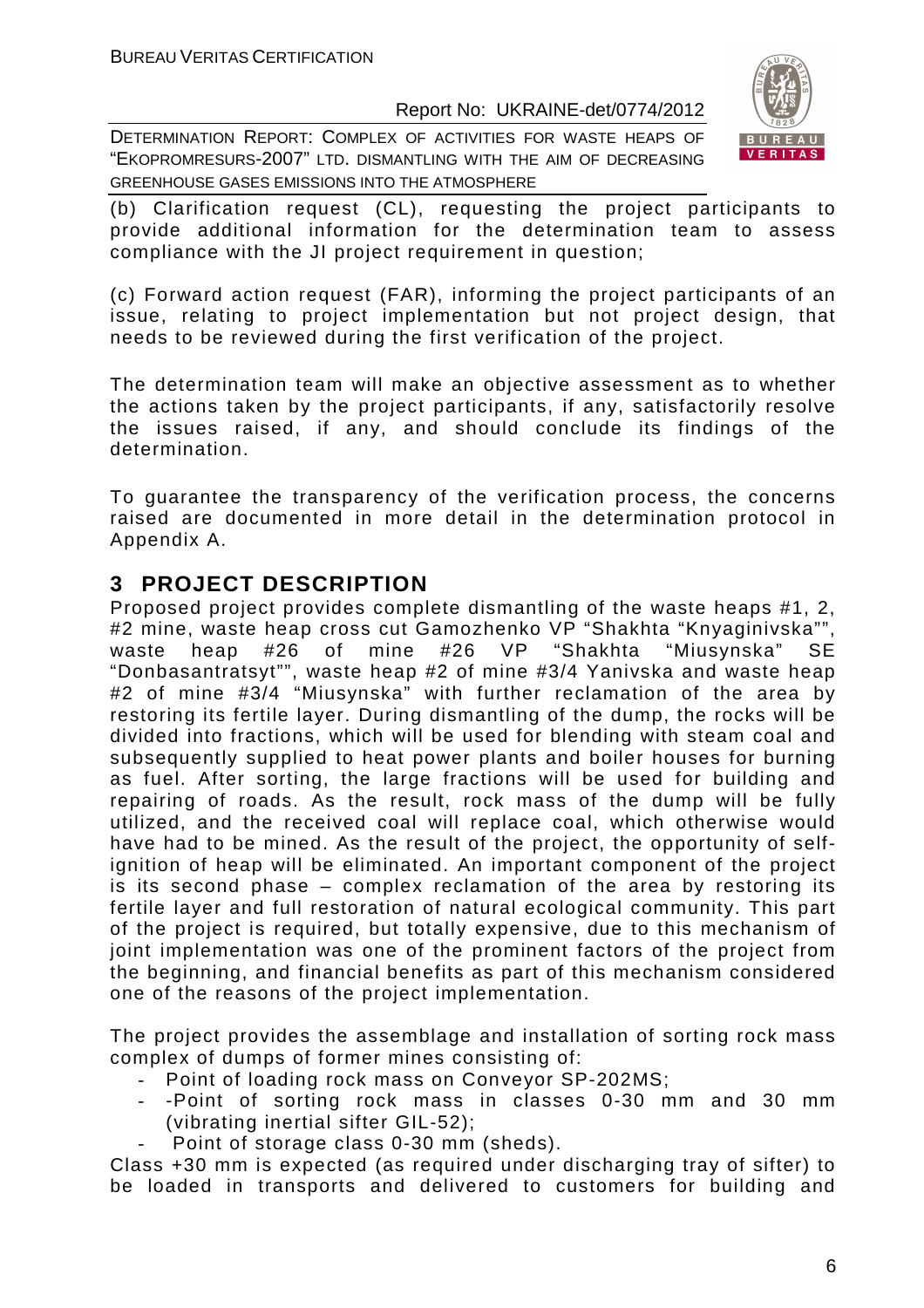



repairing of category 4-5 roads. Class 0-30 mm is expected to be loaded in transports, undergoes a mandatory procedure of weighting and is sent to the consumer for blending and subsequent combustion in the thermal power plants or boiler houses. Blending of fraction (0- 30) with a steam coal allows to realize the fine finishing of quality the energy coal to the requirements of Standard 4083-2002, without compromising the quality of fuel on the one hand, but resulting in saving valuable energy coal on the other hand

Technological scheme of the complex is described as follows:

The rock mass, after been dismantled bulldozers T-170 is delivered to the feeding conveyor SP-202 by frontal loader HK 632L. Before the delivery of rock mass on the belt conveyor, the moisture is applied (humidity of raw materials does not exceed 8%) with sprinklers.

After bulldozers, layer by layer, get to the height, where the entrance road can be made- the combined method is used for the dump dismantling; further dismantling is made by excavator EO-5126 with the direct rock loading on the conveyor, or on the intermediate site, where, with the help of the loader, the rock is delivered to the scraper conveyor SP – 202

Product of sorting class 0-30 through handling unit of sifter supplied on belt conveyor KLS. From the belt conveyor rock mass of class 0-30 mm through the handling unit of conveyor with built-in nozzles for humidification, emptied on the intermediate platform without significant accumulation, where loader HK 319L loads it in trucks or on a platform (warehouse) for storage. Warehouse is used if necessary without longterm storage. From storage the rock mass 0-30 mm by loader is loaded into trucks.

More detailed data on coal sorting equipment is provided in the section A of the PDD. Geographical data and description of "Ecopromresurs-2007" Ltd subcontractors involved in the project are provided in the section A and D of the PDD.

The delineation with determined JI project "Dismantling of waste heap at "Miusynska" mine" ITL UA1000428 was found satisfactory.

The proposed project creates emission reduction by:

 - Elimination of greenhouse gases sources associated with burning waste heaps, by extracting coal from the rock dumps;

- Reduction of uncontrolled methane emissions due to replacement of coal that would have been extracted through mining;

- Reduction of electricity consumption at waste heap dismantling in comparison to electricity consumption at coal mine.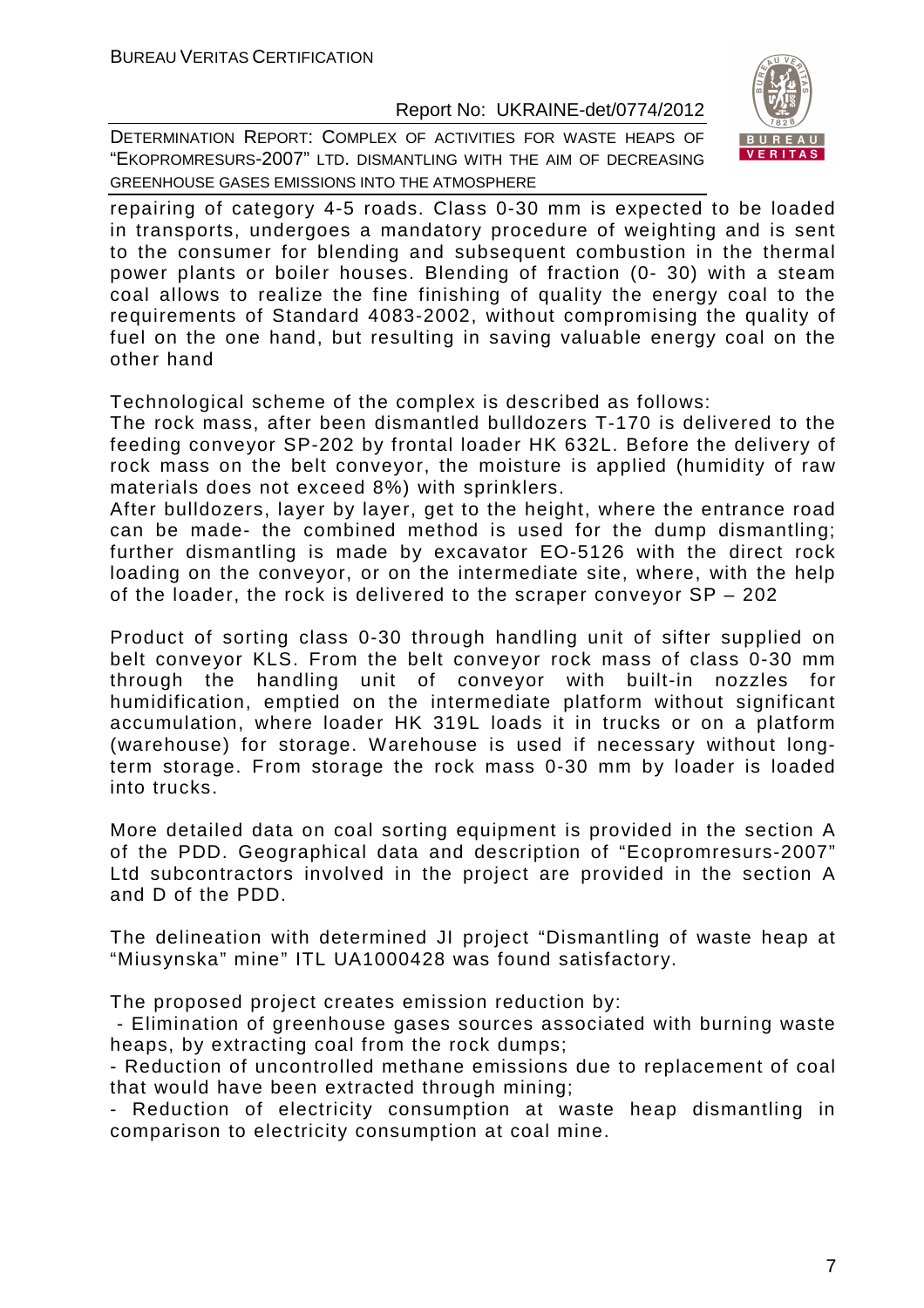DETERMINATION REPORT: COMPLEX OF ACTIVITIES FOR WASTE HEAPS OF "EKOPROMRESURS-2007" LTD. DISMANTLING WITH THE AIM OF DECREASING GREENHOUSE GASES EMISSIONS INTO THE ATMOSPHERE



Identified problem areas for project description, project participants' responses and conclusions of Bureau Veritas Certification are described in Annex A (refer to CAR01-CAR06, CL01-CL03)

### **4 DETERMINATION CONCLUSIONS**

In the following sections, the conclusions of the determination are stated.

The findings from the desk review of the original project design documents and the findings from interviews during the follow up visit are described in the Determination Protocol in Appendix A.

The Clarification and Corrective Action Requests are stated, where applicable, in the following sections and are further documented in the Determination Protocol in Appendix A. The determination of the Project resulted in 20 Corrective Action Requests and 4 Clarification Requests.

The number between brackets at the end of each section corresponds to the DVM paragraph

#### **4.1 Project approvals by Parties involved (19-20)**

The project has already received Letter of Endorsement #2993/23/7 dated 11/10/2012 issued by State Environmental Investment Agency.

The Bureau Veritas Certification obtained Letter of Endorsement from SIA "Vidzeme-Eko" and doesn't doubt in its authenticity.

As for this time no written project approvals of the project from the Parties Involved are available (see CAR07 pending till the Host Party LoA received). After receiving Determination Report from the Accredited Independent Entity (AIE) project documentation will be submitted to the Ukrainian Designated Focal Point (DFP) which is State Environment Investment Agency for receiving the Letter of Approval.

The written approvals from the other Party will be obtained later on.

Identified problem areas for written project approvals, project participants' responses and conclusions of Bureau Veritas Certification are described in Annex A (refer to CAR07)

#### **4.2 Authorization of project participants by Parties involved (21)**

In accordance with paragraph 21 of the DVM the assessment of this area focuses on whether each of the legal entities listed as project participants in the PDD is authorized by a Party involved, which is also listed in the PDD.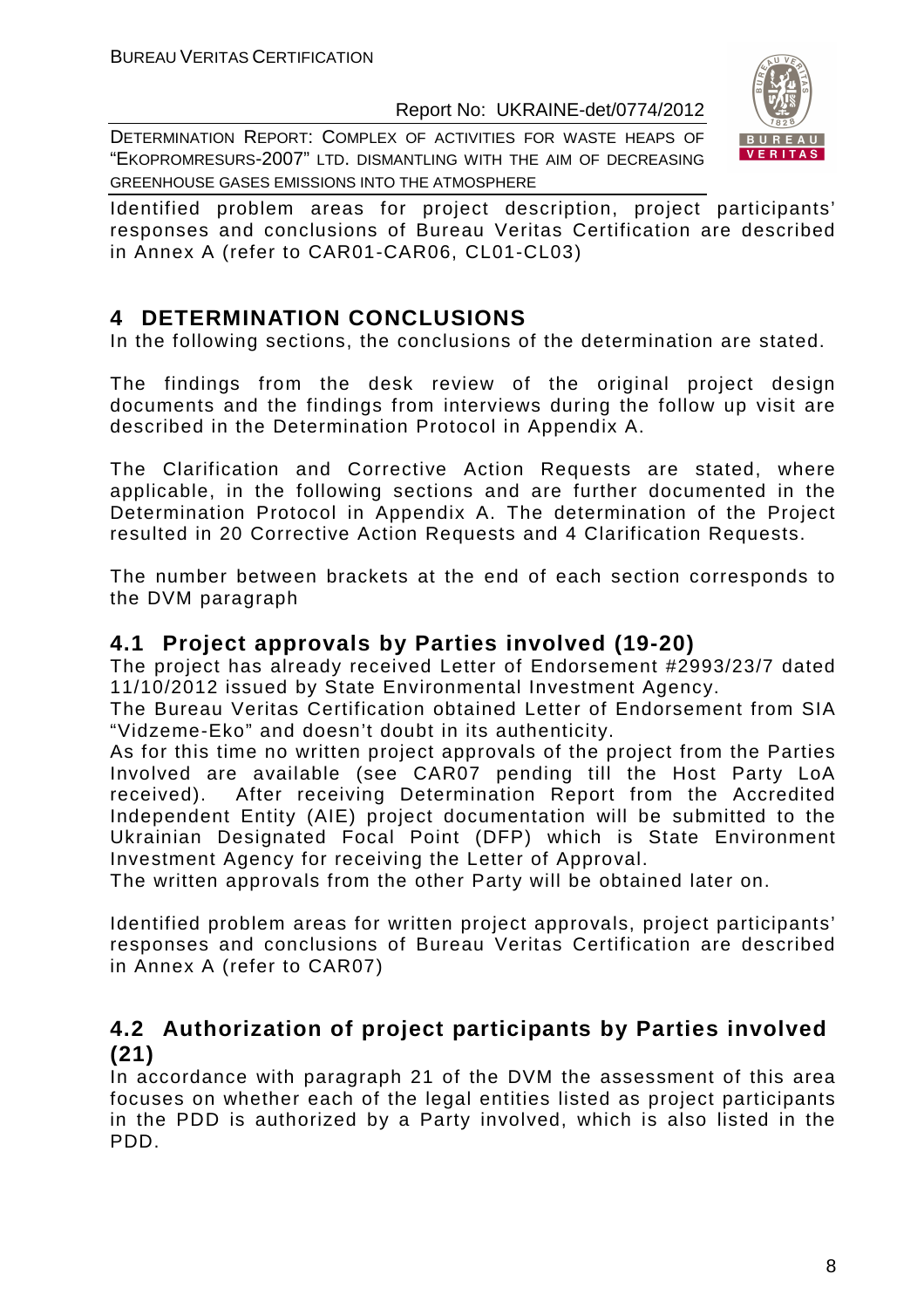DETERMINATION REPORT: COMPLEX OF ACTIVITIES FOR WASTE HEAPS OF "EKOPROMRESURS-2007" LTD. DISMANTLING WITH THE AIM OF DECREASING GREENHOUSE GASES EMISSIONS INTO THE ATMOSPHERE



Authorisation of the project participants by Parties involved is expected through a written project approvals, see CAR07 and CAR08 that is pending

#### **4.3 Baseline setting (22-26)**

The PDD explicitly indicates that using a methodology for baseline setting and monitoring developed in accordance with appendix B of the JI guidelines (hereinafter referred to as JI specific approach) was the selected approach for identifying the baseline.

The PDD provides a detailed theoretical description in a complete and transparent manner, as well as justification, that the baseline is established:

(a) By listing and describing the following plausible future scenarios on the basis of conservative assumptions and selecting the most plausible one:

#### Scenario 1. Continuation of existing situation

This scenario does not anticipate any activities and therefore does not face any barriers.

#### Scenario 2. Direct energy production from the heat energy of burning waste heap

#### Technological barrier:

This scenario is based on the highly experimental technology, which has not been implemented even in a pilot project. It is also not suitable for all waste heaps as the project owner will have to balance the energy resource availability (i.e. waste heap location) and the location of the energy user. On-site generation of electricity addresses this problem but requires additional interconnection engineering. In general this technology has yet to prove its viability. In addition it does not allow the control and management of the emitted gases. This technology can be applied only in the presence of dumps with developed combustion centre. Even if the probability of burning rock dump is very high, it is currently impossible to predict the time of its outbreak and therefore predict the start of the use of thermal energy released during its combustion.

#### Investment barrier:

Investment into unproven technology carries a high risk. In case of Ukraine, which carries a high country risk, investment into such unproven energy projects are less likely to attract investors than some other opportunities in the energy sector with higher returns. The pioneering character of the project may appeal to development programmes and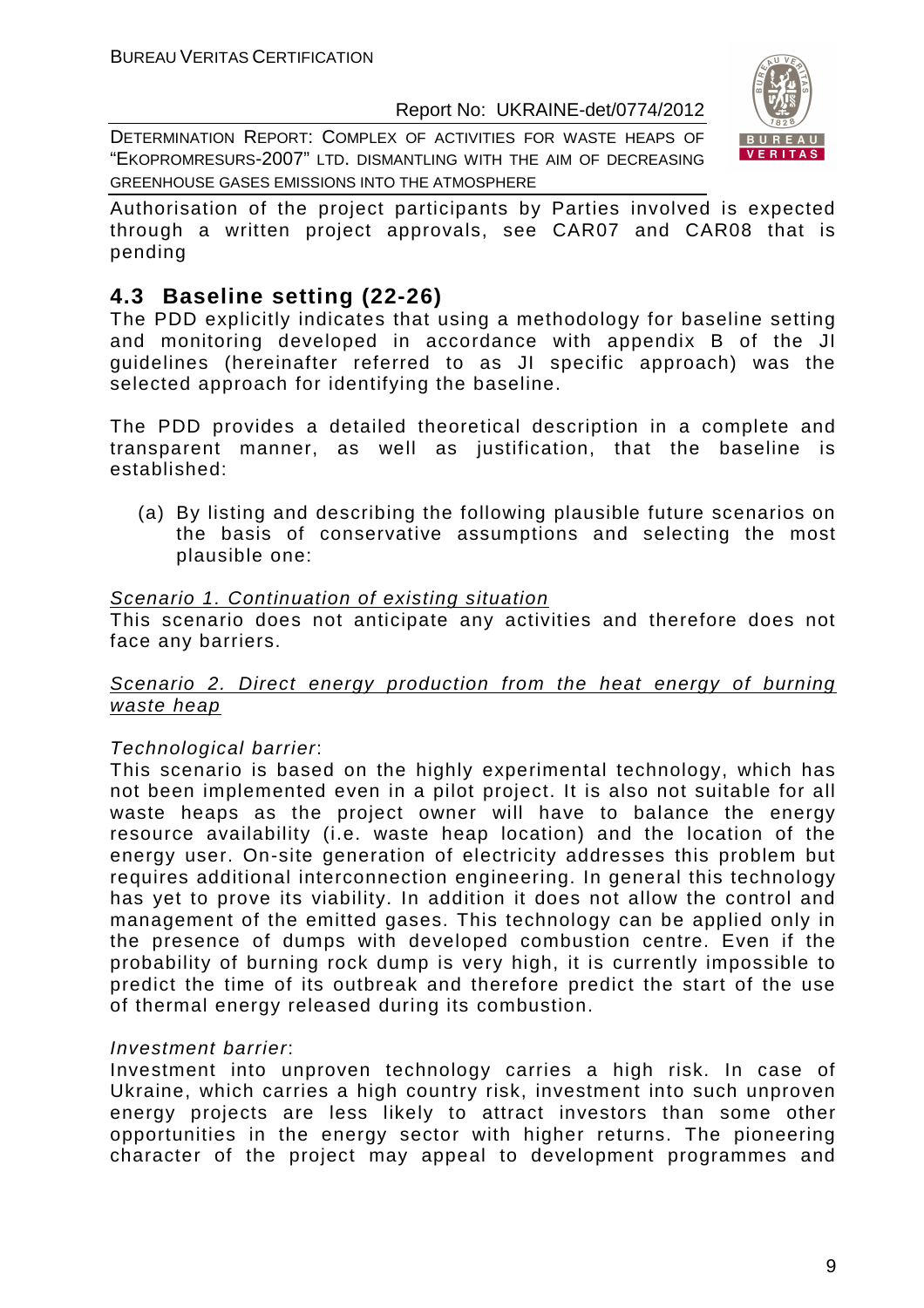DETERMINATION REPORT: COMPLEX OF ACTIVITIES FOR WASTE HEAPS OF "EKOPROMRESURS-2007" LTD. DISMANTLING WITH THE AIM OF DECREASING GREENHOUSE GASES EMISSIONS INTO THE ATMOSPHERE



governmental incentives but cost of the produced energy is likely to be much higher than alternatives.

#### Scenario 3. Production of construction materials from waste heap matter Technological barrier:

This scenario is based on known technology, however, this technology is not currently available in Ukraine and there is no evidence that such projects will be implemented in the near future. It is also not suitable for all types of waste heaps as the content of waste heap has to be predictable in order for project owner to be able to produce quality materials. High contents of sulphur and moisture can reduce the suitability of the waste heap for processing. A large scale deep exploration of the waste heap has to be performed before the project can start.

#### Scenario 4. Coal extraction from waste heaps without JI incentives Investment barrier: This scenario is financially unattractive and faces barriers. Detailed description of proposed scenario barriers is provided in the section B.2 of the PDD version 2.0.

#### Scenario 5. Systematic monitoring of waste heaps condition and regular fire prevention and extinguishing measures

Investment barrier: This scenario does not represent any revenues but anticipates additional costs for waste heaps owners. Monitoring of the waste heap status is not done systematically and in general actions are left to the discretion of the individual owners. Waste heaps are mostly owned by mines or regional coal mining associations. Coal mines in Ukraine suffer from limited investment resulting often in safety problems due to complicated mining conditions and financial constraints, with miners' salaries often being delayed by few months. Waste heaps in this situation are considered as additional burdens and mines often do not even perform minimum required maintenance. Exact data are not always available. From a commercial view point the fines that are usually levied by the authorities are considerably lower than costs of all the measures outlined by this scenario.

- (b) Taking into account relevant national and/or sectoral policies and circumstances, such as sectoral reform initiatives, local fuel availability, power sector expansion plans, and the economic situation in the project sector. In this context, the following key factors that affect a baseline are taken into account:
- (c) Taking into account relevant national and/or sectoral policies and circumstances, such as sectoral reform initiatives, local fuel availability, power sector expansion plans, and the economic situation in the project sector. In this context, the following key factors that affect a baseline are taken into account: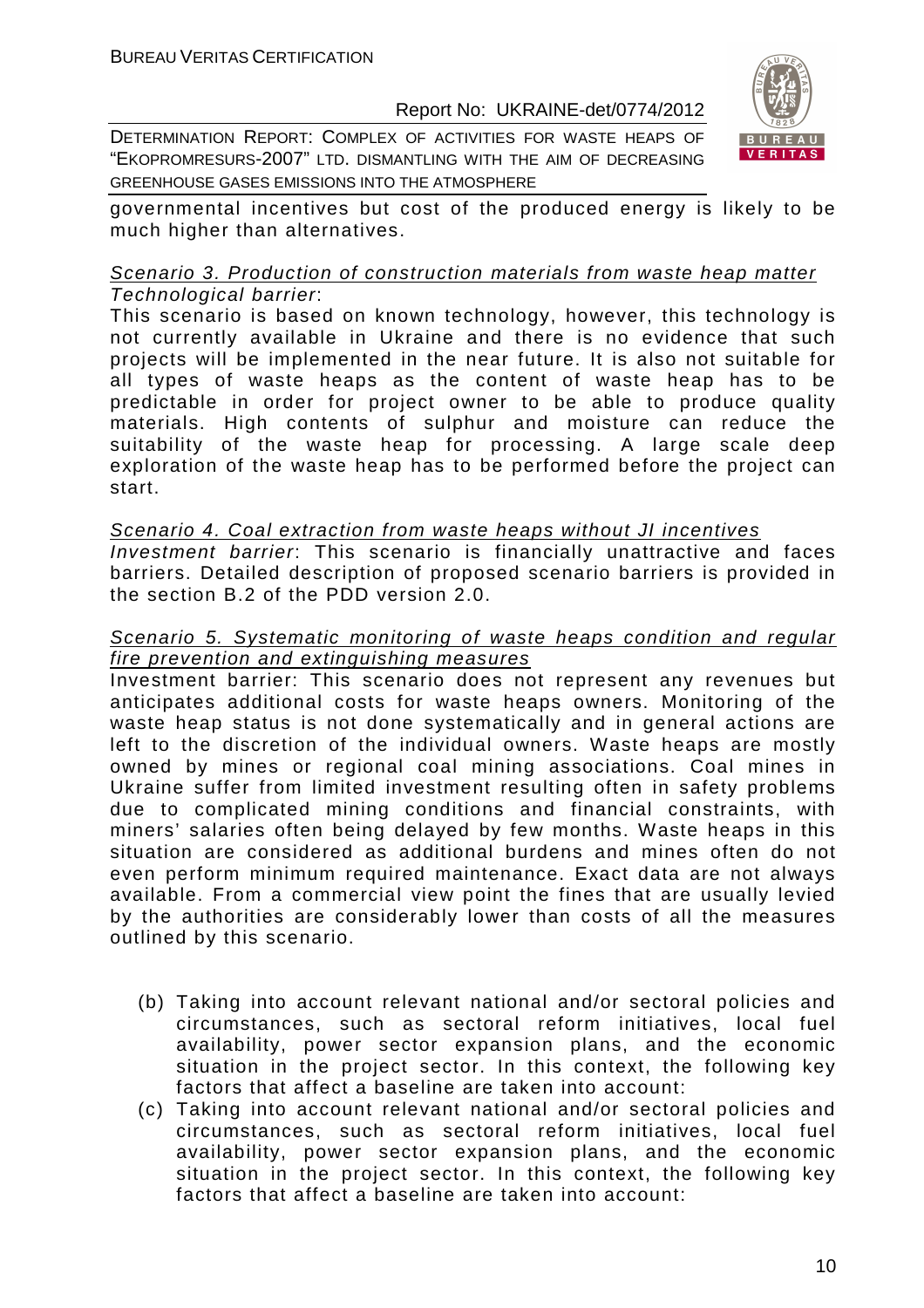

DETERMINATION REPORT: COMPLEX OF ACTIVITIES FOR WASTE HEAPS OF "EKOPROMRESURS-2007" LTD. DISMANTLING WITH THE AIM OF DECREASING GREENHOUSE GASES EMISSIONS INTO THE ATMOSPHERE

- A comprehensive analysis and an in-depth description of the reform policies and legislation concerning the development and reforming of the Ukrainian coal industry. At this time effective united complex state program for prevention of waste heaps burning and reclamation with extraction of coal is absent. Fines paid by pollution costs much less than money spent on measures to prevent ignition or burning For this time 78 % of Luhansk Region waste heaps burned or burning.
- Describing economic situation. Inner coal market in Ukraine is significantly controlled by Ukrainian government, which is owner of number of mines and significantly influencing on coal costs. Level of coal content in waste heap is difficultly predicted, and "Ecopropmresurs-2007" Ltd is a small company which cannot supply coal in big quantities in long range time.
- As far as availability of capital there is a summary of key indicators of business practices in Ukraine as well as a comparison country risk premiums for Ukraine, and Russia are provided by the PP's vividly demonstrating that Ukraine has been always considered a high-risk country for investments and doing business, which extremely limits the opportunities of the project as for its access to financial resources at the international level.
- It is stated by the project participants that modern technologies and best practices existing in the developed countries are unavailable due to their high cost and necessity of the knowledgeable personnel able to introduce and operate the equipment.
- As far as the fuel prices and its availability, the PDD states that electricity and diesel fuel are widely used in Ukrainian industry. Prices for diesel fuel that is mostly imported from the Russian Federation are regulated by Ukrainian Government. Electric energy in Ukraine is produced at the thermal and nuclear power stations mainly by use of fossil fuel. Wholesale Electricity Market of Ukraine is managed by the state enterprise "Energorynok"; the level of prices for electric energy ranges greatly for different types of consumers.

 (c) In such a way that emission reduction units (ERUs) cannot be earned for decreases in activity levels outside the project activity or due to force majeure. According to the proposed approach emission reductions will be earned only when project activity will generate coal concentrate, so no emission reductions can be earned due to any changes outside the project activity.

(d) Taking into account uncertainties and using conservative assumptions such as the following: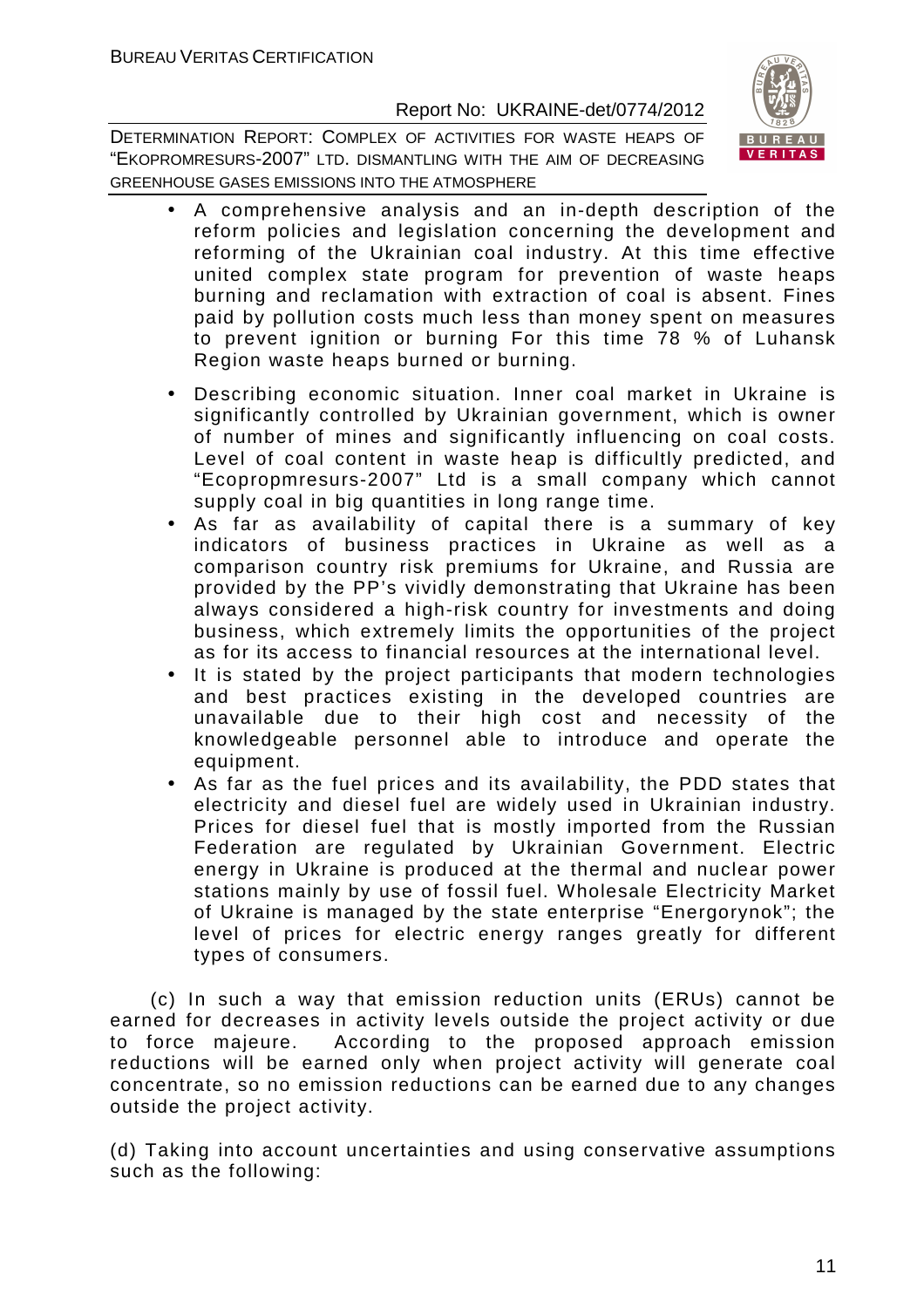DETERMINATION REPORT: COMPLEX OF ACTIVITIES FOR WASTE HEAPS OF "EKOPROMRESURS-2007" LTD. DISMANTLING WITH THE AIM OF DECREASING GREENHOUSE GASES EMISSIONS INTO THE ATMOSPHERE

- Lower range of parameters is used for calculation of baseline emissions and higher range of parameters is used for calculation of project activity emissions;
- Default values were used to the extent possible in order to reduce uncertainty and provide conservative data for emission calculations.
- The emissions of nitrous oxide have not taken into consideration for conservatism

For more details, please, refer to Section B.1. of the PDD.

Emissions in the baseline scenario are calculated as follows:

 $BE_v = BE_{WHB.v}$ , (1)

Where:

 $BE_{WHB,y}$  - baseline emissions due to burning of the waste heap in the year y (tCO2 equivalent ),

Baseline emissions due to burning dumps in year y calculated by the formula:

 $BE_{WHB,y} = FC_{BE,Coal,y}$ /1000 $\cdot \rho$  whe  $\cdot$  NCV  $_{Coal} \cdot$  OXID  $_{Coal} \cdot K_{Coal}^c \cdot$  44/12 (2) where:

 $FC_{BE, coal,v}$  - amount of coal that has been mined in the baseline scenario and combusted for energy use, equivalent to the amount of coal extracted from the waste heap because of the project activity in the year y, t;

 $\rho$  <sub>WHB</sub> - probability of waste heap burning, d/l;

NCV Coal - net Calorific Value of coal, TJ/kt;

OXID  $_{Coal}$  - carbon Oxidation factor of coal, d/l;

 $K_{\text{Coal}}^c$  - carbon content of coal, tC/TJ;

1/1000 - conversion factor from tons in kilotonnes, d / l

44/12 - stoichiometric relationship between the molecular weight of carbon dioxide and carbon.

The amount of coal produced in mines in the baseline scenario is calculated by the formula:

 $FC_{BE,Coal,y} = FR_{Coal,y} \cdot (1-A_{rock,y} / 100-W_{rock,y} / 100) \cdot (1-A_{Coal} / 100-W_{Coal} / 100)$  (3)

where:

 $FR_{\text{Coal,v}}$  - amount of sorted fraction (0-30mm), which is extracted from the dumps because of the project in a year y, that came to blending with further combustion in thermal power plants, t;

 $A_{rock, v}$  - the average ash content of sorted fractions (0-30mm), which is extracted from dump in year y,%

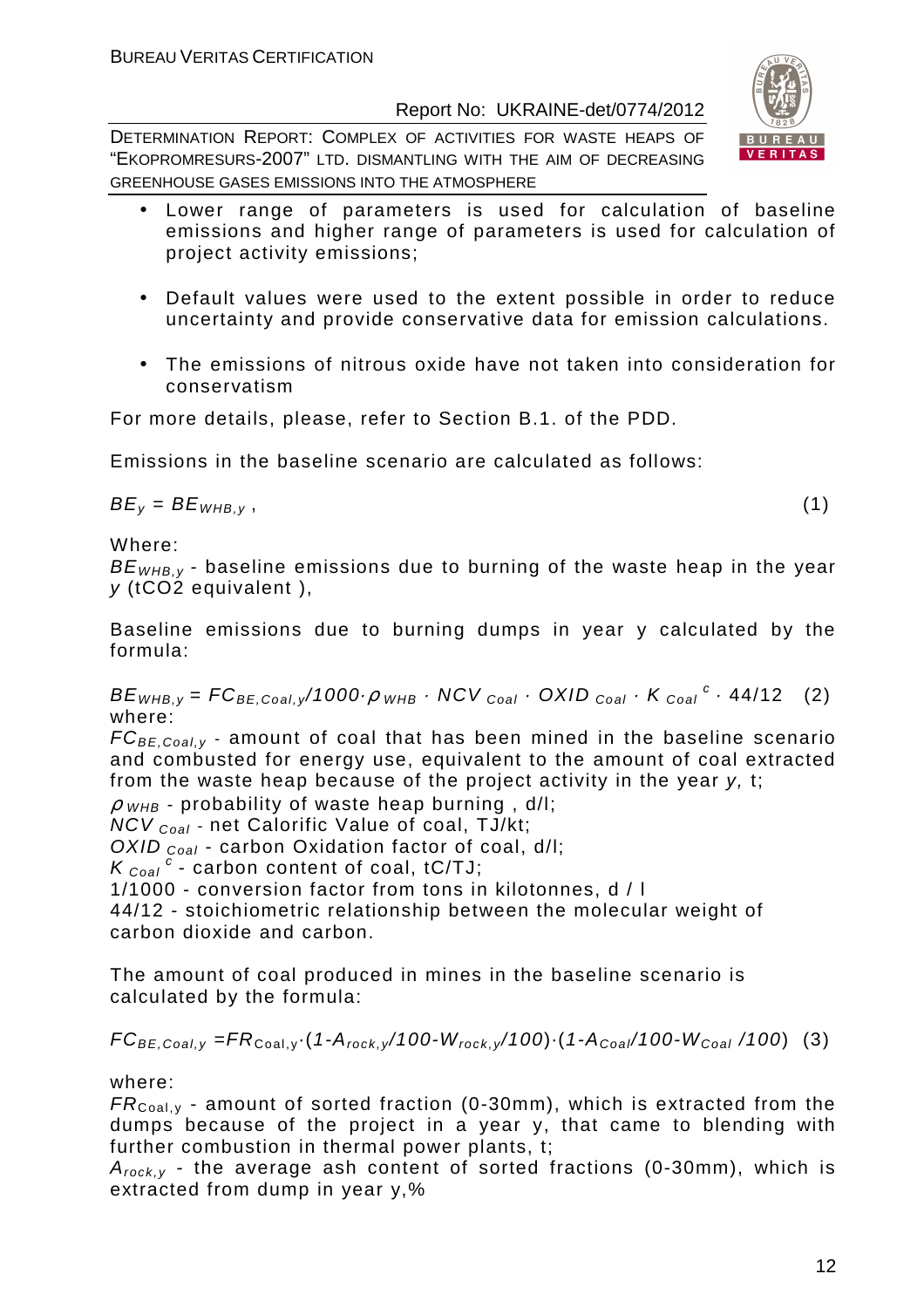DETERMINATION REPORT: COMPLEX OF ACTIVITIES FOR WASTE HEAPS OF "EKOPROMRESURS-2007" LTD. DISMANTLING WITH THE AIM OF DECREASING GREENHOUSE GASES EMISSIONS INTO THE ATMOSPHERE



 $W_{rock,y}$  - the average humidity of sorted fractions (0-30mm), which is extracted from dump in year y, %;

 $A_{Coal}$  - the average ash content of coal, mined in Donetsk region of Ukraine, %;

 $W_{Coal}$  - the average humidity of coal, mined in Donetsk region of Ukraine, %;

100 - conversion factor from percent to fraction, d/l.

Identified problem areas for baseline setting, project participants' responses and conclusions of Bureau Veritas Certification are described in Annex A (refer to CAR09-CAR11, CL04)

#### **4.4 Additionality (27-31)**

The project "WASTE HEAP DISMANTLING IN THE REBRYKOVE TOWN OF LUHANSK REGION OF UKRAINE WITH THE AIM OF REDUCING GREENHOUSE GASES EMISSIONS INTO THE ATMOSPHERE" project ITL UA1000392 is selected as the comparable JI project. Accredited independent entity has already positively determined that it would result in a reduction of anthropogenic emissions by sources or an enhancement of net anthropogenic removals by sinks that is additional to any that would otherwise occur. This determination has already been deemed final by the JISC. Appropriate documentation such as PDD and Determination Report regarding this project is available traceably and transparently on the UNFCCC JI Website.

http://ji.unfccc.int/JIITLProject/DB/XVX9ELI01AGMGKLB08FLJMB3K1X8MM/details

Additionality of the project was demonstrated adequately by demonstrating that the indicated project is implemented under comparable circumstances:

a) Both projects propose **same GHG mitigation measure:** The proposed GHG mitigation measure under both projects is coal extraction from the mine's waste heaps. This will prevent greenhouse gas emissions into the atmosphere during combustion of the heaps and will contribute an additional amount of coal, without the need for mining. Criteria is satisfied

b) Both projects are implemented within the **same country and the same time**: The proposed project and identified comparable project are both located in Ukraine, project crediting periods are divided less than 1 year. Criteria is satisfied

c) **Scale.** The difference between the proposed project and the other project(s) is less than 50 per cent in terms of the projects output (i.e. power output, capacity increase, etc.) or service provided.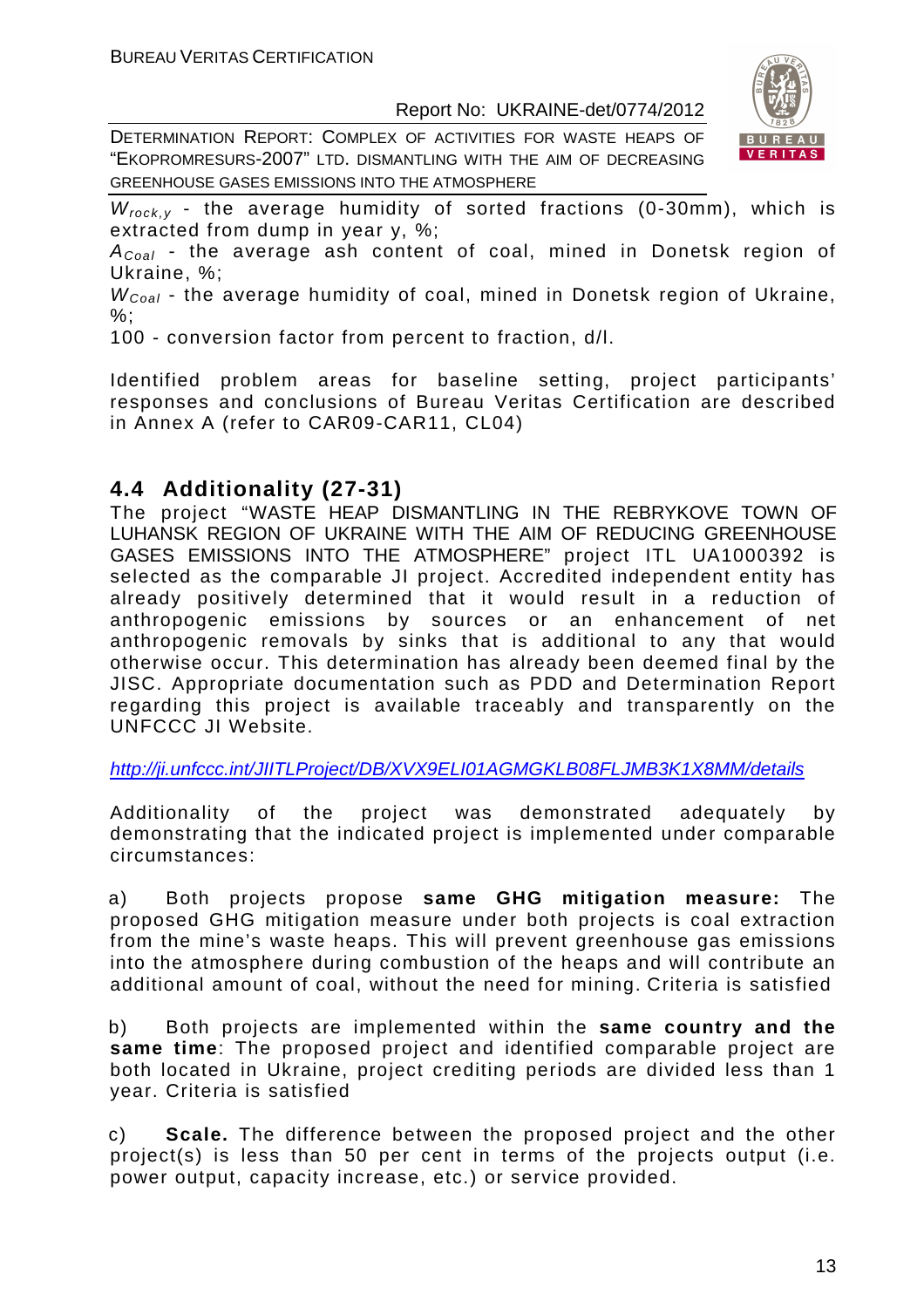DETERMINATION REPORT: COMPLEX OF ACTIVITIES FOR WASTE HEAPS OF "EKOPROMRESURS-2007" LTD. DISMANTLING WITH THE AIM OF DECREASING GREENHOUSE GASES EMISSIONS INTO THE ATMOSPHERE



The projects envisage production of the same product (rock mass sorting). Capacity of both projects are limited by coal contains in the waste heap and waste heaps size and differ less than 50% tons of sorted rock mass 0-30 mm per year. Criteria is satisfied

d) There were no significant changes in **regulatory framework** between the starting dates of two projects. Criteria is satisfied.

The desk review of provided information and follow-up interviews enabled Bureau Veritas Certification Holding SAS to assess that all explanations, descriptions and analyses in the demonstration of additionality were made in accordance with criteria of "Guidance on criteria for baseline setting and monitoring" version 03 and this projects is indeed comparable project, implemented under comparable circumstances. The proposed JI activity provides the reductions in emissions by sources that are additional to any that would otherwise occur.

Identified problem areas for project additionality, project participants' responses and conclusions of Bureau Veritas Certification are described in Annex A (refer to CAR12)

#### **4.5 Project boundary (32-33)**

The details on the project boundary were provided in section B.3 of the PDD. The desk review of submitted documentation enabled Bureau Veritas Certification to assess that the project boundary defined in the PDD encompasses all anthropogenic emissions by sources of GHGs that are:

- Under the control of the project participants;
- Reasonably attributable to the project; and
- Significant.

The baseline emission sources of GHGs that are included in the project boundaries are listed below. Emissions of carbon dioxide due to:

- Waste heap burning;

- Consumption of coal for energy production (excluded, does not take into the consideration in calculation).

The project emission sources of GHGs that were included in the project boundaries are listed below. Emissions of carbon dioxide due to:

- Consumption of electricity due to extracting coal from dump;

- Consumption of fossil fuel (diesel fuel) due to extracting coal from dump;

- Consumption of coal for energy production (excluded, does not take into the consideration in calculation).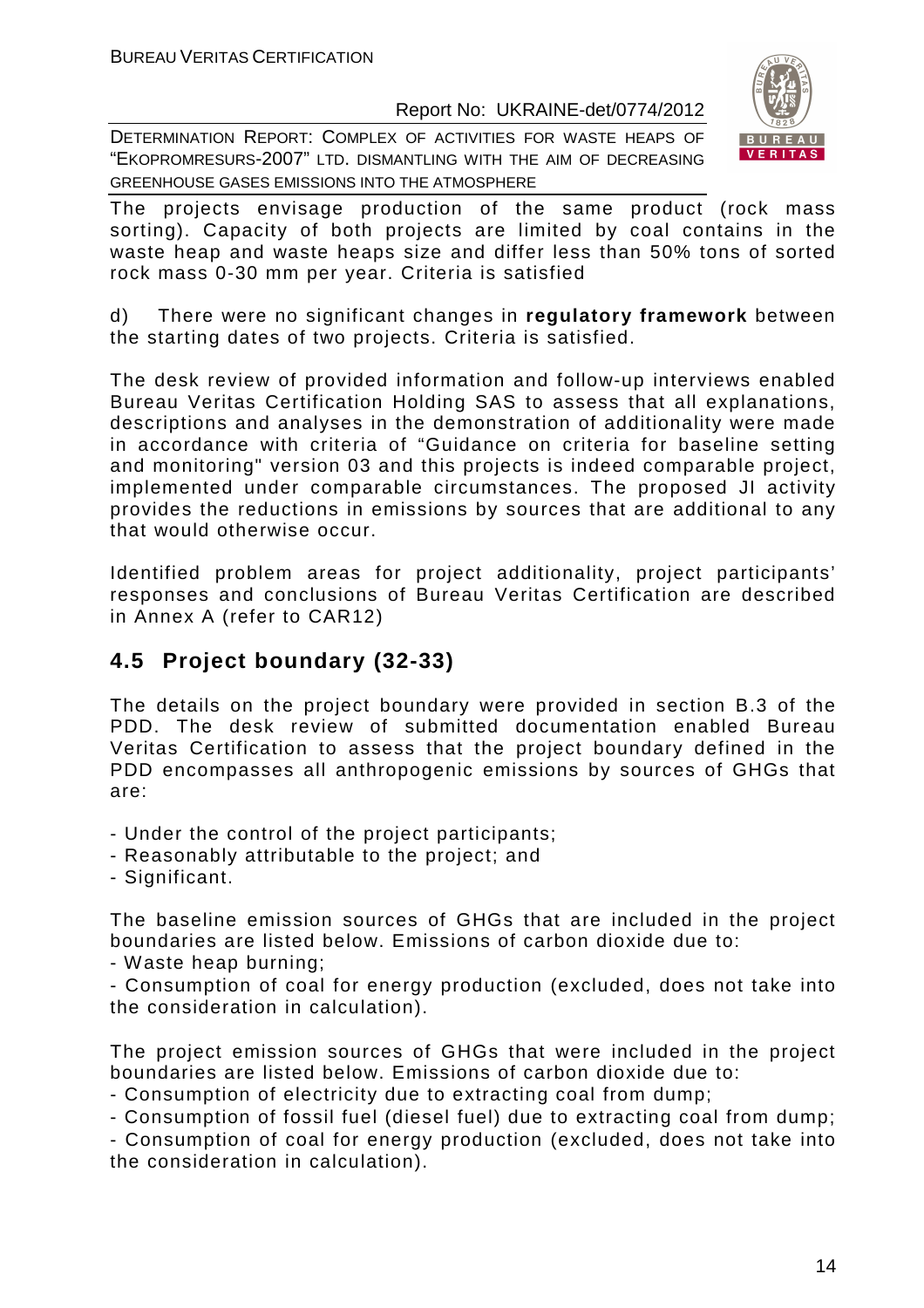

DETERMINATION REPORT: COMPLEX OF ACTIVITIES FOR WASTE HEAPS OF "EKOPROMRESURS-2007" LTD. DISMANTLING WITH THE AIM OF DECREASING GREENHOUSE GASES EMISSIONS INTO THE ATMOSPHERE

#### Leakages:

- Fugitive emissions of methane in the mining activities;
- Consumption of electricity from a grid at coal mine.
- Use of other types of energy sources due to mining (excluded).

All gases and sources included in the project boundary were explicitly stated, and the exclusions of any sources related to the baseline or the project are appropriately justified and provided in Table 20 of the PDD.

The delineation of the project boundary and the gases and sources included are appropriately described and justified in the PDD by using Figures 7-8 in section B.3 of the PDD.

Identified problem areas for project boundaries, project participants' responses and conclusions of Bureau Veritas Certification are described in Annex A (refer to CAR13).

#### **4.6 Crediting period (34)**

The PDD states the starting date of the project as the date on which the implementation or construction or real action of the project will begin or began, and the starting date is 16/01/2008, which is after the beginning of 2000.

The PDD states the expected operational lifetime of the project in years and months, which is 4 years and 11 months (59 months).

The PDD states the length of the crediting period in years and months, which is 4 years and 9 months, and its starting date as 11/02/2008, which is on the date the first emission reductions or enhancements of net removals are generated by the project.

The PDD states that the crediting period for the issuance of ERUs starts only after the beginning of 2008 and does not extend beyond the operational lifetime of the project.

#### **4.7 Monitoring plan (35-39)**

The PDD, in its monitoring plan section, explicitly indicates that JI specific approach was the selected.

The monitoring plan describes all relevant factors and key characteristics that will be monitored, and the period in which they will be monitored, in particular also all decisive factors for the control and reporting of project performance, such as value of extracted coal, values of consumed electricity, diesel fuel.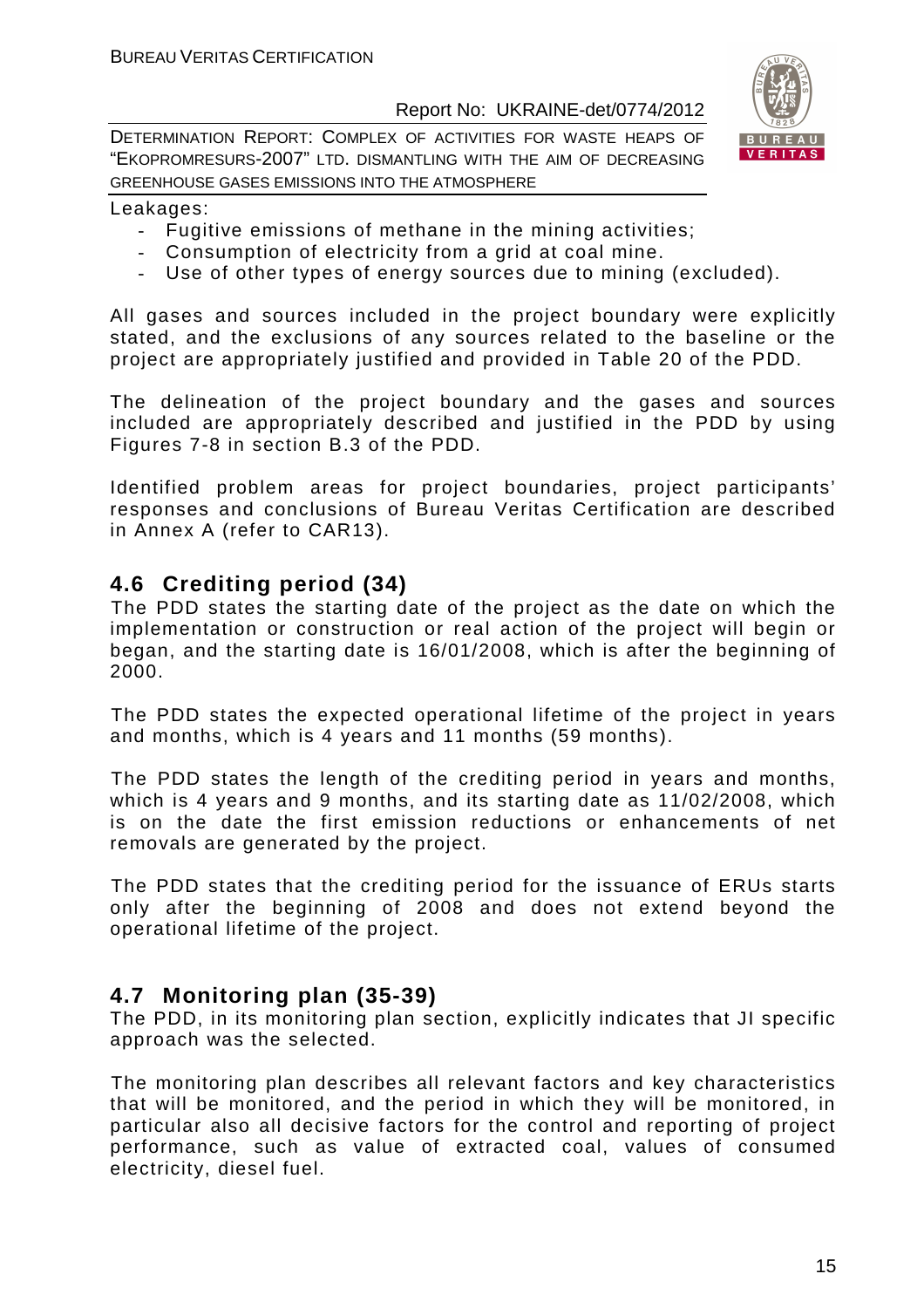

DETERMINATION REPORT: COMPLEX OF ACTIVITIES FOR WASTE HEAPS OF "EKOPROMRESURS-2007" LTD. DISMANTLING WITH THE AIM OF DECREASING GREENHOUSE GASES EMISSIONS INTO THE ATMOSPHERE

The monitoring plan specifies the indicators, constants and variables that are reliable (i.e. provide consistent and accurate values), valid (i.e. are clearly connected with the effect to be measured), and that provide a transparent picture of the emission reductions or enhancements of net removals to be monitored such as Net Calorific Value of Coal, Net calorific value of Diesel fuel, Carbon Oxidation Factor of Coal, Carbon Oxidation Factor of Diesel Fuel, Carbon content of coal, Carbon content of diesel fuel, Emission factor for fugitive methane emissions from coal mining, Specific carbon dioxide emissions due to production of electricity at TPP and by its consumptions, The average ash content of coal produced in Donetsk region, the average moisture of coal produced in Donetsk Region, probability of waste heap burning, average electricity consumption per tonne of coal, produced in Ukraine.

The monitoring plan draws on the list of standard variables indicated in appendix B of "Guidance on criteria for baseline setting and monitoring" developed by the JISC.

The monitoring plan explicitly and clearly distinguishes:

(i) Data and parameters that are not monitored throughout the crediting period, but are determined only once (and thus remain fixed throughout the crediting period), and that are available already at the stage of determination, such as Global Warming potential of the Methane, Methane Density, Net Calorific Value of Coal, Net calorific value of Diesel fuel, Carbon Oxidation Factor of Coal, Carbon Oxidation Factor of Diesel Fuel, Carbon content of coal, Carbon content of diesel fuel, Emission factor for fugitive methane emissions from coal mining, Specific carbon dioxide emissions due to production of electricity at TPP and by its consumptions, The average ash content of coal produced in Donetsk region, the average moisture of coal produced in Donetsk Region, probability of waste heap burning, average electricity consumption per tonne of coal, produced in Ukraine

(ii) Data and parameters that are not monitored throughout the crediting period, but are determined only once (and thus remain fixed throughout the crediting period), but that are not already available at the stage of determination, such as absent.

(iii) Data and parameters that are monitored throughout the crediting period, such as Additional amount of electricity consumed in project, amount of diesel fuel consumed in project year, value of produced coal.

The monitoring plan describes the methods employed for data monitoring (including its frequency) and recording, such as direct monitoring of electricity consumption by meters, sampling of produced coal, etc.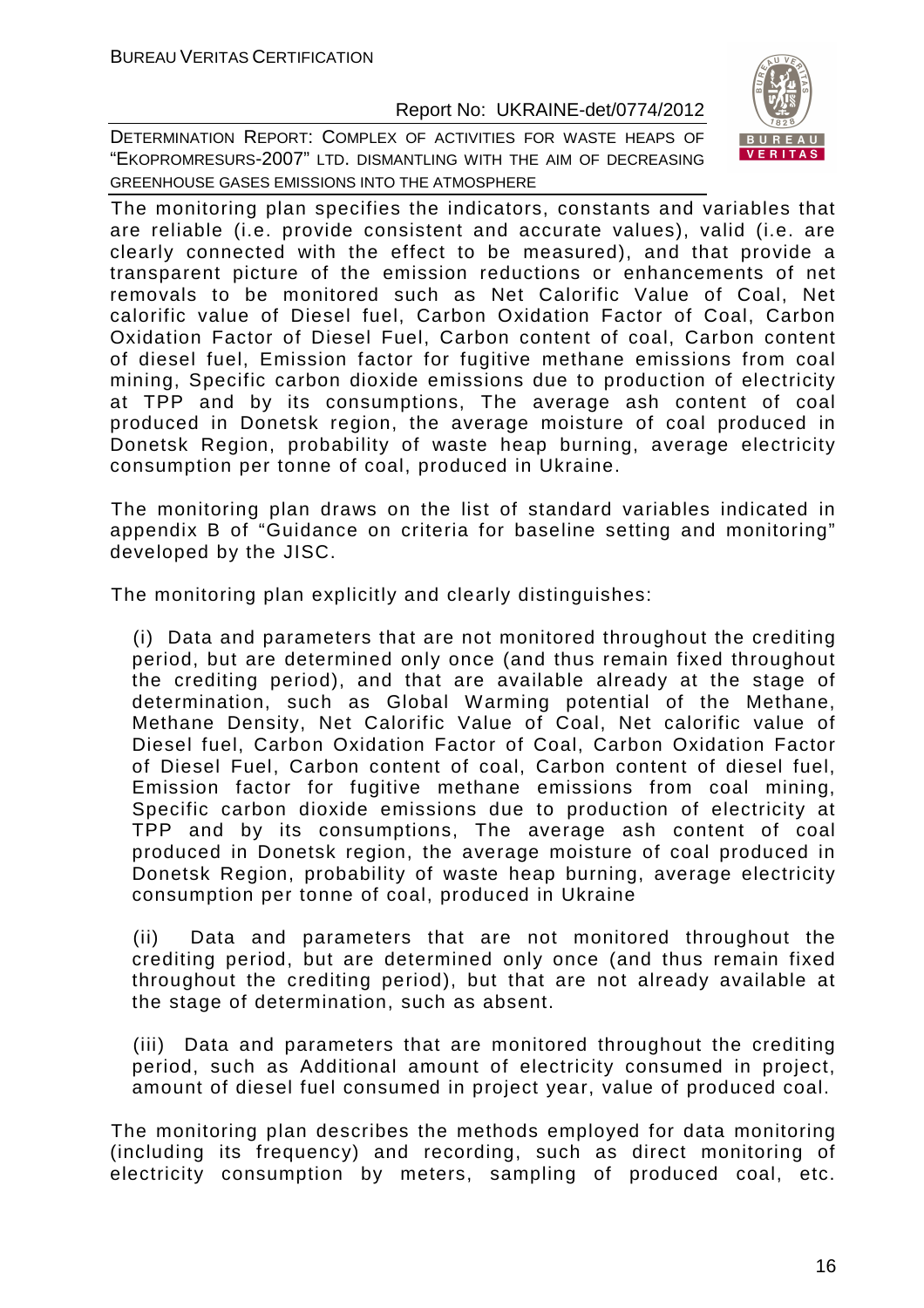DETERMINATION REPORT: COMPLEX OF ACTIVITIES FOR WASTE HEAPS OF "EKOPROMRESURS-2007" LTD. DISMANTLING WITH THE AIM OF DECREASING GREENHOUSE GASES EMISSIONS INTO THE ATMOSPHERE



Description of employed methods is provided in the section D.1 of the PDD.

The monitoring plan elaborates all algorithms and formulae used for the estimation/calculation of baseline emissions/removals and project emissions/removals or direct monitoring of emission reductions from the project, leakage, as appropriate, such as described below

The annual emission reductions are calculated as follows:

$$
ER_y = BE_y - PE_y - LE_y, \tag{4}
$$

where:

 $ER<sub>v</sub>$  - emissions reductions of the JI project in year y (tCO2 equivalent);  $BE<sub>y</sub>$  - baseline emission in year y (tCO2 equivalent);  $PE_v$  - project emission in year y (tCO2 equivalent);  $LE_v$  - leakages in year y, (tCO2 equivalent).

Emissions in the baseline scenario are calculated as follows:

$$
BE_y = BE_{WHB,y}, \t\t(5)
$$

Where:

 $BE<sub>WHB-V</sub>$  - baseline emissions due to burning of the waste heap in the year y (tCO2 equivalent ),

Baseline emissions due to burning dumps in year y calculated by the formula:

 $BE_{WHB,y} = FC_{BE,Coal,y}$ /1000 $\rho_{WHB}$  · NCV  $_{Coal}$  · OXID  $_{Coal}$  · K  $_{Coal}$  <sup>c</sup> · 44/12 (6) where:

 $FC_{BE, coal,v}$  - amount of coal that has been mined in the baseline scenario and combusted for energy use, equivalent to the amount of coal extracted from the waste heap because of the project activity in the year y, t;

 $\rho$  w<sub>HB</sub> - probability of waste heap burning, d/l;

 $NCV_{Coal}$  - net Calorific Value of coal, TJ/kt;

OXID  $_{Coal}$  - carbon Oxidation factor of coal, d/l;

 $K_{\text{Coal}}^{\text{c}}$  - carbon content of coal, tC/TJ;

1/1000 - conversion factor from tons in kilotonnes, d / l

44/12 - stoichiometric relationship between the molecular weight of carbon dioxide and carbon.

The amount of coal produced in mines in the baseline scenario is calculated by the formula:

 $FC_{BE,Coal,y} = FR_{Coal,y} (1-A_{rock,y}/100-W_{rock,y}/100) (1-A_{Coal}/100-W_{Coal}/100)$  (7)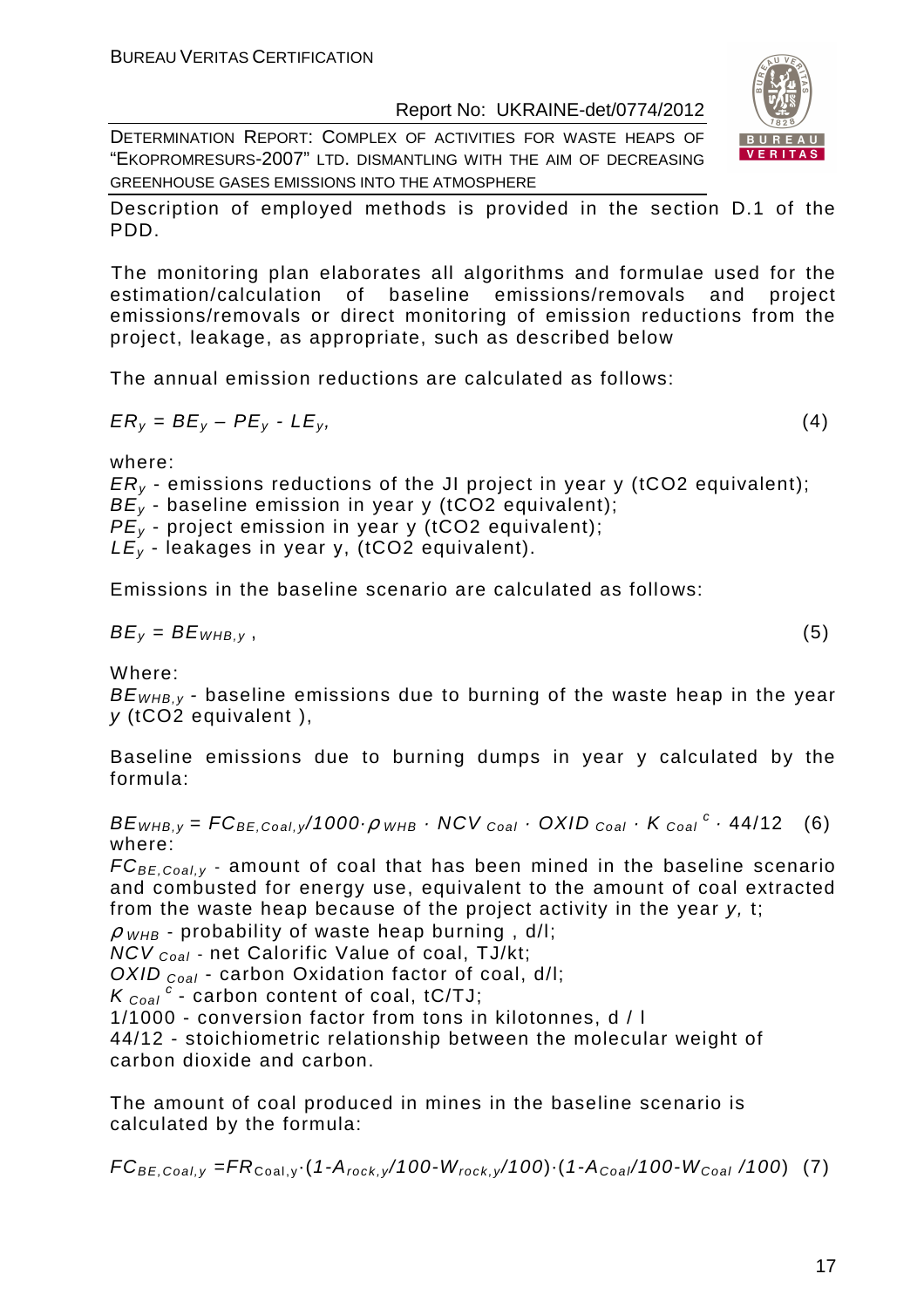DETERMINATION REPORT: COMPLEX OF ACTIVITIES FOR WASTE HEAPS OF "EKOPROMRESURS-2007" LTD. DISMANTLING WITH THE AIM OF DECREASING GREENHOUSE GASES EMISSIONS INTO THE ATMOSPHERE

#### where:

 $FR_{\text{Coal},v}$  - amount of sorted fraction (0-30mm), which is extracted from the dumps because of the project in a year y, that came to blending with further combustion in thermal power plants, t;

 $A_{rock, v}$  - the average ash content of sorted fractions (0-30mm), which is extracted from dump in year y,%

 $W_{rock, v}$  - the average humidity of sorted fractions (0-30mm), which is extracted from dump in year y, %;

 $A_{Coal}$  - the average ash content of coal, mined in Donetsk region of Ukraine, %;

 $W_{Coal}$  - the average humidity of coal, mined in Donetsk region of Ukraine, %;

100 - conversion factor from percent to fraction, d/l.

Emissions from the project activity are calculated as follows:

$$
PE_y = PE_{EL,y} + PE_{Diesel,y}
$$
 (8)

where:

 $PE<sub>v</sub>$  - project emissions due to project activity in the year  $v$  (tCO2 equivalent),

PE<sub>EL,y</sub> - project emissions due to consumption of electricity from the grid by the project activity in the year y (tCO2 equivalent),

 $PE_{\text{Diesel},v}$  - project emissions due to consumption of diesel fuel by the project activity in the year y (tCO2 equivalent).

The Project emissions due to consumption of electricity from a grid in a year y are calculated as follows:

$$
PE_{EL,y} = EC_{PE,y} \cdot EF_{CO2,EL}
$$
 (9)

where:

 $EC_{PE, v}$  - additional amount of electricity, consumed in project in year y, MWh;

EF<sup>C</sup>*О*2,EL - Specific carbon dioxide emissions due to production of electricity at TPP and by its consumption, tCO2/MWh;

Project emissions due to consumption of diesel fuel by the project activity in the year y are calculated as follows:

$$
PEDiesel,y = FCBE,Diesel,y/1000 \cdot NCVDiesel \cdot OXIDDiesel \cdot KDiesel \cdot 44/12
$$
 (10)

where:

 $FC_{BE, Diesel, v}$  - amount of diesel fuel, consumed in project in year y, t;  $NCV_{Diesel}$  - Net Calorific Value of diesel fuel, TJ/kt;  $OXID<sub>Diesel</sub>$  - carbon Oxidation factor of diesel fuel, d/l;  $K_{Diesel}^c$  - carbon content of diesel, tC/TJ;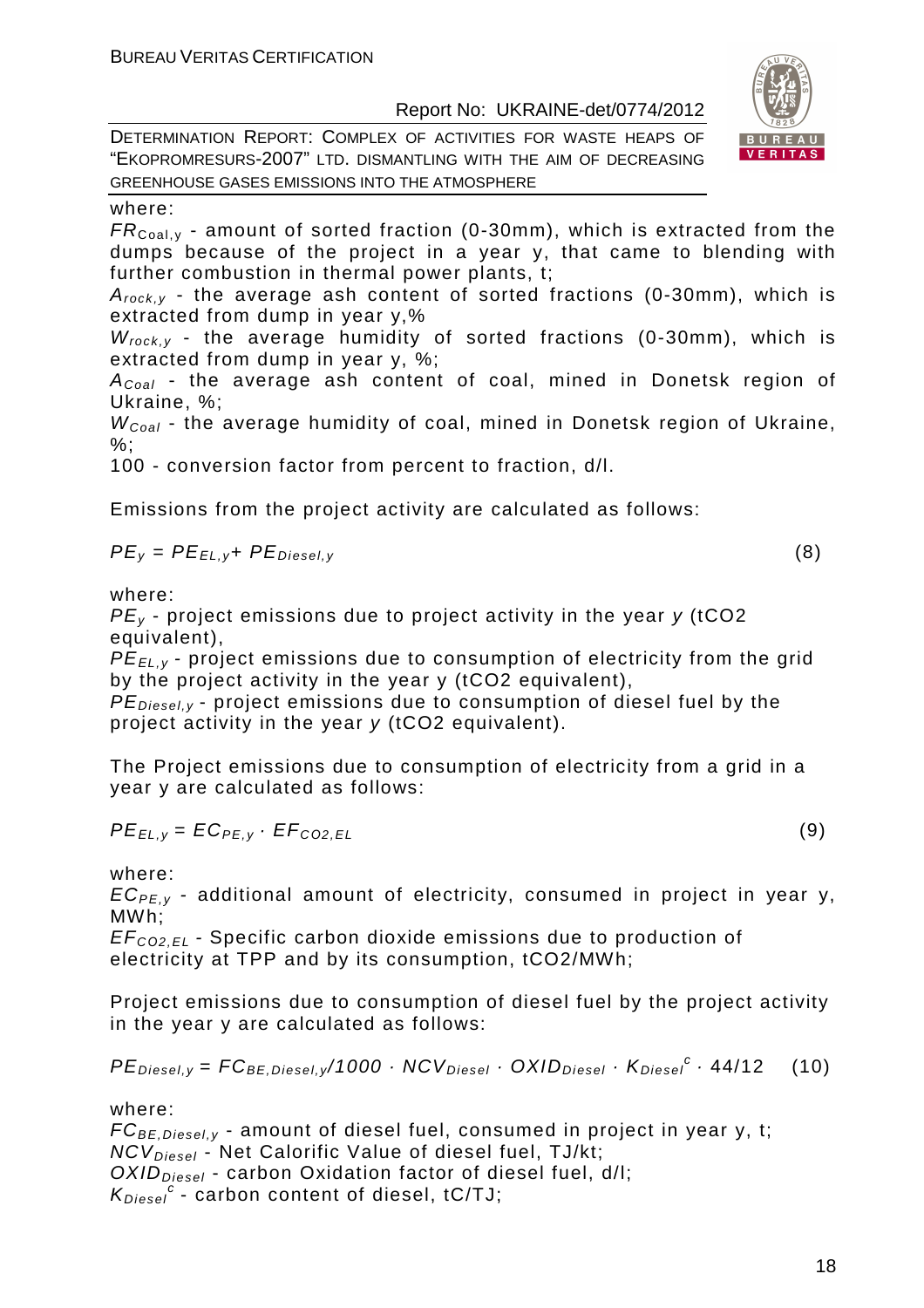DETERMINATION REPORT: COMPLEX OF ACTIVITIES FOR WASTE HEAPS OF "EKOPROMRESURS-2007" LTD. DISMANTLING WITH THE AIM OF DECREASING GREENHOUSE GASES EMISSIONS INTO THE ATMOSPHERE

44/12 - stoichiometric relationship between the molecular weight of carbon dioxide and carbon.

1/1000 - conversion factor from tons in kilotonnes, d / l

Leakages in year y are calculated as follows:

$$
LE_y = LE_{CH4,y} + LE_{EL,y}
$$
 (11)

where::

 $LE_v$  - leakages in year y, (t CO2e);

 $LE<sub>CH4,V</sub>$  - leakages due to fugitive emissions of methane in the mining activities in the year y, (t СО2е);

 $LE_{EL, y}$  - leakages due to consumption of electricity from a grid at coal mine in a year y,(t СО2е);

Leakages due to fugitive emissions of methane in the mining activities in the year y are calculated as follows:

$$
LE_{\text{CH4},y} = -FC_{BE,Coal,y} \cdot EF_{CH4} \cdot \rho_{CH4} \cdot GWP_{CH4}, \qquad (12)
$$

 $FC_{BE, coal,v}$  - amount of coal that has been mined in the baseline scenario and combusted for energy use, equivalent to the amount of coal extracted from the waste heaps because of the project activity in the year y, t, calculated as (4);

 $EF<sub>CH4</sub>$  - emission factor for fugitive methane emissions from coal mining, m3/t;

 $\rho_{CH4}$  - methane density at standard conditions t/m3;

GWPCH4 - Global Warming Potential of Methane, tСО2/ tСН4.

Leakages due to consumption of electricity from a grid at coal mine in a year y are calculated as follows:

$$
LE_{EL,y} = -FC_{BE,Coal,y} \cdot N_{Coal,y}^{E} \cdot EF_{CO2,EL,y}
$$
 (13)

Where

 $FC_{BE, coal,v}$  - amount of coal that has been mined in the baseline scenario and combusted for energy use, equivalent to the amount of coal extracted from the waste heaps because of the project activity in the year y, t, calculated as (2);

N<sub>Coal,y</sub><sup>E</sup> - Average electricity consumption per tonne of coal, produced in Ukraine in the year y, MWh/t;

EF<sup>C</sup>*О*2,EL, <sup>у</sup> - Specific carbon dioxide emissions due to production of electricity at TPP and by its consumption, tСО2/MWh

The monitoring plan presents the quality assurance and control procedures for the monitoring process described in the section D.2 of the PDD. This includes, as appropriate, information on calibration and on how

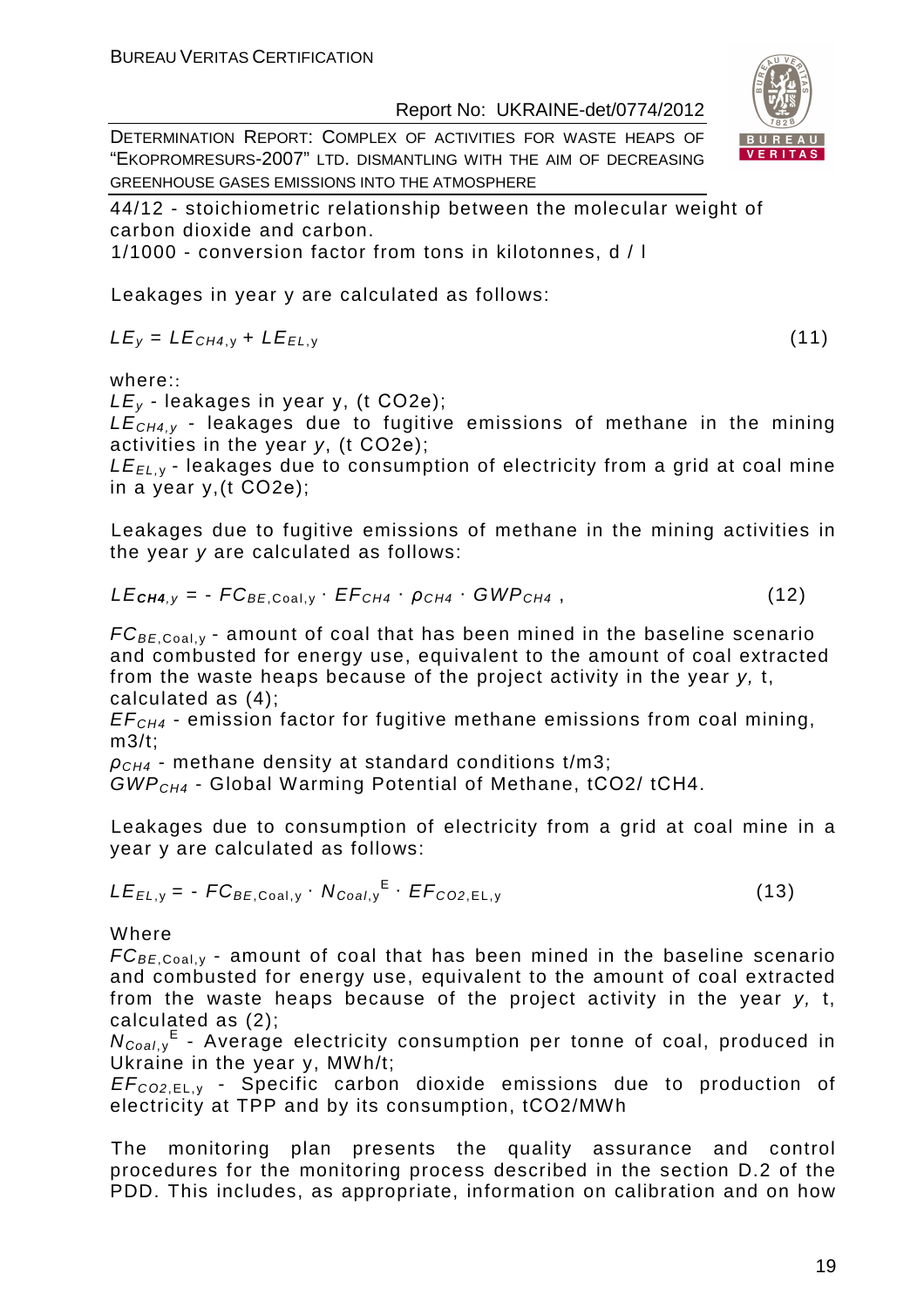DETERMINATION REPORT: COMPLEX OF ACTIVITIES FOR WASTE HEAPS OF "EKOPROMRESURS-2007" LTD. DISMANTLING WITH THE AIM OF DECREASING GREENHOUSE GASES EMISSIONS INTO THE ATMOSPHERE



records on data and/or method validity and accuracy are kept and made available on request.

The monitoring plan clearly identifies the responsibilities and the authority regarding the monitoring activities. Clear and transparent scheme of monitoring data flow is provided in the section D.3 of the PDD.

On the whole, the monitoring plan reflects good monitoring practices appropriate to the project type.

The monitoring plan provides, in tabular form, a complete compilation of the data that need to be collected for its application, including data that are measured or sampled and data that are collected from other sources (e.g. official statistics, expert judgment, proprietary data, IPCC, commercial and scientific literature etc.) but not including data that are calculated with equations.

The monitoring plan indicates that the data monitored and required for verification are to be kept for two years after the last transfer of ERUs for the project.

Identified problem areas for project monitoring plan, project participants' responses and conclusions of Bureau Veritas Certification are described in Annex A to the Determination Report (refer to CAR14-19)

#### **4.8 Leakage (40-41)**

This project will result in a net change in fugitive methane emissions due to the mining activities. As coal in the baseline scenario is only coming from mines it causes fugitive emissions of methane. These are calculated as standard country specific emission factor applied to the amount of coal that is extracted from the waste heaps in the project scenario (which is the same as the amount of coal that would have been mined in the baseline scenario. Source of the leakage are the fugitive methane emissions due to coal mining. These emissions are specific to the coal that is being mined. Coal produced by the project activity is not mined but extracted from the waste heap through the advanced beneficiation process. Therefore, coal produced by the project activity substitutes the coal would have been otherwise mined in the baseline. Coal that is mined in the baseline has fugitive methane emissions associated with it and the coal produced by the project activity does not have such emissions associated with it.

As reliable and accurate national data on fugitive CH4 emissions associated with the production of coal are available, project participants used this data to calculate the amount of fugitive CH4 emission as described below.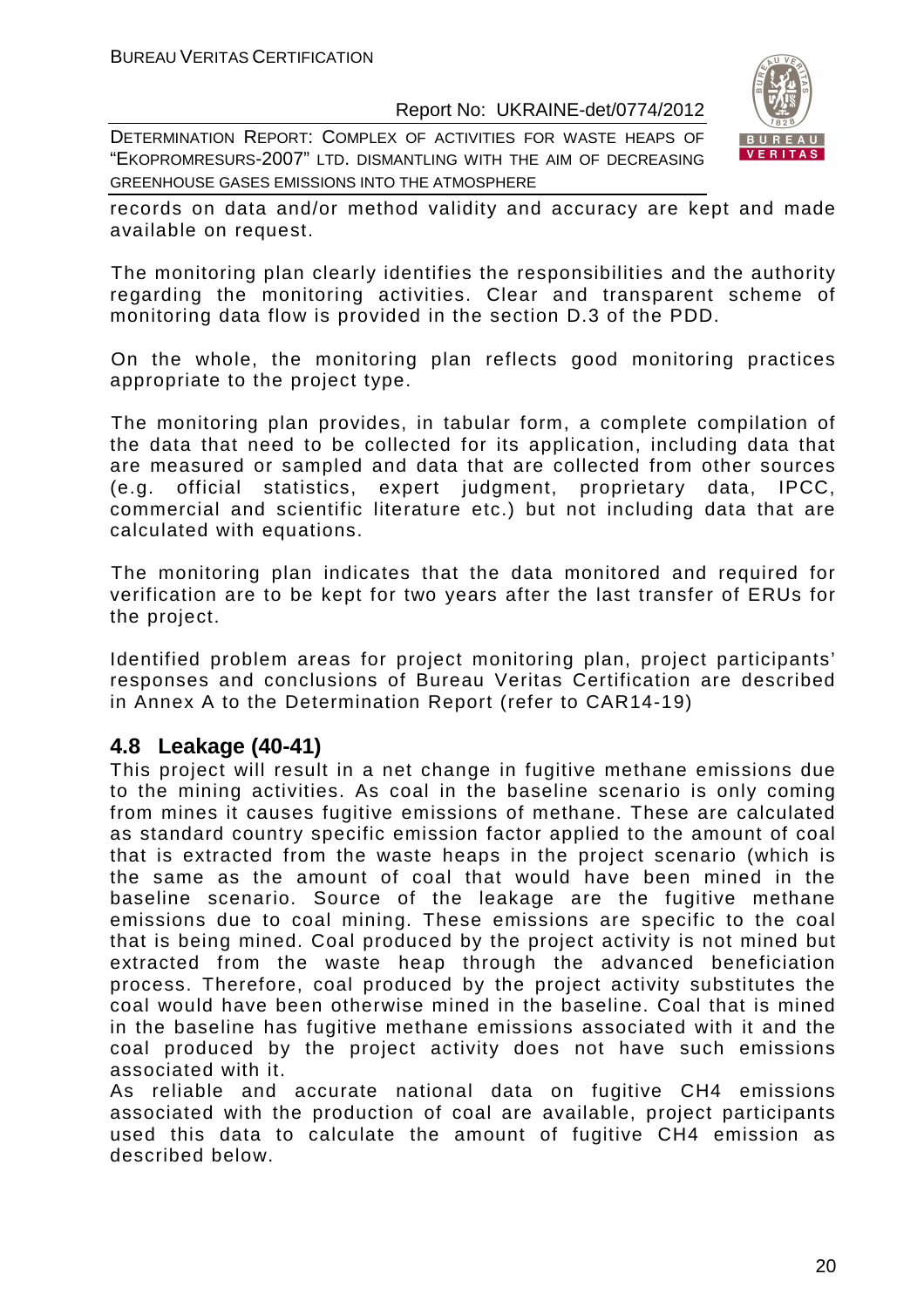

DETERMINATION REPORT: COMPLEX OF ACTIVITIES FOR WASTE HEAPS OF "EKOPROMRESURS-2007" LTD. DISMANTLING WITH THE AIM OF DECREASING GREENHOUSE GASES EMISSIONS INTO THE ATMOSPHERE

This leakage is measurable: through the same procedure as used in 2006 IPCC Guidelines (See Volume 2, Chapter 4, Page 4-11) and also used in CDM approved methodology ACM0009, Version 4.0.0 (Page 8). Activity data (in our case amount of coal extracted from the waste heap which is monitored directly) is multiplied by the emission factor (which is sourced from the relevant national study – National Inventory Report of Ukraine under the Kyoto Protocol) and any conversion coefficients.

Electricity consumption and related greenhouse gas emissions due to dismantling of waste heap to be taken into account in calculating the project emissions. Carbon dioxide emissions due to electricity consumption in the coal mine way in an amount, equivalent to the design of coal - a leakage that can be taken into account at base of the State Statistics Committee data, concerning unit costs of electricity at coal mines in Ukraine in the relevant year.

This leakage is directly attributable to the JI project activity according to the following assumption: the coal produced by the project activity from the waste heap will substitute the coal produced by underground mines of the region in the baseline scenario. This assumption is explained by the following logic: Energy coal market is demand driven as it is not feasible to produce coal without demand for it. Coal is a commodity that can be freely transported to the source of demand and coal of identical quality can substitute some other coal easily. The project activity cannot influence demand for coal on the market and supplies coal extracted from the waste heaps. In the baseline scenario demand for coal will stay the same and will be met by the traditional source – underground mines of the region. Therefore, the coal supplied by the project in the project scenario will have to substitute the coal mined in the baseline scenario. According to this approach equivalent product supplied by the project activity (with lower associated specific green-house gas emissions) will substitute the baseline product (with higher associated specific green-house gas emissions). This methodological approach is very common and is applied in all renewable energy projects (substitution of grid electricity with renewable-source electricity), projects in cement sector (e.g. JI0144 Slag usage and switch from wet to semi-dry process at JSC "Volyn-Cement", Ukraine), projects in metallurgy sector (e.g. UA1000181 Implementation of Arc Furnace Steelmaking Plant "Electrostal" at Kurakhovo, Donetsk Region) and others

#### **4.9 Estimation of emission reductions or enhancements of net removals (42-47)**

The PDD indicates assessment of emissions or net removals in the baseline scenario and in the project scenario as the approach chosen to estimate the emission reductions or enhancement of net removals generated by the project.

The PDD provides the ex ante estimates for period 11/02/2008-31/12/2012 of: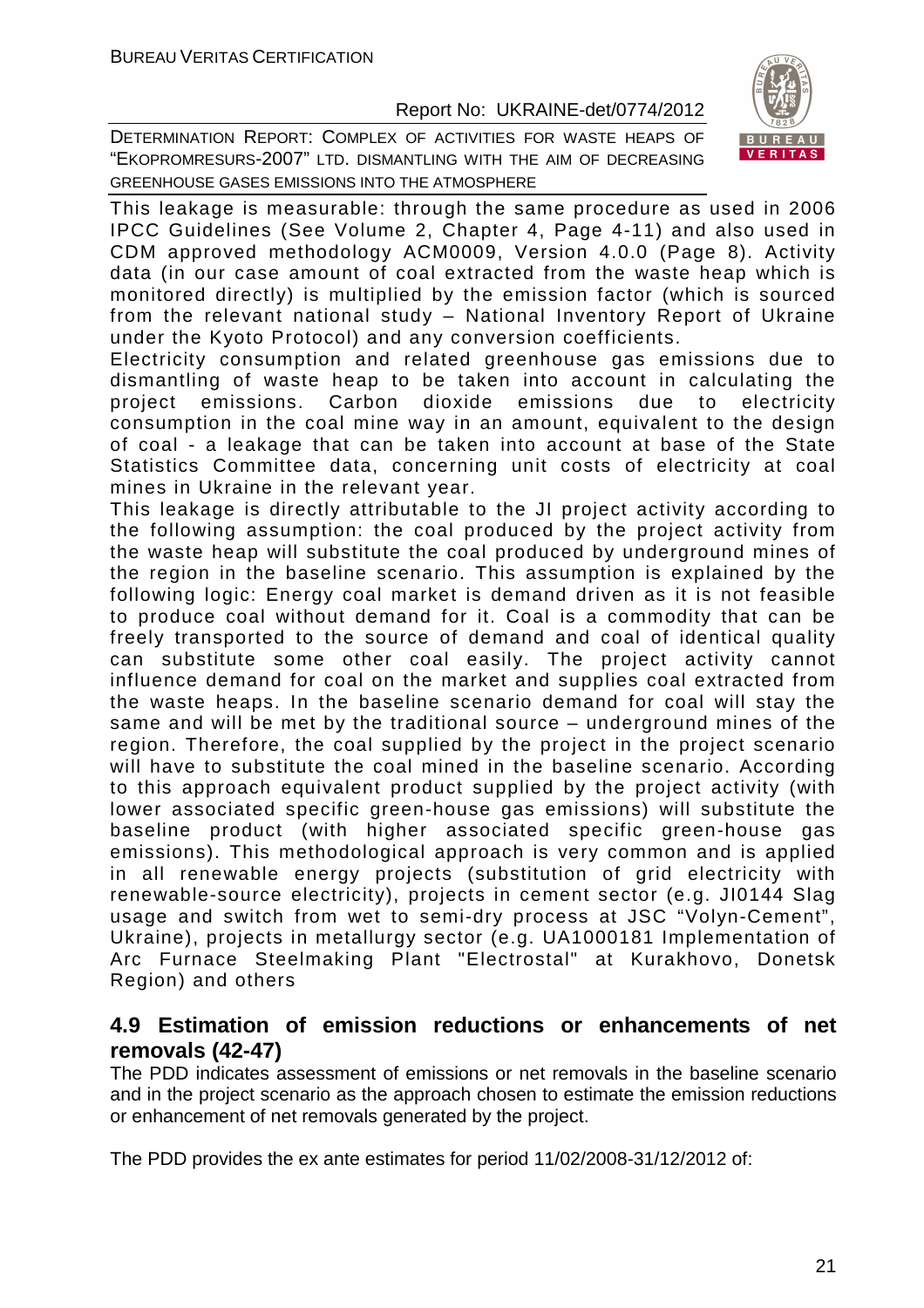DETERMINATION REPORT: COMPLEX OF ACTIVITIES FOR WASTE HEAPS OF "EKOPROMRESURS-2007" LTD. DISMANTLING WITH THE AIM OF DECREASING GREENHOUSE GASES EMISSIONS INTO THE ATMOSPHERE



(a) Emissions or net removals for the project scenario (within the project boundary), which are 225 257 tonnes of CO2eq;

(b) Leakage, as applicable, which are –2 074 812 tonnes of CO2eq;

(c) Emissions or net removals for the baseline scenario (within the project boundary), which are 5 848 974 tonnes of CO2eq:

(d) Emission reductions or enhancements of net removals adjusted by leakage (based on (a)-(c) above), which are 7 698 529 tonnes of CO2eq.

The estimates referred to above are given:

- (a) On a monthly basis;
- (b) From 11/08/2008 to 31/12/2012, covering the whole crediting period;
- (c) On a source-by-source/sink-by-sink basis;
- (d) For each GHG gas, which are CO2 and CH4

(e) In tonnes of CO2 equivalent, using global warming potentials defined by decision 2/CP.3 or as subsequently revised in accordance with Article 5 of the Kyoto Protocol;

The formula used for calculating the estimates referred above, which are described in the section 4.7 of this Determination Report, are consistent throughout the PDD.

For calculating the estimates referred to above, key factors, e.g. local prices for electricity, coal and diesel fuel, available production resources, influencing the baseline emissions or removals and the activity level of the project and the emissions or net removals as well as risks associated with the project were taken into account, as appropriate.

Data sources used for calculating the estimates referred to above, such as work and laboratory logbooks, work and laboratory monthly and yearly reports, production sailing invoices are clearly identified, reliable and transparent.

Emission factors, such as emission factor for electricity consumption, Carbon Oxidation Factor of Coal, Carbon Oxidation Factor of Diesel Fuel, etc, were selected by carefully balancing accuracy and reasonableness, and appropriately justified of the choice.

The estimation referred to above is based on conservative assumptions and the most plausible scenarios in a transparent manner.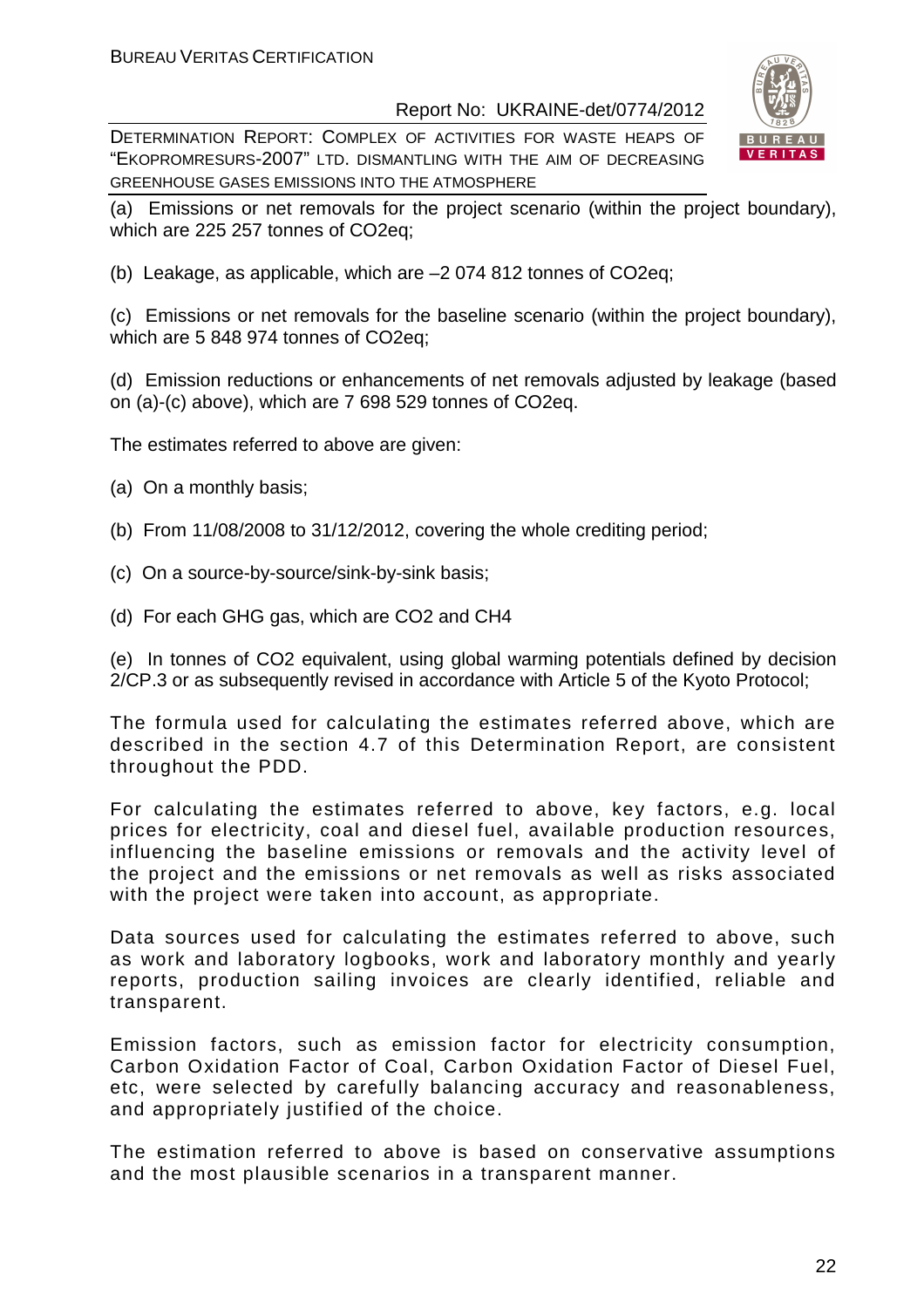DETERMINATION REPORT: COMPLEX OF ACTIVITIES FOR WASTE HEAPS OF "EKOPROMRESURS-2007" LTD. DISMANTLING WITH THE AIM OF DECREASING GREENHOUSE GASES EMISSIONS INTO THE ATMOSPHERE



The estimates referred to above are consistent throughout the PDD.

The annual average of estimated emission reductions or enhancements of net removals over the crediting period is calculated by dividing the total estimated emission reductions or enhancements of net removals over the crediting period by the total months of the crediting period, and multiplying by twelve.

Identified problem areas for project estimations, project participants' responses and conclusions of Bureau Veritas Certification are described in Annex A (refer to CAR20)

#### **4.10 Environmental impacts (48)**

The PDD lists and attaches documentation on the analysis of the environmental impacts of the project, including transboundary impacts, in accordance with procedures as determined by the host Party, such as permit on pollutant by stationary sources, analysis of the environmental impacts, a part of separation fabric work project which is mentioned in the PDD.

The PDD provides conclusion and all references to supporting documentation of an environmental impact assessment undertaken in accordance with the procedures as required by the host Party, if the analysis referred to above indicates that the environmental impacts are considered significant by the project participants or the host Party.

The problem areas for environmental impacts of the project were not identified.

#### **4.11 Stakeholder consultation (49)**

The host Party for the project is Ukraine. The project meets the applicable standards and requirements, set forth in Ukraine. The Host Party does not put forward the requirement to consult with stakeholders to JI projects. The project was presented to the local authorities, and was approved (approval on building, etc).

Any comments from local authorities or stakeholders were not obtained.

#### **4.12 Determination regarding small scale projects (50-57)**

"Not applicable"

#### **4.13 Determination regarding land use, land-use change and forestry (LULUCF) projects (58-64)**

"Not applicable"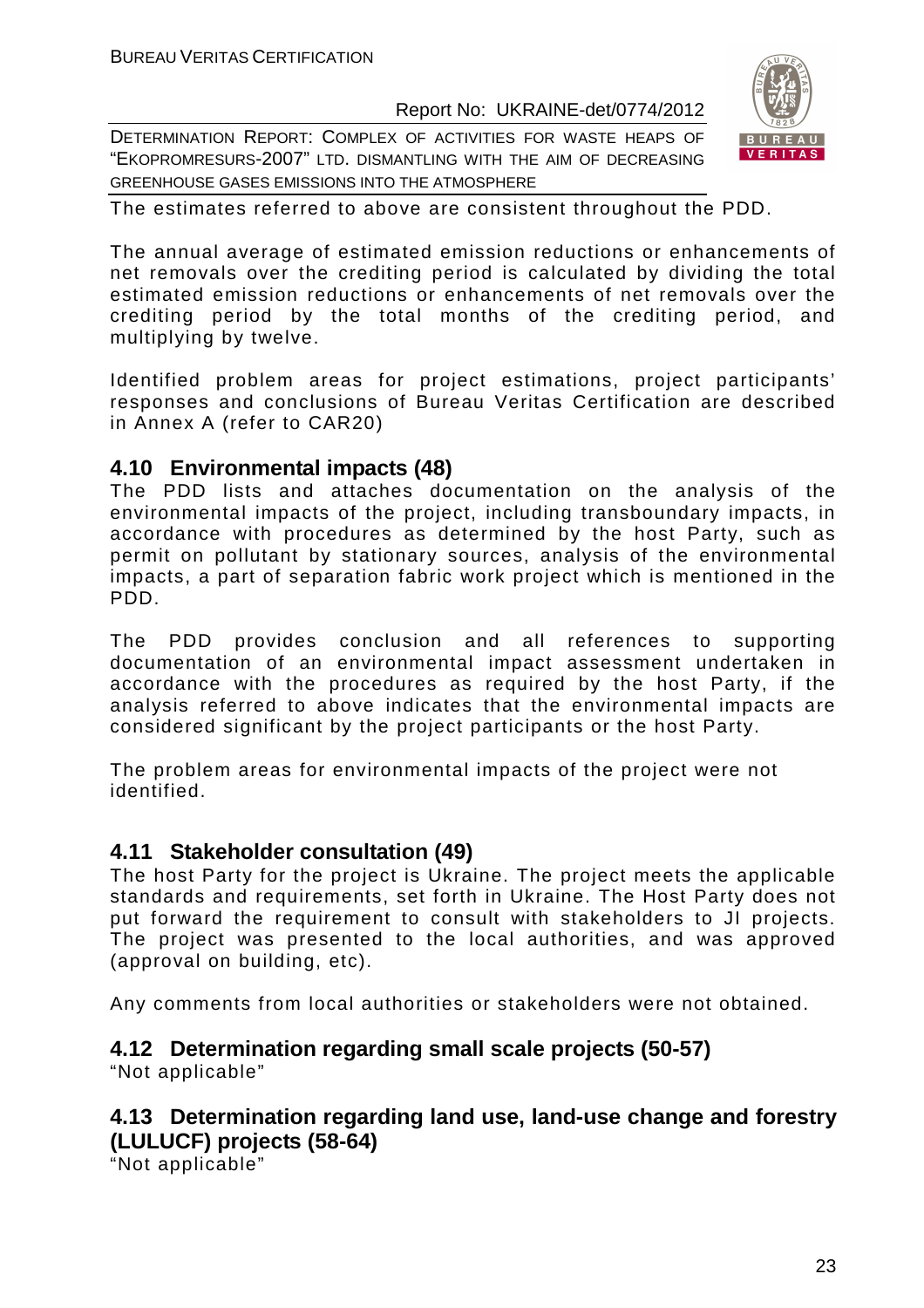DETERMINATION REPORT: COMPLEX OF ACTIVITIES FOR WASTE HEAPS OF "EKOPROMRESURS-2007" LTD. DISMANTLING WITH THE AIM OF DECREASING GREENHOUSE GASES EMISSIONS INTO THE ATMOSPHERE



**4.14 Determination regarding programmes of activities (65-73) (write**  "Not applicable"

#### **5 SUMMARY AND REPORT OF HOW DUE ACCOUNT WAS TAKEN OF COMMENTS RECEIVED PURSUANT TO PARAGRAPH 32 OF THE JI GUIDELINES**

No comments, pursuant to paragraph 32 of the JI Guidelines, were received

#### **6 DETERMINATION OPINION**

Bureau Veritas Certification has performed a determination of the project title Project in Krasnyi Luch town, Luhansk Region, Ukraine. The determination was performed on the basis of UNFCCC criteria and host country criteria and also on the criteria given to provide for consistent project operations, monitoring and reporting.

The determination consisted of the following three phases: i) a desk review of the project design and the baseline and monitoring plan; ii) follow-up interviews with project stakeholders; iii) the resolution of outstanding issues and the issuance of the final determination report and opinion.

Project participant/s used the latest tool for demonstration of the additionality. In line with this tool, the PDD provides barrier analysis and common practice analysis, to determine that the project activity itself is not the baseline scenario.

Emission reductions attributable to the project are hence additional to any that would occur in the absence of the project activity. Given that the project is implemented and maintained as designed, the project is likely to achieve the estimated amount of emission reductions.

The determination revealed two pending issues related to the current determination stage of the project: the issue of the written approval of the project and the authorization of the project participant by the host Party. If the written approval and the authorization by the host Party are awarded, it is our opinion that the project as described in the Project Design Document, Version 2.0 meets all the relevant UNFCCC requirements for the determination stage and the relevant host Party criteria.

The review of the project design documentation (version 2.0) and the subsequent follow-up interviews have provided Bureau Veritas Certification with sufficient evidence to determine the fulfillment of stated criteria. In our opinion, the project correctly applies and meets the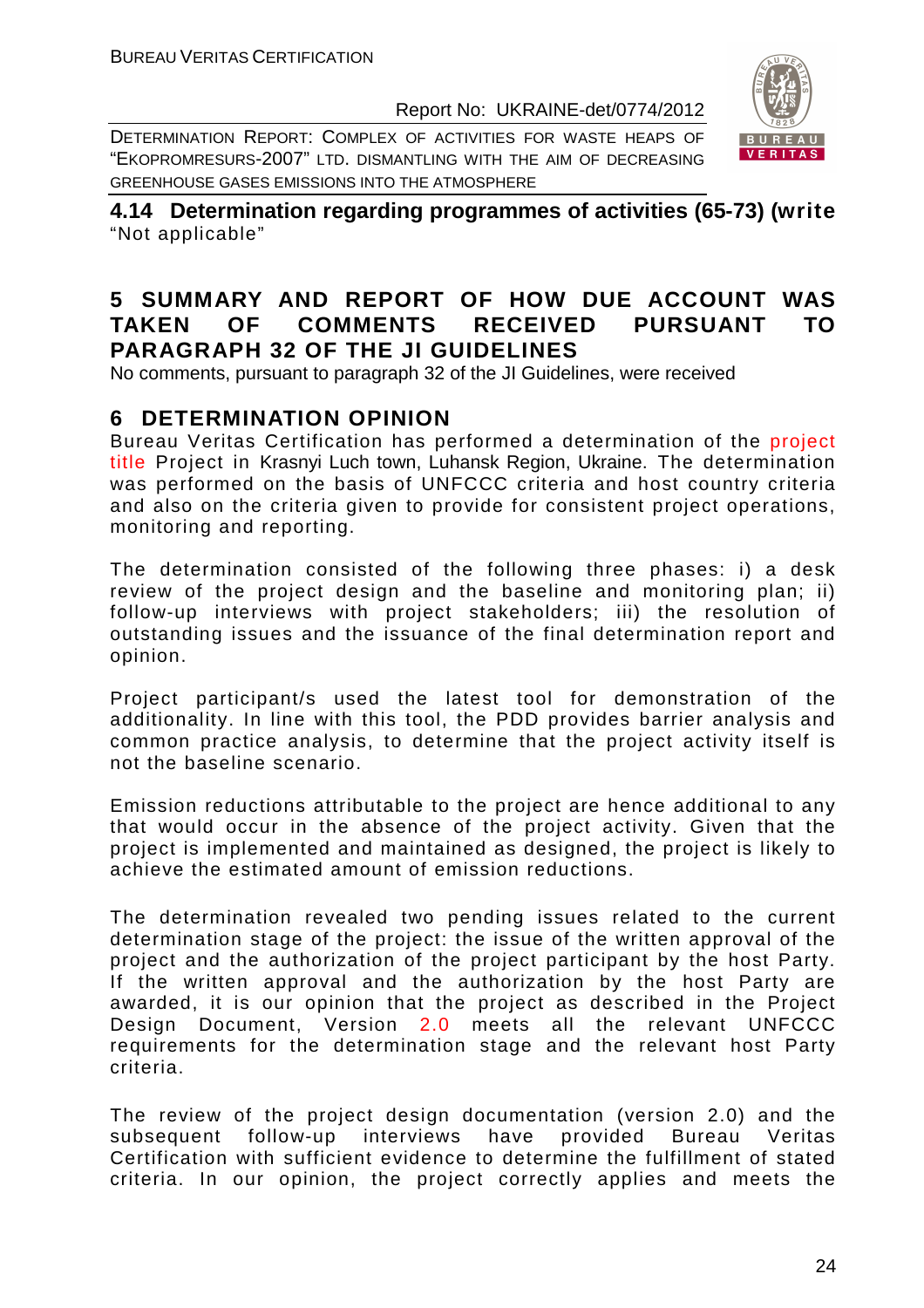DETERMINATION REPORT: COMPLEX OF ACTIVITIES FOR WASTE HEAPS OF "EKOPROMRESURS-2007" LTD. DISMANTLING WITH THE AIM OF DECREASING GREENHOUSE GASES EMISSIONS INTO THE ATMOSPHERE



relevant UNFCCC requirements for the JI and the relevant host country criteria.

The determination is based on the information made available to us and the engagement conditions detailed in this report.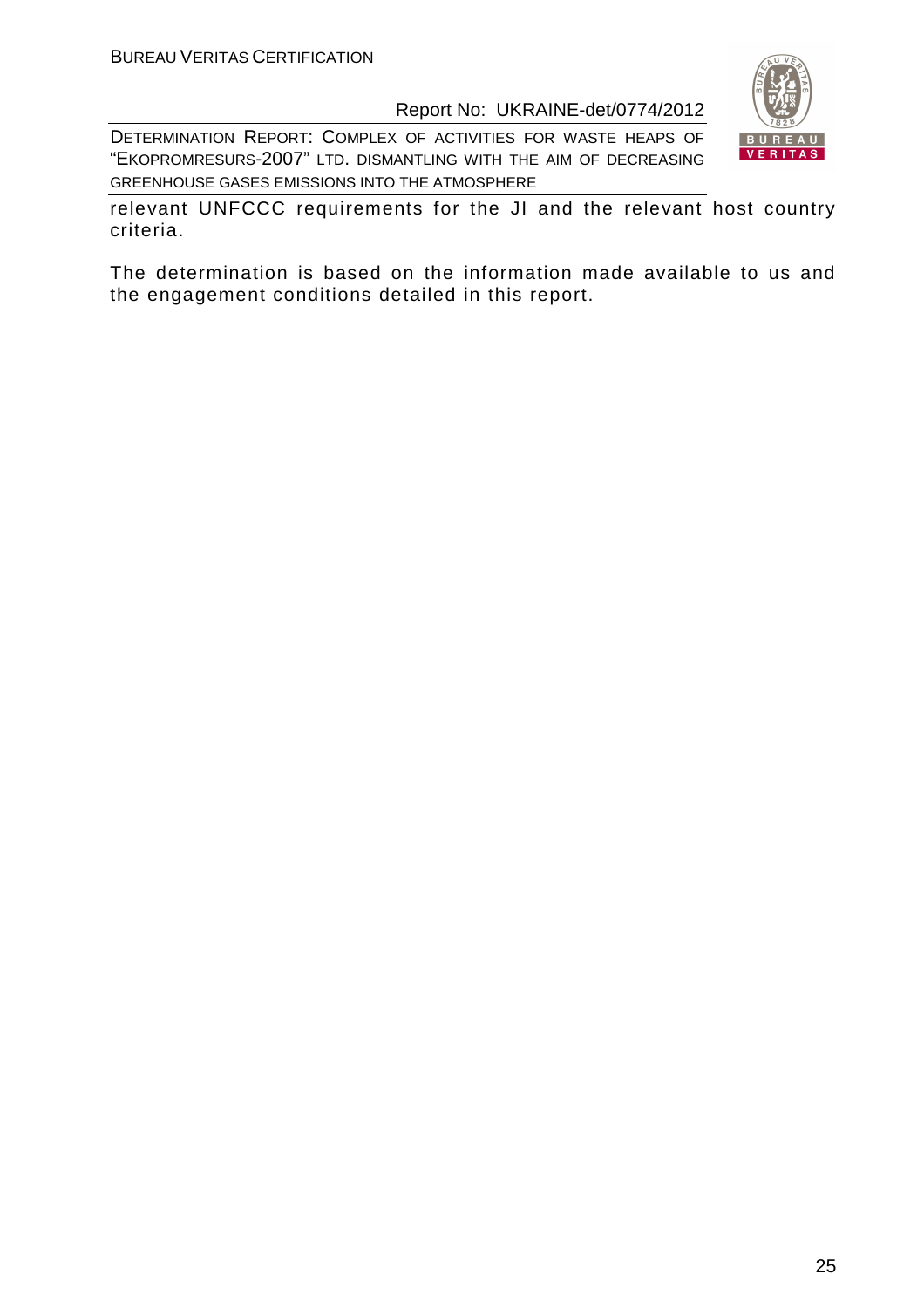DETERMINATION REPORT: COMPLEX OF ACTIVITIES FOR WASTE HEAPS OF "EKOPROMRESURS-2007" LTD. DISMANTLING WITH THE AIM OF DECREASING GREENHOUSE GASES EMISSIONS INTO THE ATMOSPHERE



#### **7 REFERENCES**

#### **Category 1 Documents:**

Documents provided by SIA "Vidzeme Eko" that relate directly to the GHG components of the project.

- /1/ Project Design Document "Complex of activities for waste heaps of "Ekopromresurs-2007" Ltd dismantling with thew aim of decreasing greenhouse gases emissions into the athmosphere" version 1.0 dated 05/10/2012
- /2/ Project Design Document "Complex of activities for waste heaps of "Ekopromresurs-2007" Ltd dismantling with thew aim of decreasing greenhouse gases emissions into the athmosphere" version 2.0 dated 17/10/2012
- /3/ ERUs calculation Excel-file "Calculation\_T31\_ 26.10.2012\_\_NEWК.xls"
- /4/ Letter of Endorsement #2993/23/7 dated 11/10/2012
- /5/
- /6/

#### **Category 2 Documents:**

Background documents related to the design and/or methodologies employed in the design or other reference documents.

- /1/ Add the list of secondary documents verified. The rows to be cut. The numbers will be adjusted automatically
- /2/ /3/

/4/

/5/

- /6/
- /7/
- /8/
- /9/
- /10/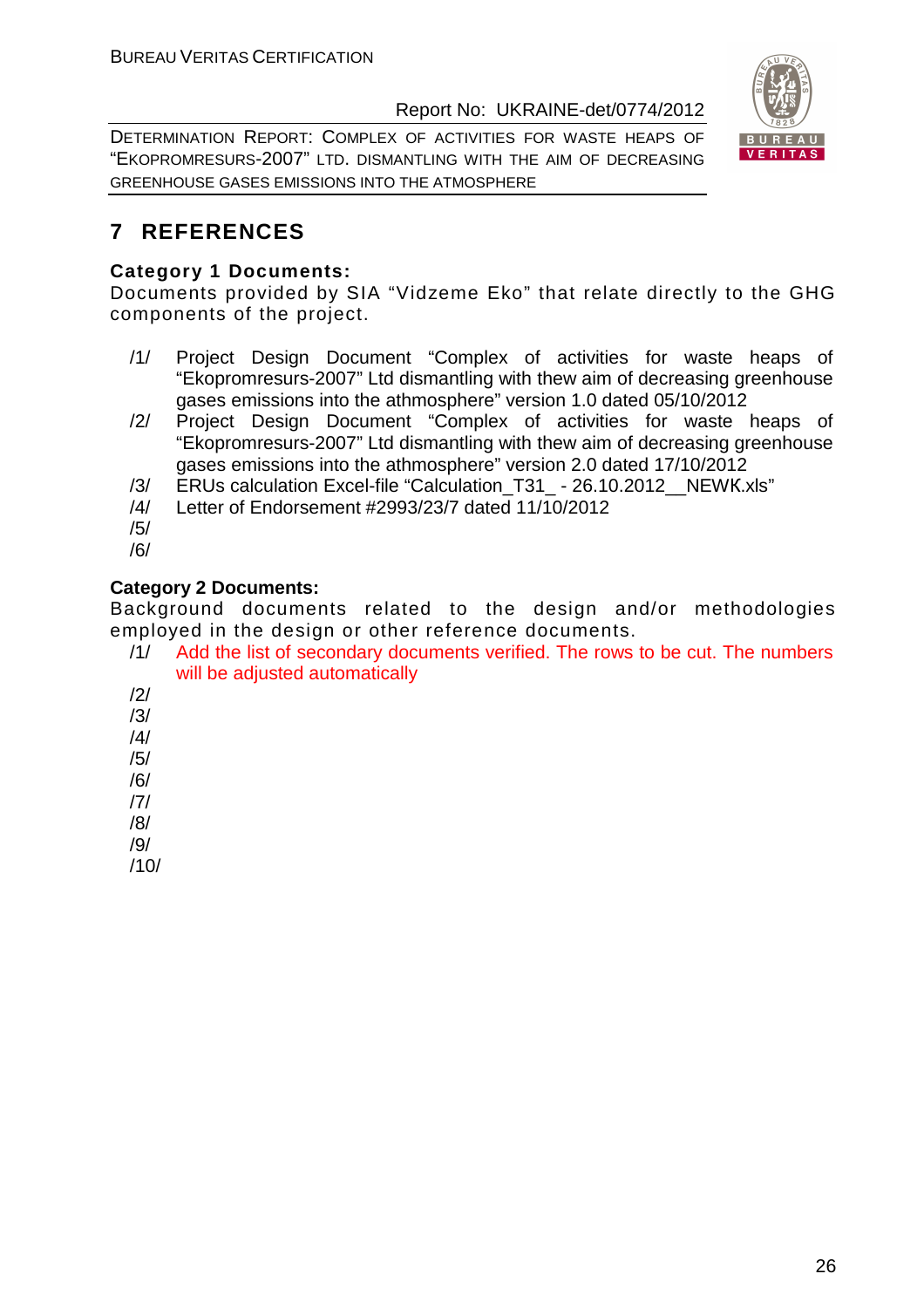DETERMINATION REPORT: COMPLEX OF ACTIVITIES FOR WASTE HEAPS OF "EKOPROMRESURS-2007" LTD. DISMANTLING WITH THE AIM OF DECREASING GREENHOUSE GASES EMISSIONS INTO THE ATMOSPHERE

#### **Persons interviewed:**

List persons interviewed during the determination or persons that contributed with other information that are not included in the documents listed above.

| /1/            | Add the list of persons interviewed |
|----------------|-------------------------------------|
| /2/            |                                     |
| /3/            |                                     |
| $\frac{14}{3}$ |                                     |
| /5/            |                                     |
| /6/            |                                     |
| 7              |                                     |
| /8/            |                                     |
|                |                                     |



1. o0o -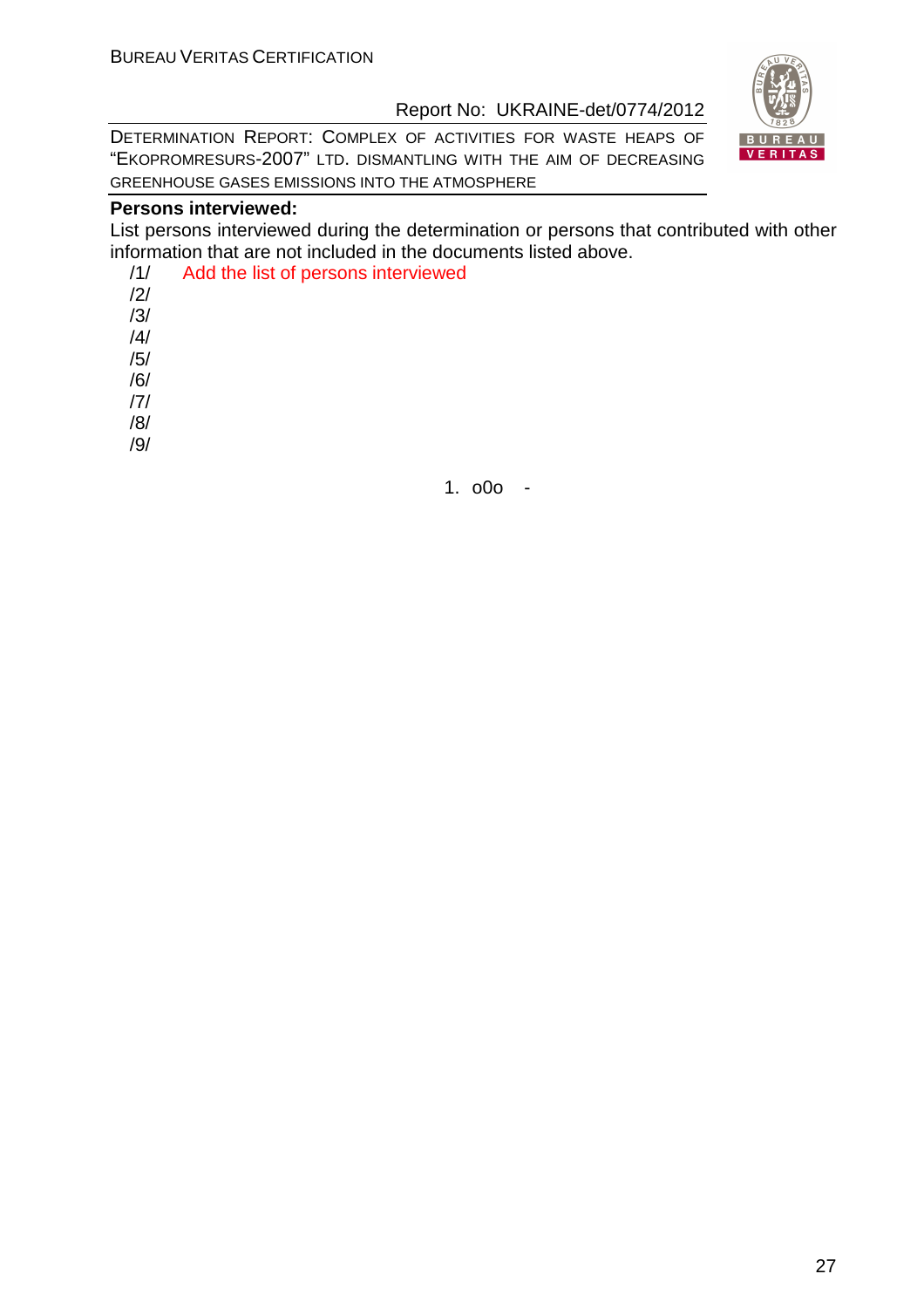DETERMINATION REPORT: COMPLEX OF ACTIVITIES FOR WASTE HEAPS OF "EKOPROMRESURS-2007" LTD. DISMANTLING WITH THE AIM OF DECREASING GREENHOUSE GASES EMISSIONS INTO THE ATMOSPHERE



### APPENDIX A: DETERMINATION PROTOCOL

#### **Check list for determination, according JOINT IMPLEMENTATION DETERMINATION AND VERIFICATION MANUAL (Version 01)**

| <b>DVM</b><br><b>Paragrap</b><br>h | <b>Check Item</b>                                                                                                                                                                                                                                                                                  | <b>Initial finding</b>                                                                                                                                                                                                                                                                                                                                                                                                                                        | <b>Draft</b><br><b>Conclusion</b>  | <b>Final</b><br><b>Conclusion</b> |
|------------------------------------|----------------------------------------------------------------------------------------------------------------------------------------------------------------------------------------------------------------------------------------------------------------------------------------------------|---------------------------------------------------------------------------------------------------------------------------------------------------------------------------------------------------------------------------------------------------------------------------------------------------------------------------------------------------------------------------------------------------------------------------------------------------------------|------------------------------------|-----------------------------------|
|                                    | <b>General description of the project</b>                                                                                                                                                                                                                                                          |                                                                                                                                                                                                                                                                                                                                                                                                                                                               |                                    |                                   |
| Title of the project               |                                                                                                                                                                                                                                                                                                    |                                                                                                                                                                                                                                                                                                                                                                                                                                                               |                                    |                                   |
|                                    | Is the title of the project presented?                                                                                                                                                                                                                                                             | The title of project is "Complex of activities for waste<br>heaps of "Ekopromresurs-2007" Ltd. dismantling with<br>the aim of decreasing greenhouse gases emissions<br>into the atmosphere"                                                                                                                                                                                                                                                                   | <b>OK</b>                          | <b>OK</b>                         |
|                                    | Is the sectoral scope to which the project<br>pertains presented?                                                                                                                                                                                                                                  | The sectoral scope is 8. Mining/mineral production                                                                                                                                                                                                                                                                                                                                                                                                            | <b>OK</b>                          | <b>OK</b>                         |
|                                    | Is the current version number of the<br>document presented?                                                                                                                                                                                                                                        | The current version number is 1.0                                                                                                                                                                                                                                                                                                                                                                                                                             | <b>OK</b>                          | OK                                |
|                                    | Is the date when the document was<br>completed presented?                                                                                                                                                                                                                                          | The date when the document is completed is<br>08/10/2012                                                                                                                                                                                                                                                                                                                                                                                                      | OK                                 | OK                                |
|                                    | <b>Description of the project</b>                                                                                                                                                                                                                                                                  |                                                                                                                                                                                                                                                                                                                                                                                                                                                               |                                    |                                   |
|                                    | Is the purpose of the project included with<br>a concise, summarizing explanation (max.<br>1-2 pages) of the:<br>a) Situation existing prior to the starting<br>date of the project;<br>b) Baseline scenario; and<br>c) Project scenario (expected outcome,<br>including a technical description)? | The situation existing prior to the starting date of the<br>project<br>Very often it was not economically feasible to extract all<br>100% of coal from the rock mass. Therefore, waste<br>heaps of Luhansk region contains a large amount of<br>coal, which is self-ignited later on. All the waste heaps<br>that were self-ignited or the ones that are close to self-<br>ignition are the centre of uncontrolled pollutants and<br>greenhouse gas emissions | CAR01<br>CAR02<br>CL <sub>01</sub> |                                   |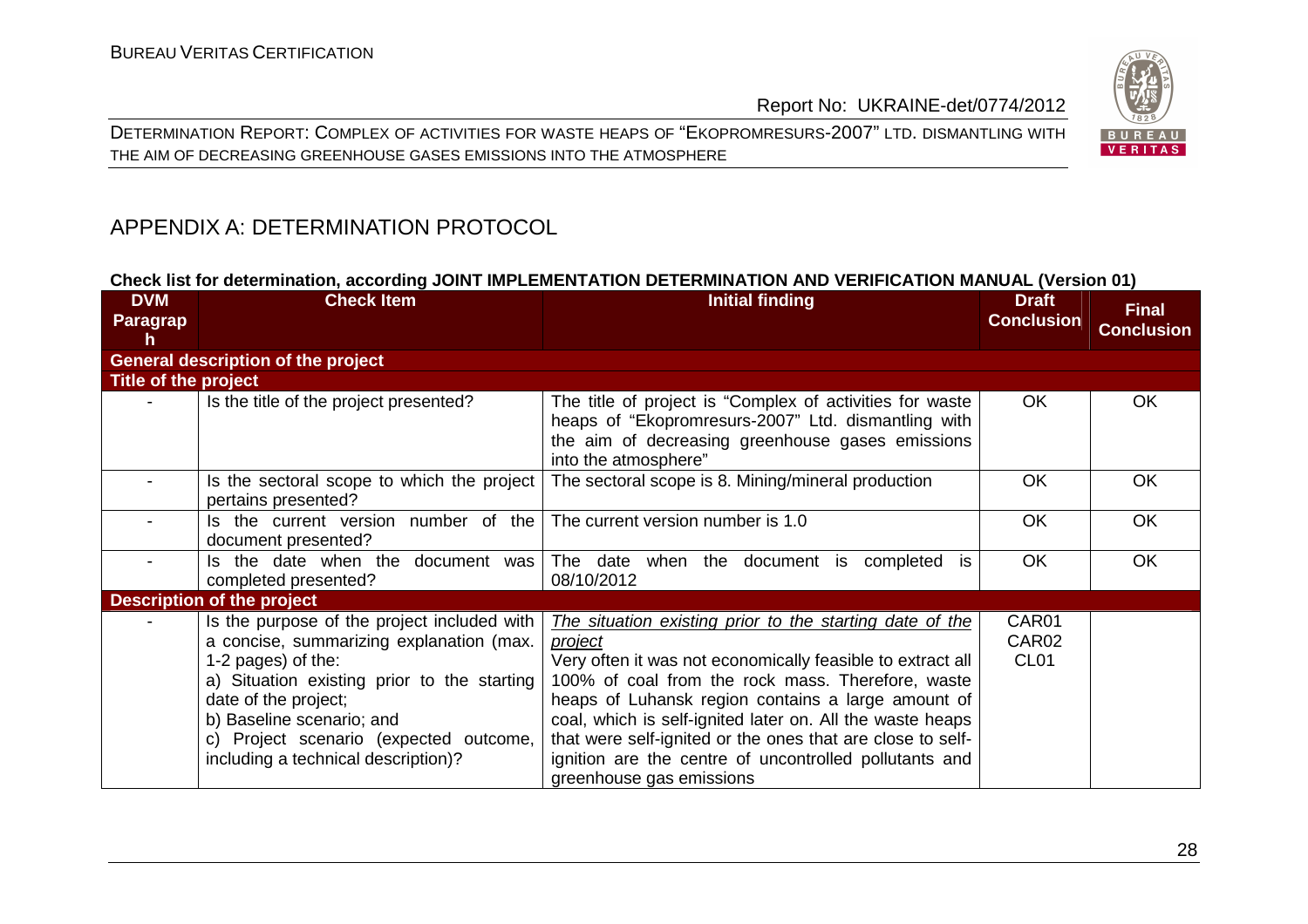BUREAU<br>VERITAS

#### Report No: UKRAINE-det/0774/2012

| <b>DVM</b><br><b>Paragrap</b><br>$\mathsf{h}$ | <b>Check Item</b> | <b>Initial finding</b>                                                                                                                                                                                                                                                                                                                                                                                                                                                                                                                                                                                                                                                                                                                                                                                                                                                                                                                                                                                                                                                                                                                                                                                                                                                                                                                                                                                                                      | <b>Draft</b><br><b>Conclusion</b> | <b>Final</b><br><b>Conclusion</b> |
|-----------------------------------------------|-------------------|---------------------------------------------------------------------------------------------------------------------------------------------------------------------------------------------------------------------------------------------------------------------------------------------------------------------------------------------------------------------------------------------------------------------------------------------------------------------------------------------------------------------------------------------------------------------------------------------------------------------------------------------------------------------------------------------------------------------------------------------------------------------------------------------------------------------------------------------------------------------------------------------------------------------------------------------------------------------------------------------------------------------------------------------------------------------------------------------------------------------------------------------------------------------------------------------------------------------------------------------------------------------------------------------------------------------------------------------------------------------------------------------------------------------------------------------|-----------------------------------|-----------------------------------|
|                                               |                   | The baseline scenario assumed that the common<br>practice will be continued - heap can be spontaneously<br>ignited with a certain probability, and the process of<br>burning will continue till all coal, contained there, will be<br>burned. The process of combustion is accompanied by<br>release the carbon dioxide into atmosphere.<br>Project scenario-provides complete dismantling of the<br>dump. During dismantling of the dump, the rocks will be<br>divided into fractions, which will be used for blending<br>with steam coal and subsequently supplied to heat<br>power plants and boiler houses for burning as fuel.<br>After sorting, the large fractions will be used for building<br>and repairing of roads. As the result, rock mass of the<br>dump will be fully utilized, and the received coal will<br>replace coal, which otherwise would have had to be<br>mined. As the result of the project, the opportunity of<br>self-ignition of heap will be eliminated<br>CAR01<br>Please add data on subcontractors of "Ecopromresurs-<br>2007" Ltd involved to the project activity.<br>CAR02<br>Please provide correct numeration of tables and figures<br>through all PDD<br>CL <sub>01</sub><br>PDD indicates that waste heaps of Miusynska mine<br>have been dismantled in project frames. The project<br>"Dismantling of waste heap of "Miusynska" mine" has<br>been positively determined by Bureau Veritas. Please |                                   |                                   |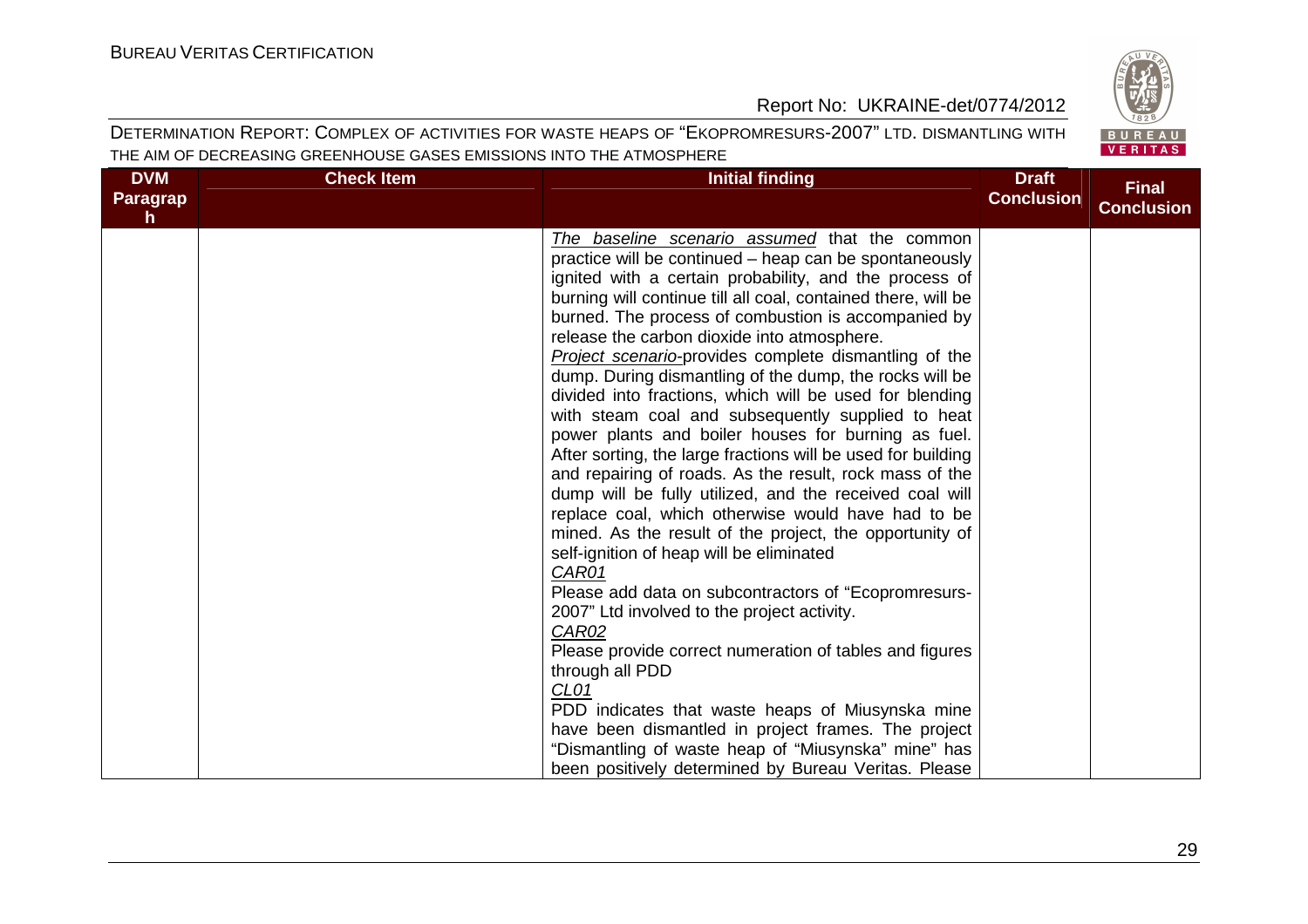

| <b>DVM</b><br><b>Paragrap</b><br>h. | <b>Check Item</b>                                                             | <b>Initial finding</b>                                                                                                                                                                                                                                                                                                                                                                                                                                                                                                     | <b>Draft</b><br><b>Conclusion</b> | <b>Final</b><br><b>Conclusion</b> |
|-------------------------------------|-------------------------------------------------------------------------------|----------------------------------------------------------------------------------------------------------------------------------------------------------------------------------------------------------------------------------------------------------------------------------------------------------------------------------------------------------------------------------------------------------------------------------------------------------------------------------------------------------------------------|-----------------------------------|-----------------------------------|
|                                     |                                                                               | clarify that these project don't crossed                                                                                                                                                                                                                                                                                                                                                                                                                                                                                   |                                   |                                   |
|                                     | Is the history of the project (incl. its JI<br>component) briefly summarized? | The history of project JI component is briefly<br>summarized<br>CAR03<br>Please add history of waste heaps dismantled in<br>project frames. According to "Моделювання<br>температурного поля згасаючих териконів, В.В.<br>Попович, А.Д. Кузик, канд. фіз.-мат. наук, доцент,<br>О.О. Карабин, канд. фіз.-мат. наук, доцент, О.Ю.<br>Чмир, канд. фіз.-мат. наук (Львівський державний<br>університет безпеки життєдіяльності)" time of<br>waste heap burning is about 15-20 years after finishing<br>of waste heap mantling | CAR03                             |                                   |
| <b>Project participants</b>         |                                                                               |                                                                                                                                                                                                                                                                                                                                                                                                                                                                                                                            |                                   |                                   |
|                                     | Are project participants and Party(ies)<br>involved in the project listed?    | "Ekopromresurs-2007" Ltd and SIA "Vidzeme Eko" is<br>indicated as the project participants and Ukraine and<br>Republic Latvia are indicated as Parties involved                                                                                                                                                                                                                                                                                                                                                            | <b>OK</b>                         | <b>OK</b>                         |
|                                     | Is the data of the project participants<br>presented in tabular format?       | The data of the project participants are presented in<br>tabular format                                                                                                                                                                                                                                                                                                                                                                                                                                                    | <b>OK</b>                         | <b>OK</b>                         |
|                                     | Is contact information provided in Annex 1<br>of the PDD?                     | The contact information on project participants are<br>indicated in the Annex 1                                                                                                                                                                                                                                                                                                                                                                                                                                            | <b>OK</b>                         | <b>OK</b>                         |
|                                     | Is it indicated, if it is the case, if the Party<br>involved is a host Party? | The Host Party Ukraine is indicated as the Party<br>Involved                                                                                                                                                                                                                                                                                                                                                                                                                                                               | <b>OK</b>                         | OK                                |
|                                     | <b>Technical description of the project</b>                                   |                                                                                                                                                                                                                                                                                                                                                                                                                                                                                                                            |                                   |                                   |
|                                     | <b>Location of the project</b>                                                |                                                                                                                                                                                                                                                                                                                                                                                                                                                                                                                            |                                   |                                   |
|                                     | Host Party(ies)                                                               | Ukraine                                                                                                                                                                                                                                                                                                                                                                                                                                                                                                                    |                                   |                                   |
|                                     | Region/State/Province etc.                                                    | Luhansk Region,                                                                                                                                                                                                                                                                                                                                                                                                                                                                                                            |                                   |                                   |
|                                     | City/Town/Community etc.                                                      | Kracnyi Luch town                                                                                                                                                                                                                                                                                                                                                                                                                                                                                                          |                                   |                                   |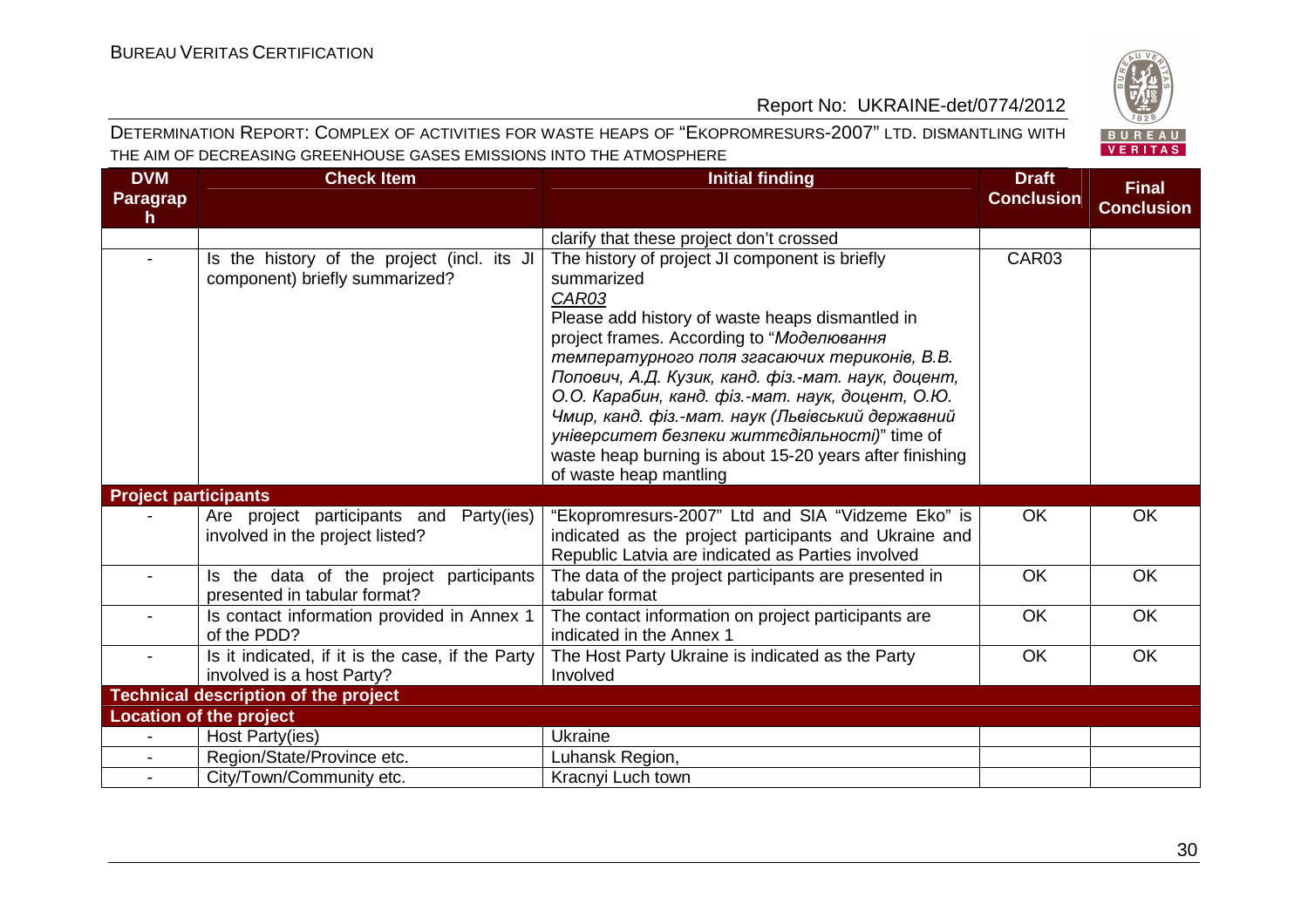

| <b>DVM</b><br><b>Paragrap</b><br>$\mathsf{h}$ | <b>Check Item</b>                                                                                                                                                                                                          | <b>Initial finding</b>                                                                                                                                                                                                                                                                                                                                                                                                                                                                                                                                                                                                                                                                                                                                                                                                                                                         | <b>Draft</b><br><b>Conclusion</b>             | <b>Final</b><br><b>Conclusion</b> |
|-----------------------------------------------|----------------------------------------------------------------------------------------------------------------------------------------------------------------------------------------------------------------------------|--------------------------------------------------------------------------------------------------------------------------------------------------------------------------------------------------------------------------------------------------------------------------------------------------------------------------------------------------------------------------------------------------------------------------------------------------------------------------------------------------------------------------------------------------------------------------------------------------------------------------------------------------------------------------------------------------------------------------------------------------------------------------------------------------------------------------------------------------------------------------------|-----------------------------------------------|-----------------------------------|
|                                               | Detail of the physical location, including<br>information<br>the<br>allowing<br>unique<br>identification of the project. (This section<br>should not exceed one page)                                                      | Geographical coordinates of the waste heaps and<br>enrichment plant are provided in the section A.4.1.4<br><b>CAR04</b><br>Please provide more actual satellite photos of<br>dismantled waste heaps and enrichment plant or<br>indicate date of proposed in the PDD photo.<br>CAR05<br>Please add coordinates of sorting unit and clarify<br>source of project geographical data                                                                                                                                                                                                                                                                                                                                                                                                                                                                                               | CAR04<br>CAR05                                |                                   |
|                                               |                                                                                                                                                                                                                            | Technologies to be employed, or measures, operations or actions to be implemented by the project                                                                                                                                                                                                                                                                                                                                                                                                                                                                                                                                                                                                                                                                                                                                                                               |                                               |                                   |
|                                               | Are the technology (ies) to be employed, or $ $<br>measures, operations or actions to be<br>implemented by the project, including all<br>technical<br>relevant<br>data<br>and<br>the<br>implementation schedule described? | Technology used in this project may be described as<br>follow.<br>Coal containing rock mass from the waste heap is<br>transported by frontal loaders and bulldozers to the<br>conveyor SP-202. Conveyor SP-202 transports rock<br>mass to the separation unit with sieve GIL-52. Coal<br>containing rock mass is divided by fractions 0-30 mm<br>and $+30$ mm. Fraction $+30$ mm is used for road 4-5<br>class building, fraction 0-30 mm is used for mixing with<br>high-parameter steam coal for energy demand.<br>CAR06<br>Please provide adequate photos of sorting unit<br>CL <sub>02</sub><br>The proposed project envisages processing around of<br>two and the half million tonnes of coal containing rock<br>mass from waste heap per year. PDD indicates that<br>capacity of project equipment is about 1 400 000<br>tonnes per year. Please correct or explain this | CAR06<br>CL <sub>02</sub><br>CL <sub>03</sub> |                                   |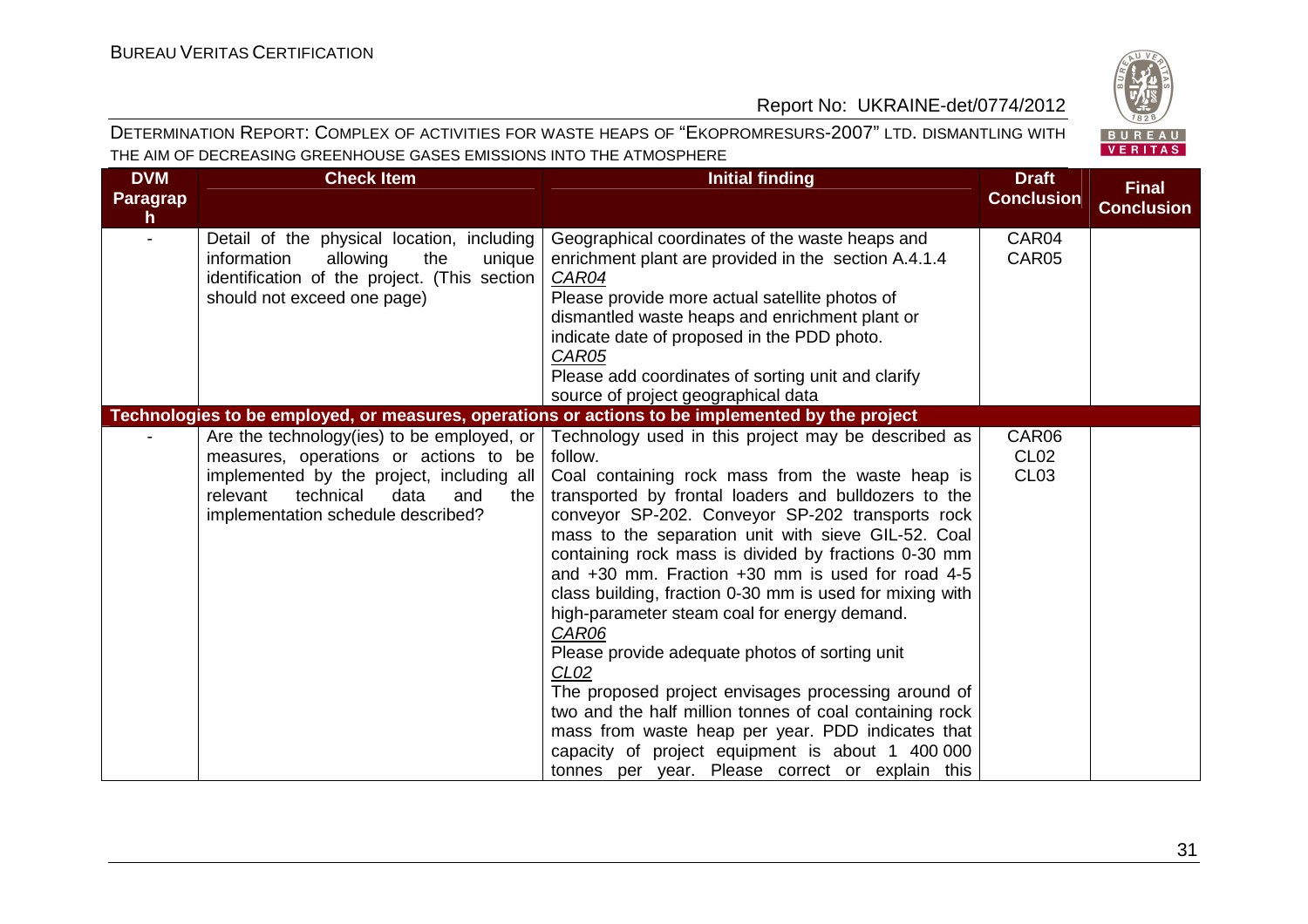

| <b>DVM</b><br><b>Paragrap</b><br>h | <b>Check Item</b>                                                                                                          | <b>Initial finding</b>                                                                                                                                                                                                                                                                                                                                                                                                                                                                                           | <b>Draft</b><br><b>Conclusion</b> | <b>Final</b><br><b>Conclusion</b> |
|------------------------------------|----------------------------------------------------------------------------------------------------------------------------|------------------------------------------------------------------------------------------------------------------------------------------------------------------------------------------------------------------------------------------------------------------------------------------------------------------------------------------------------------------------------------------------------------------------------------------------------------------------------------------------------------------|-----------------------------------|-----------------------------------|
|                                    |                                                                                                                            | misamendment.<br>CL <sub>03</sub><br>Please add data on quantities of inertial sieves GIL-52<br>involved in the project and shift-cycle on enrichment<br>plant                                                                                                                                                                                                                                                                                                                                                   |                                   |                                   |
|                                    | sectoral policies and circumstances                                                                                        | Brief explanation of how the anthropogenic emissions of greenhouse gases by sources are to be reduced by the proposed JI project,<br>including why the emission reductions would not occur in the absence of the proposed project, taking into account national and/or                                                                                                                                                                                                                                           |                                   |                                   |
|                                    | Is it stated how anthropogenic GHG<br>emission reductions are to be achieved?<br>(This section should not exceed one page) | The<br>project is aimed at reducing<br>proposed<br>anthropogenic emissions. Emission reductions created<br>by:<br>- Elimination of greenhouse gases sources associated<br>with burning waste heaps, by extracting coal from the<br>rock dumps;<br>- Reduction of uncontrolled methane emissions due to<br>replacement of coal that would have been extracted<br>through mining;<br>- Reduction of electricity consumption at waste heap<br>dismantling in comparison to electricity consumption at<br>coal mine. | OK                                | OK                                |
|                                    | Is it provided the estimation of emission<br>reductions over the crediting period?                                         | The estimation of emission reduction over crediting<br>period 11/02/2008-31/12/2012 is 7 698 529 tonnes of<br>CO <sub>2</sub> equivalent                                                                                                                                                                                                                                                                                                                                                                         | OK                                | <b>OK</b>                         |
|                                    | Is it provided<br>the estimated<br>annual<br>reduction for the chosen credit period in<br>tCO <sub>2e</sub> ?              | The estimated annual reduction for chosen crediting<br>period is 1 565 803 tonnes of CO2 equivalent.                                                                                                                                                                                                                                                                                                                                                                                                             | <b>OK</b>                         | <b>OK</b>                         |
|                                    | data from questions above<br>Are the<br>presented in tabular format?                                                       | The data from questions above is presented in tabular<br>format                                                                                                                                                                                                                                                                                                                                                                                                                                                  | OK                                | OK                                |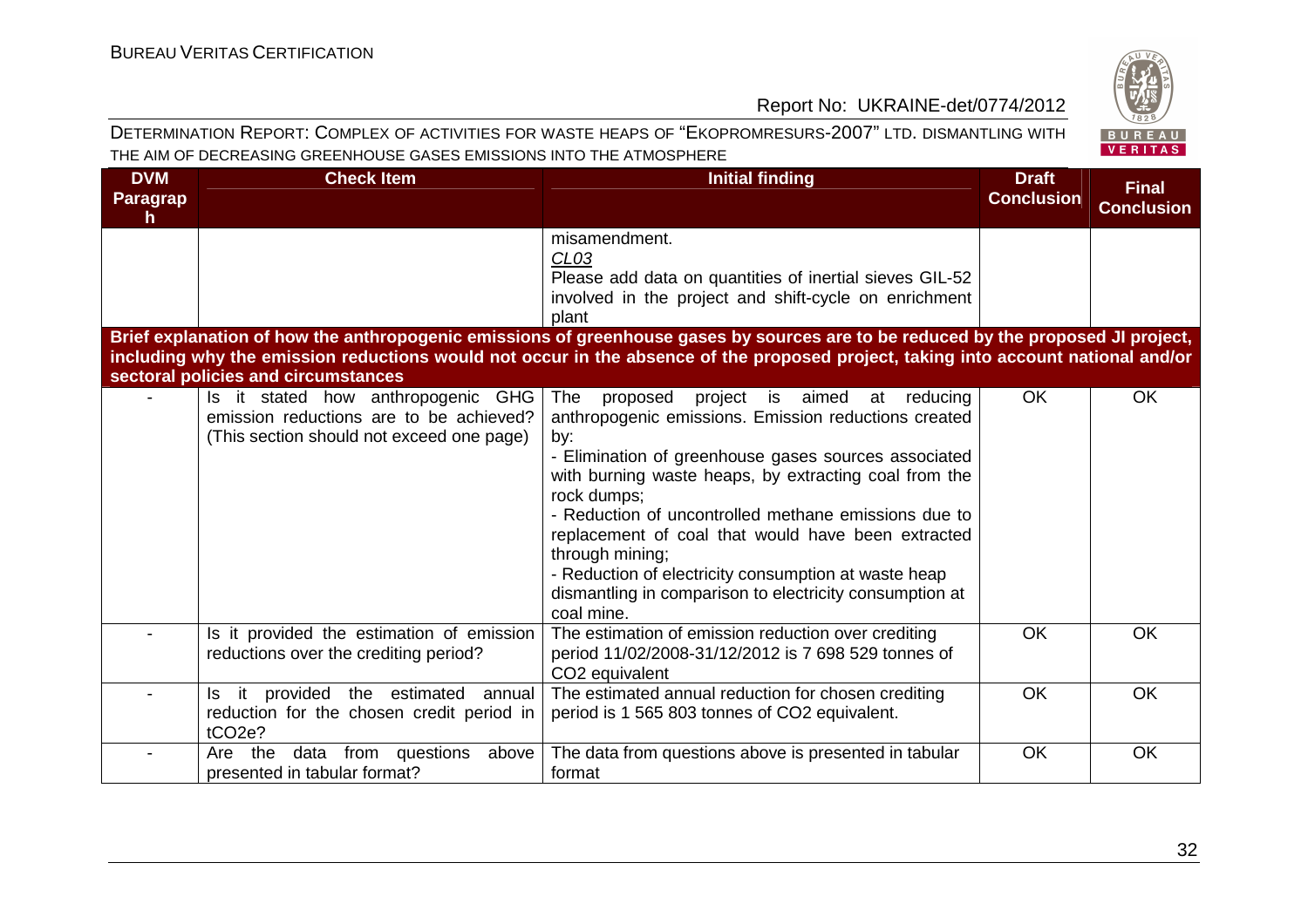

| 828     |
|---------|
| BUREAU  |
| VERITAS |

| <b>DVM</b><br><b>Paragrap</b><br>h | <b>Check Item</b>                                                                                                                                                                                                                                                                                                                                                             | <b>Initial finding</b>                                                                                                                     | <b>Draft</b><br><b>Conclusion</b> | <b>Final</b><br><b>Conclusion</b> |
|------------------------------------|-------------------------------------------------------------------------------------------------------------------------------------------------------------------------------------------------------------------------------------------------------------------------------------------------------------------------------------------------------------------------------|--------------------------------------------------------------------------------------------------------------------------------------------|-----------------------------------|-----------------------------------|
|                                    | Estimated amount of emission reductions over the crediting period                                                                                                                                                                                                                                                                                                             |                                                                                                                                            |                                   |                                   |
|                                    | Is the length of the crediting period<br>Indicated?                                                                                                                                                                                                                                                                                                                           | The length of crediting period is 4 years and 11 months<br>from 11/02/2008 till 31/12/2012                                                 | <b>OK</b>                         | <b>OK</b>                         |
| $\blacksquare$                     | Are estimates of total as well as annual<br>and average annual emission reductions in<br>tonnes of CO2 equivalent provided?                                                                                                                                                                                                                                                   | The estimates of total as well as annual and average<br>annual emission reductions are provided in tonnes of<br>CO <sub>2</sub> equivalent | <b>OK</b>                         | <b>OK</b>                         |
|                                    | <b>Project approvals by Parties</b>                                                                                                                                                                                                                                                                                                                                           |                                                                                                                                            |                                   |                                   |
| 19                                 | Have the DFPs of all Parties listed as<br>"Parties involved" in the PDD provided<br>written project approvals?                                                                                                                                                                                                                                                                | The project obtained Letter of Endorsement #3079/23/7<br>dated 18/10/2012 from State Environment Investment<br>Agency of Ukraine           | OK                                | OK                                |
| 19                                 | Does the PDD identify at least the host<br>Party as a "Party involved"?                                                                                                                                                                                                                                                                                                       | The Host party Ukraine is indicated as the Party<br>Involved                                                                               | <b>OK</b>                         | <b>OK</b>                         |
| 19                                 | Has the DFP of the host Party issued a<br>written project approval?                                                                                                                                                                                                                                                                                                           | CAR07<br>Please provide written project approvals from the both<br>Parties Involved                                                        | CAR07                             |                                   |
| 20                                 | Are all the written project approvals by<br>Parties involved unconditional?                                                                                                                                                                                                                                                                                                   | See CAR07                                                                                                                                  | Pending                           | Pending                           |
|                                    | Authorization of project participants by Parties involved                                                                                                                                                                                                                                                                                                                     |                                                                                                                                            |                                   |                                   |
| 21                                 | Is each of the legal entities listed as project<br>participants in the PDD authorized by a<br>Party<br>involved, which is also listed in the PDD,<br>through:<br>- A written project approval by a Party<br>involved, explicitly indicating the name of<br>the legal entity? or<br>- Any other form of project participant<br>authorization in writing, explicitly indicating | <b>CAR08</b><br>Please<br>indicate<br>participants<br>project<br>way<br>0f<br>authorisation                                                | CAR08                             | Pending                           |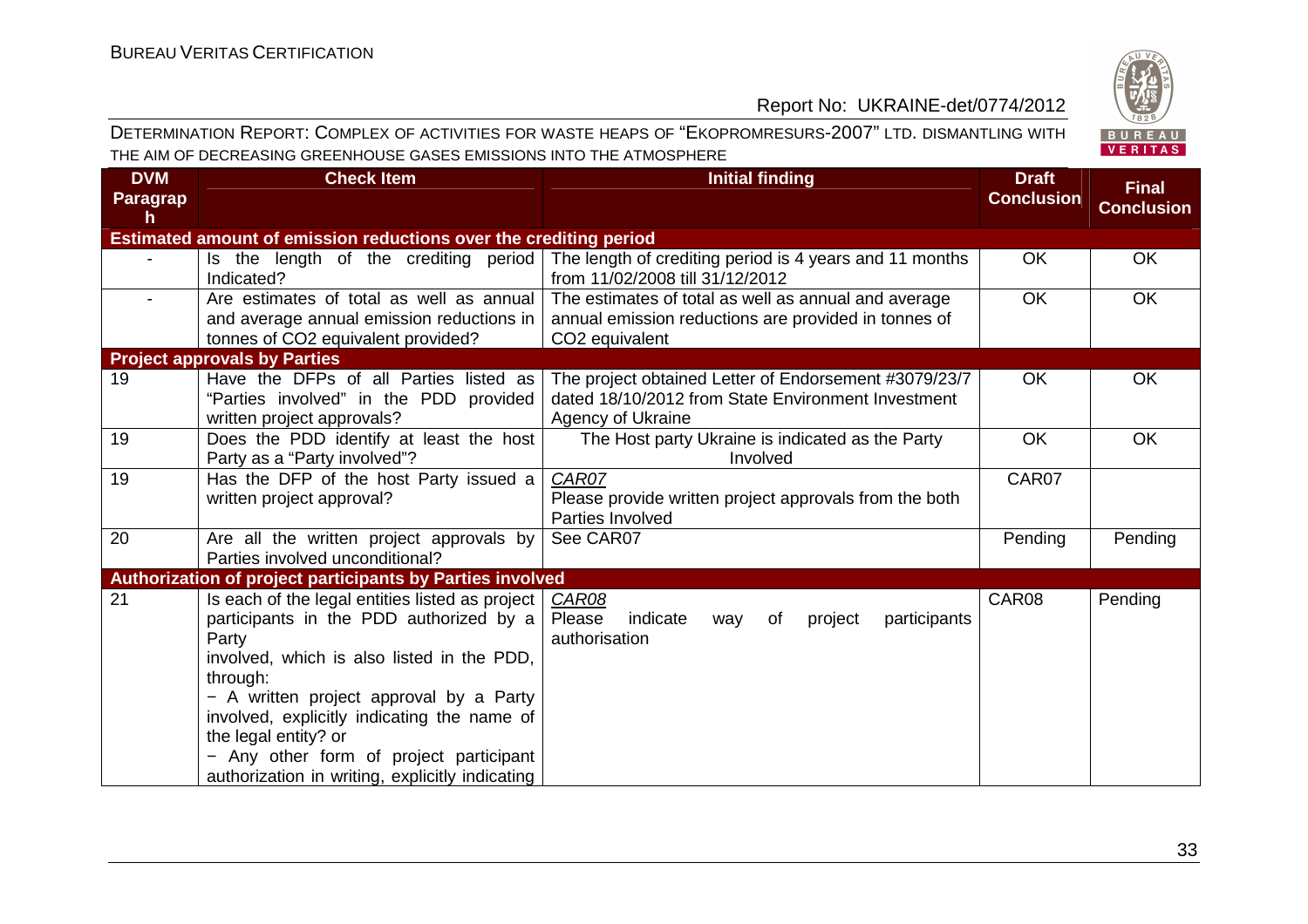

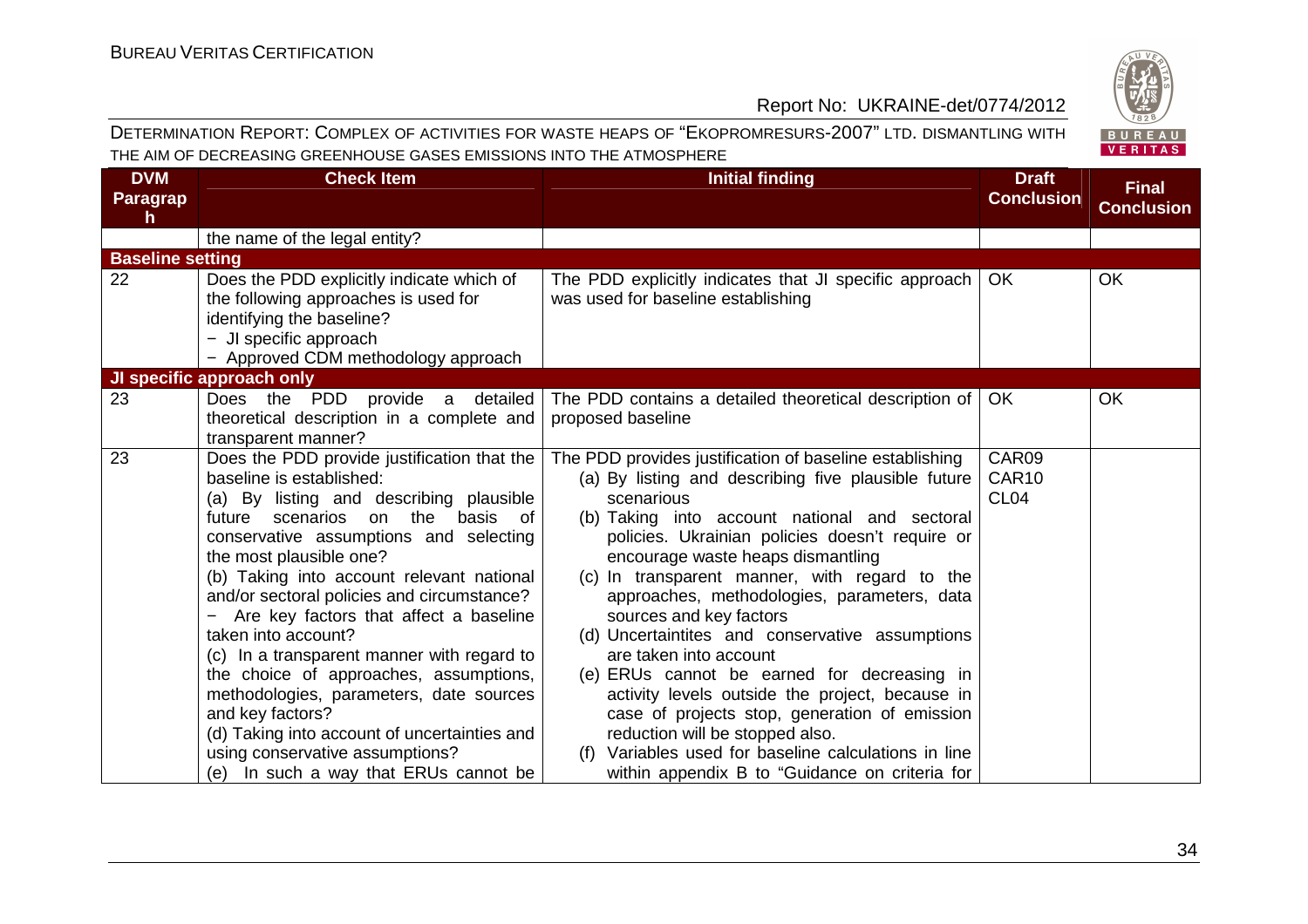

| <b>DVM</b><br><b>Paragrap</b><br>h. | <b>Check Item</b>                                                                                                                                                                                                                                                                                           | Initial finding                                                                                                                                                                                                                                                                                                                                                                                                                                                                                                                                                                                                                                                                                                                                                                                                                                                                                                                                   | <b>Draft</b><br><b>Conclusion</b> | <b>Final</b><br><b>Conclusion</b> |
|-------------------------------------|-------------------------------------------------------------------------------------------------------------------------------------------------------------------------------------------------------------------------------------------------------------------------------------------------------------|---------------------------------------------------------------------------------------------------------------------------------------------------------------------------------------------------------------------------------------------------------------------------------------------------------------------------------------------------------------------------------------------------------------------------------------------------------------------------------------------------------------------------------------------------------------------------------------------------------------------------------------------------------------------------------------------------------------------------------------------------------------------------------------------------------------------------------------------------------------------------------------------------------------------------------------------------|-----------------------------------|-----------------------------------|
|                                     | earned for decreases in activity levels<br>outside the project or due to force<br>majeure?<br>(f) By drawing on the list of standard<br>variables contained in appendix B to<br>"Guidance on criteria for baseline setting<br>and monitoring", as appropriate?                                              | baseline setting and monitoring"<br>CAR09<br>Please provide more detailed description of barriers for<br>scenario 3. Wastes of coal production uses for<br>concrete production in JI project "Зменшення викидів<br>парникових газів шляхом модернізації технології<br>виробництва золи на ПАТ «Білоцерківський завод<br>залізобетонних конструкцій»" which is already<br>positively determined by Bureau Veritas.<br>CAR <sub>10</sub><br>Please provide analysis of the two next scenarios:<br>(a) process of empty rock mass dumping to empty<br>mines' caves<br>(b) forestation of waste heap with usage of green mass<br>as source of CO2 enhancement<br>CL <sub>04</sub><br>PDD indicates that Net Calorific Value, calculated by<br>the formula 4 in the PDD, is a lower value, provided by<br>the National Inventory Report is around 8% for reasons<br>conservatism. Please provide reference on<br>Ωf<br>documents explain this lowering |                                   |                                   |
| 24                                  | If selected elements or combinations of<br><b>CDM</b><br>methodologies<br>approved<br>or<br>methodological tools for baseline setting<br>are used, are the selected elements or<br>combinations together with the elements<br>supplementary developed by the project<br>participants in line with 23 above? | CAR11<br>Please correctly indicate name and the latest version of<br>CDM methodology ACM0009 ver. 4.0.0, which<br>elements are used for leakages estimation                                                                                                                                                                                                                                                                                                                                                                                                                                                                                                                                                                                                                                                                                                                                                                                       | CAR11                             |                                   |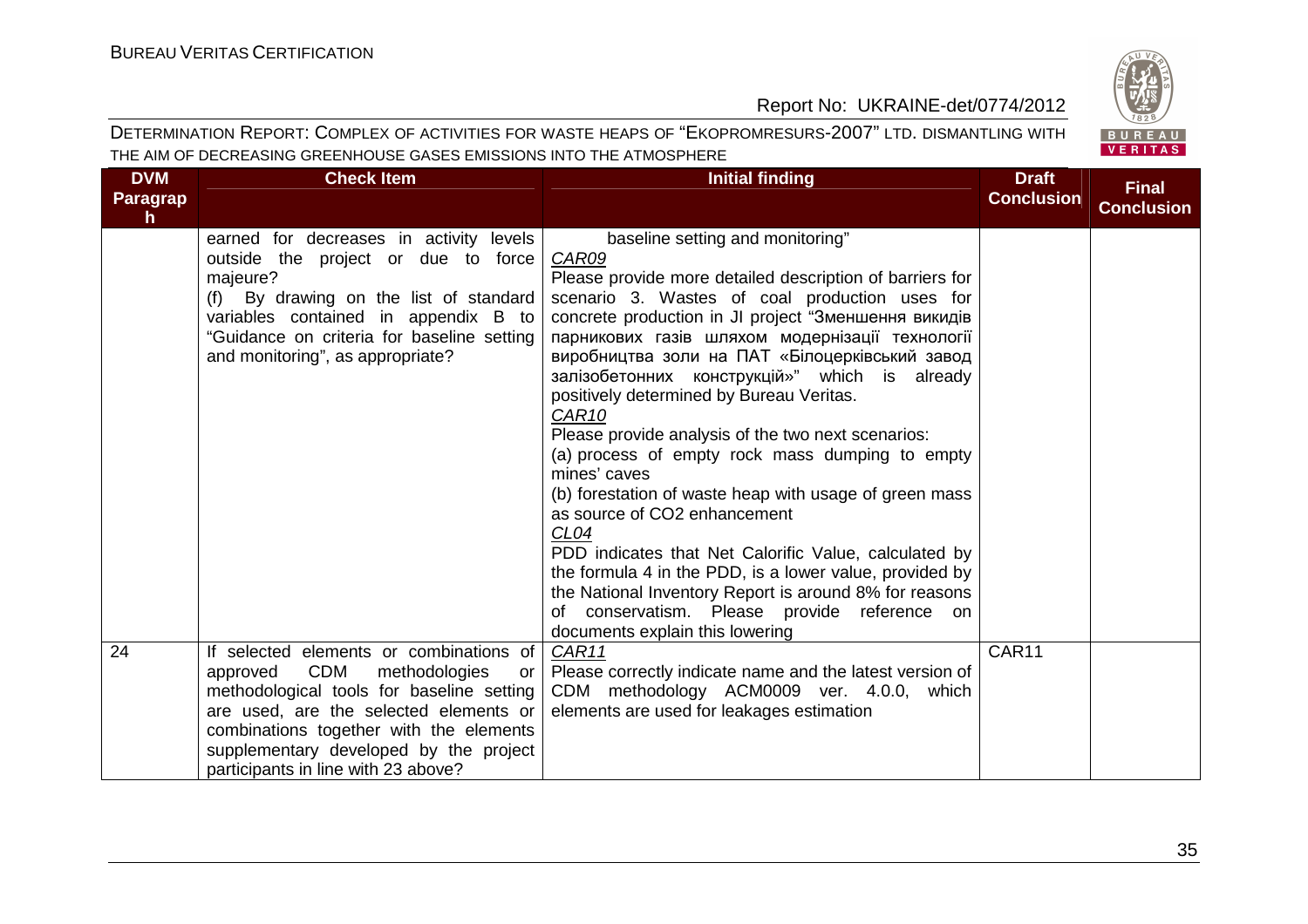

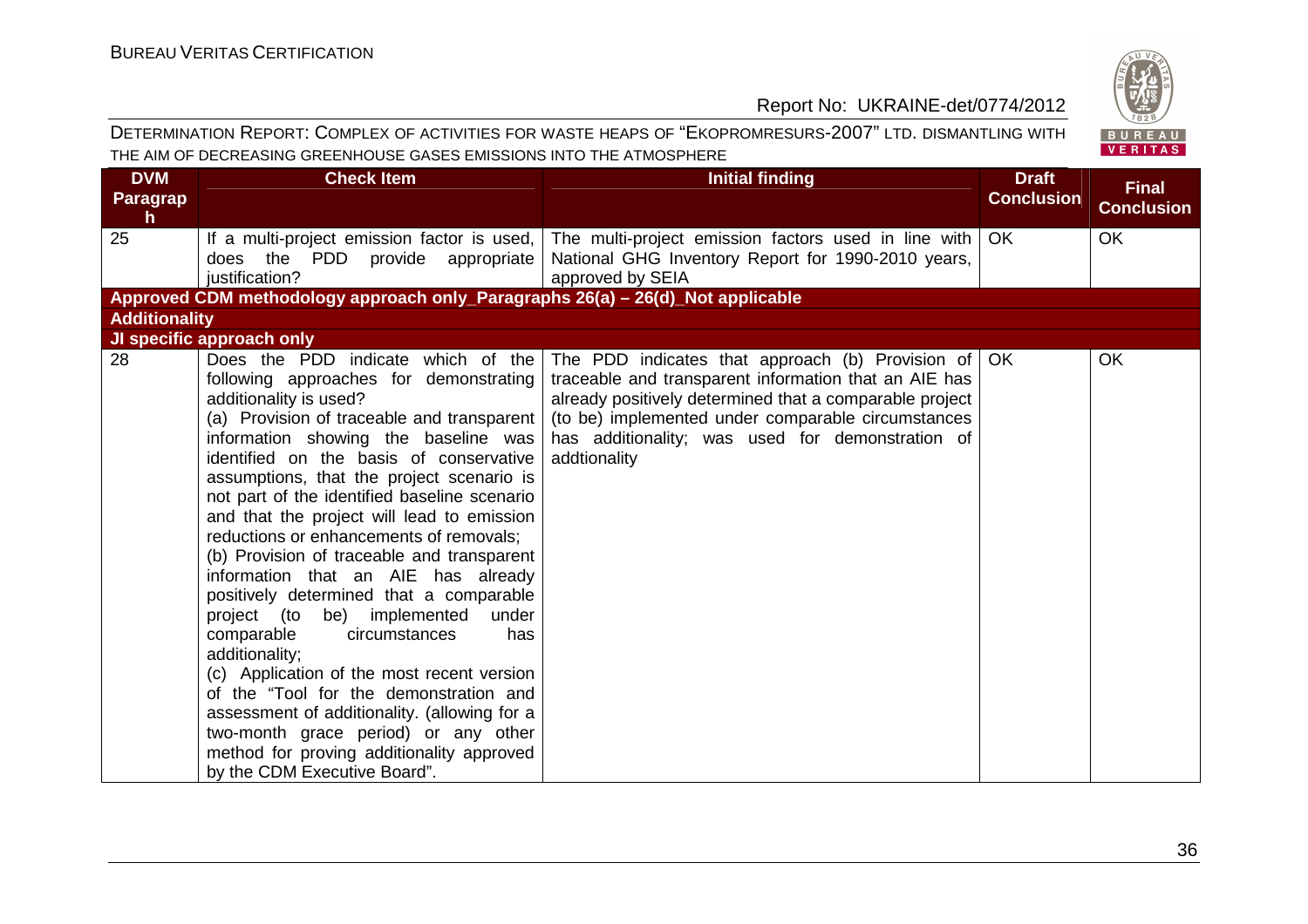

| <b>DVM</b><br><b>Paragrap</b><br>h | <b>Check Item</b>                                                                                                                               | <b>Initial finding</b>                                                                                                                                                                                                                                                                                                                                                                                                                                                                                                                                                                                                                                                                                                                                                                                                                                                    | <b>Draft</b><br><b>Conclusion</b> | <b>Final</b><br><b>Conclusion</b> |
|------------------------------------|-------------------------------------------------------------------------------------------------------------------------------------------------|---------------------------------------------------------------------------------------------------------------------------------------------------------------------------------------------------------------------------------------------------------------------------------------------------------------------------------------------------------------------------------------------------------------------------------------------------------------------------------------------------------------------------------------------------------------------------------------------------------------------------------------------------------------------------------------------------------------------------------------------------------------------------------------------------------------------------------------------------------------------------|-----------------------------------|-----------------------------------|
| 29(a)                              | Does the PDD provide a justification of the<br>applicability of the approach with a clear<br>and transparent description?                       | The justification of proposed approach applicability is<br>provided                                                                                                                                                                                                                                                                                                                                                                                                                                                                                                                                                                                                                                                                                                                                                                                                       | <b>OK</b>                         | OK                                |
| 29(b)                              | Are additionality proofs provided?                                                                                                              | GHG mitigation measure. The project boundary<br>a)<br>is virtually identical, the expected annual<br>average GHG emission reduction is differ by<br>2.976%. Criteria is satisfied<br>b) Geography and time. Both projects is<br>implemented in Ukraine, starting date are<br>divided by 3 months. Criteria is satisfied<br>c) Scale. The projects envisage production of the<br>same product (coal).<br>Regulatory framework.<br>There<br>d)<br>were<br>no<br>significant changes in regulatory framework<br>between the starting dates of two projects.<br>Criteria is satisfied.<br>CAR12<br>The project "Waste Heap Dismantling in the Rebrykove<br>Town of Luhansk Region of Ukraine with the Aim of<br>Reducing Greenhouse Gases Emissions into the<br>Atmosphere" uses another technology (wet separations<br>in hydrocyclones) for coal separation. Please correct | CAR12                             |                                   |
| 29 <sub>(c)</sub>                  | additionality<br>the<br>demonstrated<br>ls.<br>appropriately as a result?                                                                       | The additionality is demonstrated in appropriate way                                                                                                                                                                                                                                                                                                                                                                                                                                                                                                                                                                                                                                                                                                                                                                                                                      | <b>OK</b>                         | OK                                |
| 30                                 | If the approach 28 (c) is chosen, are all<br>explanations, descriptions and analyses<br>made in accordance with the selected tool<br>or method? | The Approach 28(b) was chosen                                                                                                                                                                                                                                                                                                                                                                                                                                                                                                                                                                                                                                                                                                                                                                                                                                             | <b>OK</b>                         | <b>OK</b>                         |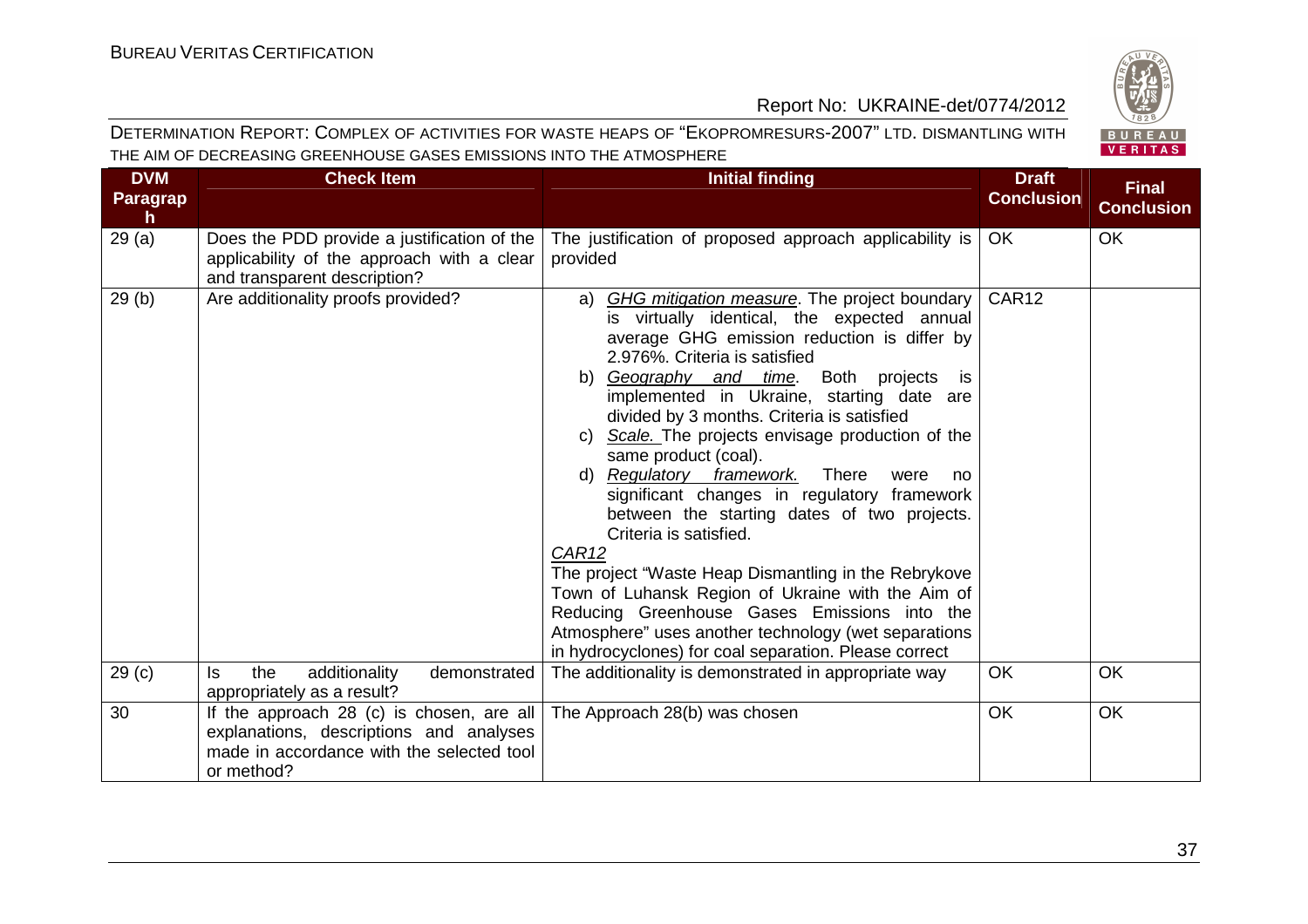# BUREAU<br>VERITAS

| <b>DVM</b><br>Paragrap<br>h. | <b>Check Item</b>                                                                                                                                                                                                                                                          | <b>Initial finding</b>                                                                                                                                                                                                                                                                                                                                                                                                                                                                                                                                            | <b>Draft</b><br><b>Conclusion</b> | <b>Final</b><br><b>Conclusion</b> |
|------------------------------|----------------------------------------------------------------------------------------------------------------------------------------------------------------------------------------------------------------------------------------------------------------------------|-------------------------------------------------------------------------------------------------------------------------------------------------------------------------------------------------------------------------------------------------------------------------------------------------------------------------------------------------------------------------------------------------------------------------------------------------------------------------------------------------------------------------------------------------------------------|-----------------------------------|-----------------------------------|
|                              | Approved CDM methodology approach only_ Paragraphs 31(a) - 31(e)_Not applicable                                                                                                                                                                                            |                                                                                                                                                                                                                                                                                                                                                                                                                                                                                                                                                                   |                                   |                                   |
|                              | Project boundary (applicable except for JI LULUCF projects                                                                                                                                                                                                                 |                                                                                                                                                                                                                                                                                                                                                                                                                                                                                                                                                                   |                                   |                                   |
|                              | JI specific approach only                                                                                                                                                                                                                                                  |                                                                                                                                                                                                                                                                                                                                                                                                                                                                                                                                                                   |                                   |                                   |
| 32(a)                        | Does the project boundary defined in the<br><b>PDD</b><br>anthropogenic<br>encompass<br>all<br>emissions<br>by sources of GHGs that are:<br>Under the control of the project<br>(i)<br>participants?<br>(ii) Reasonably attributable to the project?<br>(iii) Significant? | The project boundaries defined in the PDD encompass  <br>all anthropogenic emissions by GHG sources that are<br>Under control of the project participants,<br>(i)<br>such as emissions of electricity and diesel<br>fuel consumption during waste heap<br>dismantling<br>Reasonably attributable to the project, such<br>(ii)<br>as emissions from waste heap burning or<br>methane emissions as result of coal industry<br>Significant<br>(iii)<br>CAR <sub>13</sub><br>Please provide evidences that coal obtained in project<br>frames will be used in Ukraine | CAR <sub>13</sub>                 |                                   |
| 32(b)                        | Is the project boundary defined on the<br>basis of a case-by-case assessment with<br>regard to the criteria referred to in 32 (a)<br>above?                                                                                                                                | The project boundary is defined on the basis of a case-<br>by-case assessment with regard to the criteria in 32(a)<br>above                                                                                                                                                                                                                                                                                                                                                                                                                                       | <b>OK</b>                         | OK                                |
| 32 <sub>(c)</sub>            | Are the delineation of the project boundary<br>and the gases and sources included<br>appropriately described and justified in the<br>PDD by using a figure or flow chart as<br>appropriate?                                                                                | The delineation of project boundaries and gases and<br>sources excluded is clearly described in the PDD,<br>using flow charts.                                                                                                                                                                                                                                                                                                                                                                                                                                    | <b>OK</b>                         | OK                                |
| 32 <sub>(d)</sub>            | Are all gases and sources included<br>explicitly stated, and the exclusions of any<br>sources related to the baseline or the                                                                                                                                               | All gases and sources inclusions are explicitly stated in  <br>the project and baseline scenarios                                                                                                                                                                                                                                                                                                                                                                                                                                                                 | <b>OK</b>                         | <b>OK</b>                         |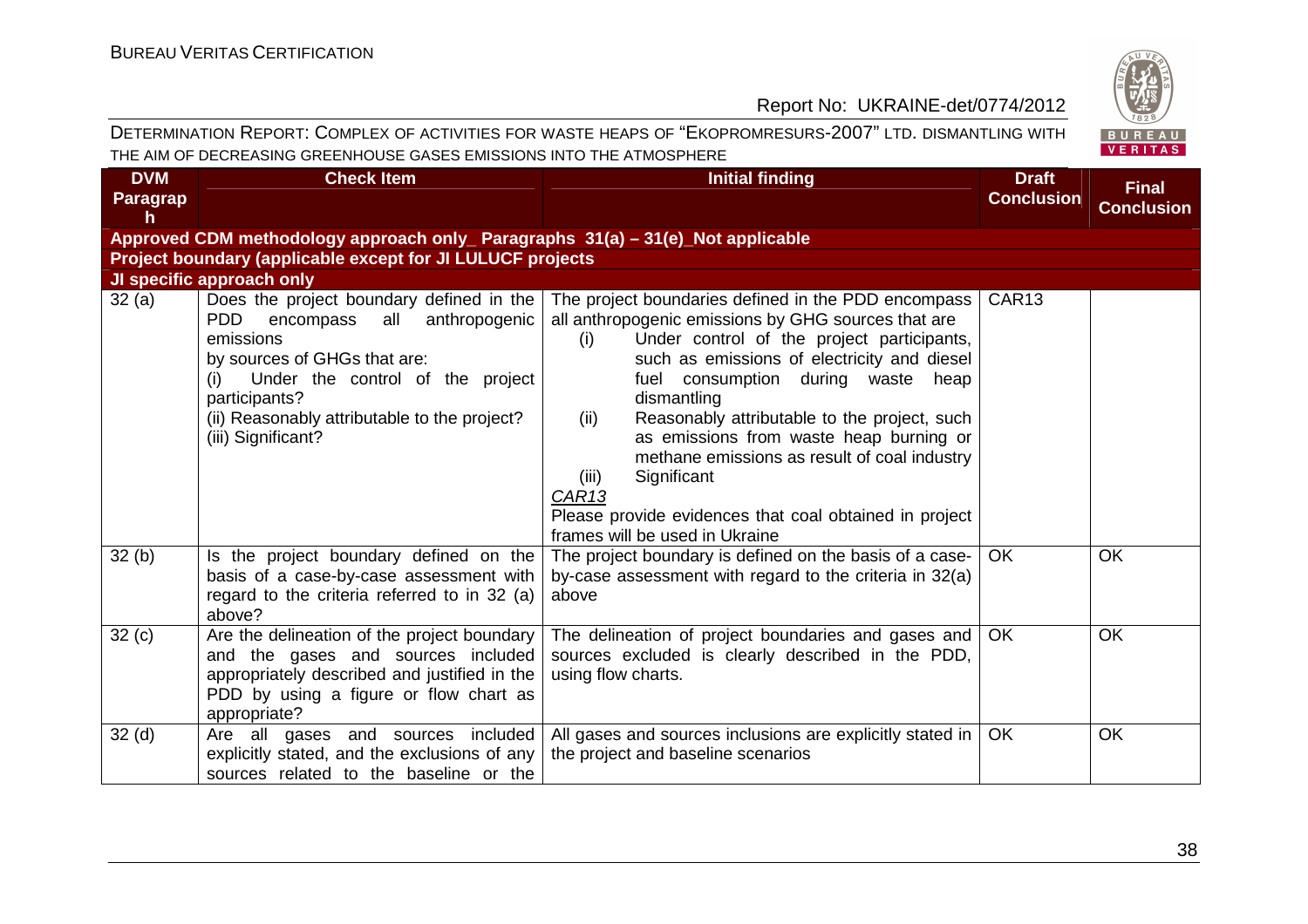

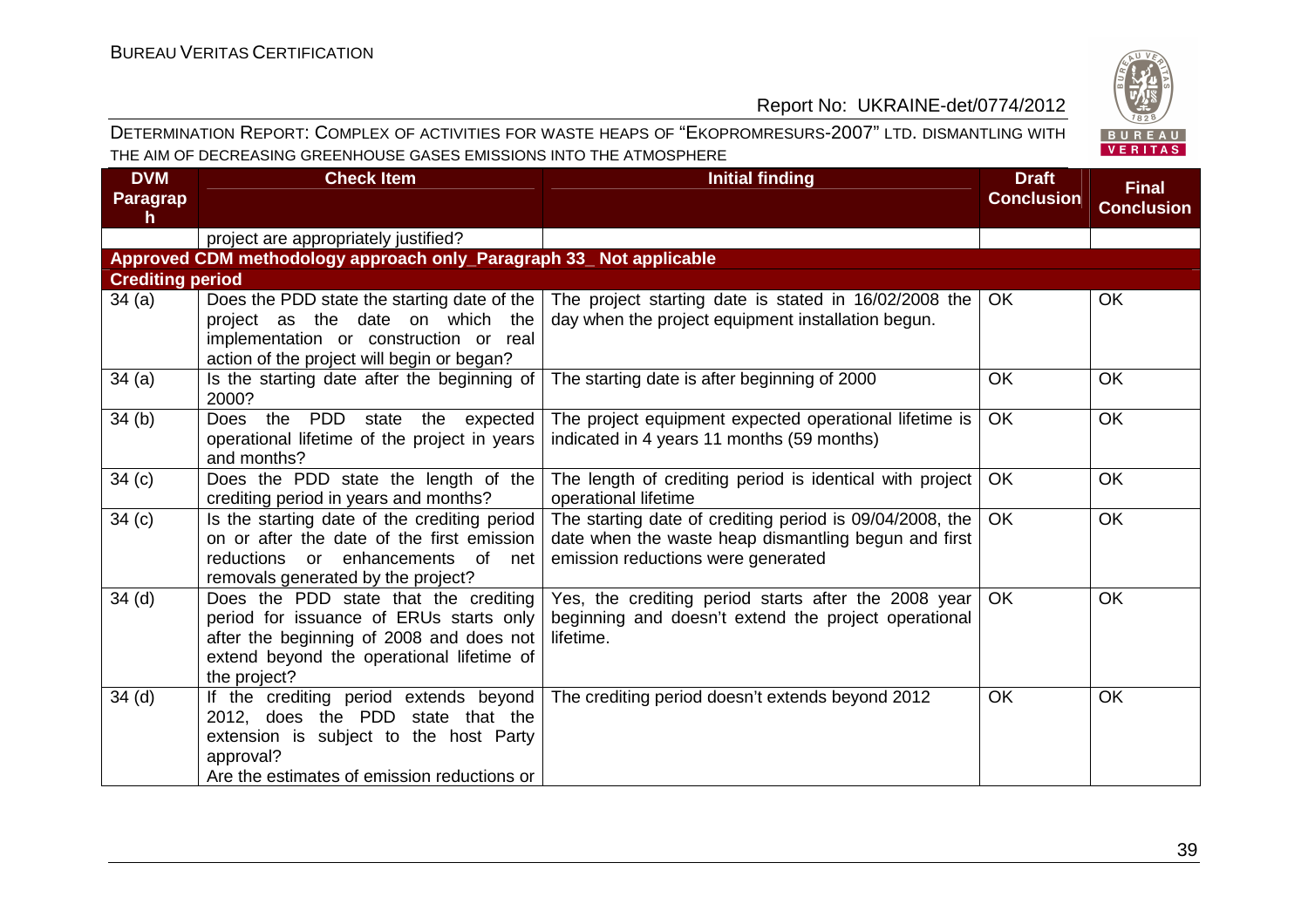

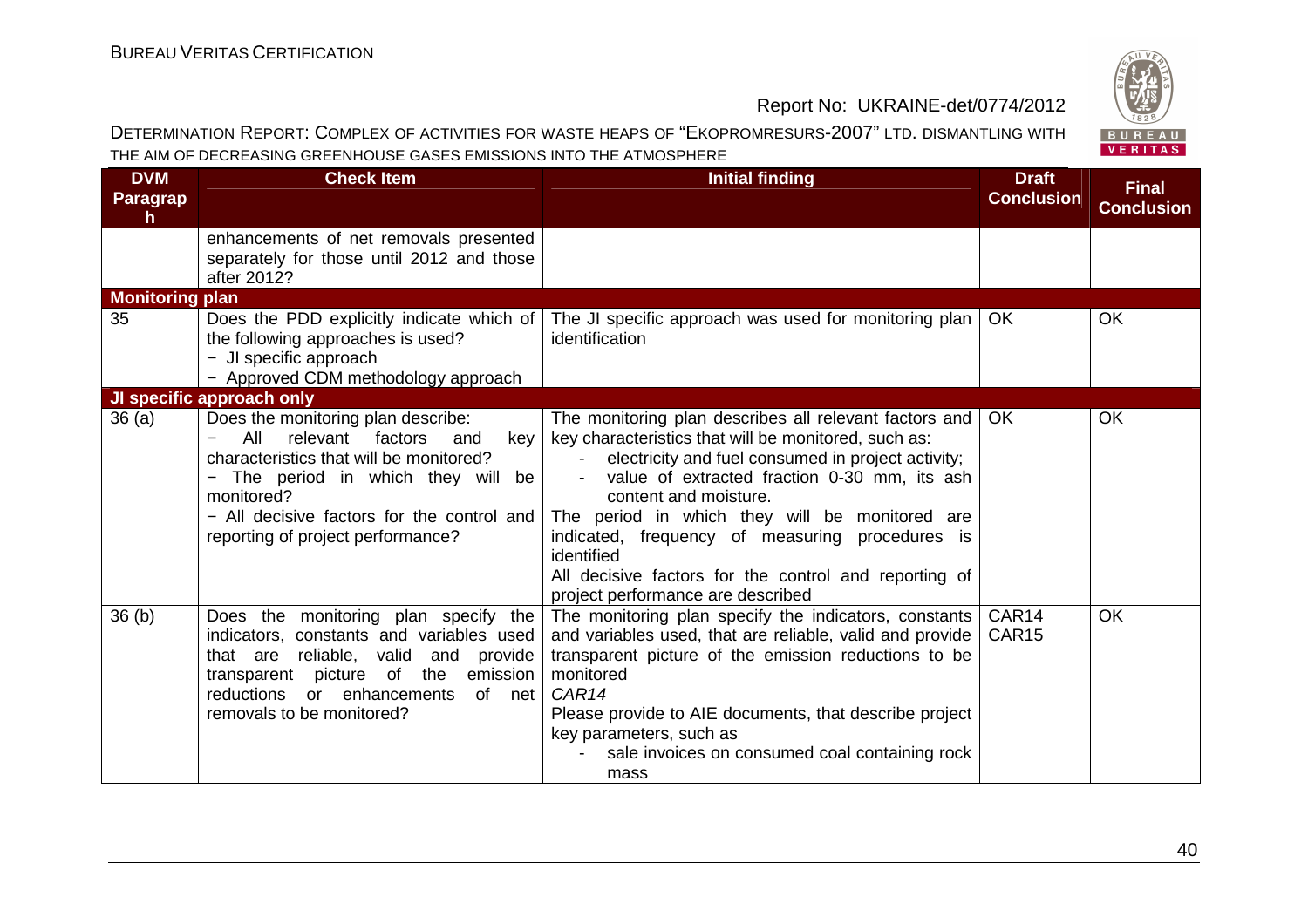

| <b>DVM</b><br>Paragrap<br>$\mathsf{h}$ | <b>Check Item</b>                                                                                                                                                                                                                                                                                                                                       | <b>Initial finding</b>                                                                                                                                                                                                                                                                                                                                                                                                                                                                                                                                                                                                                                                                                                                                                                                                                                                                           | <b>Draft</b><br><b>Conclusion</b> | <b>Final</b><br><b>Conclusion</b> |
|----------------------------------------|---------------------------------------------------------------------------------------------------------------------------------------------------------------------------------------------------------------------------------------------------------------------------------------------------------------------------------------------------------|--------------------------------------------------------------------------------------------------------------------------------------------------------------------------------------------------------------------------------------------------------------------------------------------------------------------------------------------------------------------------------------------------------------------------------------------------------------------------------------------------------------------------------------------------------------------------------------------------------------------------------------------------------------------------------------------------------------------------------------------------------------------------------------------------------------------------------------------------------------------------------------------------|-----------------------------------|-----------------------------------|
| 36 <sub>(b)</sub>                      | If default values are used:<br>Are accuracy and reasonableness<br>carefully balanced in their selection?<br>- Do the default values originate from<br>recognized sources?<br>- Are the default values supported by<br>statistical analyses providing reasonable<br>confidence levels?<br>- Are the default values presented in a<br>transparent manner? | sale invoices on delivered coal concentrate<br>invoices on consumed diesel fuel<br>monthly acts on electric energy consumptions<br>CAR <sub>15</sub><br>PDD indicates that annual average data for Luhansk<br>Region was used for coal moisture and ash content.<br>Also, PDD contains description of procedures following<br>samples. Please correct<br>laboratory<br>this<br>for<br>misamendment, also please provide laboratory<br>certificates on coal quality if possible<br>The default values, such as:<br>global warming potential of methane<br>methane density in standard conditions<br>carbon<br>emission factors<br>for<br>electricity<br>consumption<br>carbon oxidation factors for coal and diesel fuel<br>carbon content of diesel fuel and coal, etc<br>these default values is in line within National GHG<br>inventory Report developed and approved by Ukraine<br>DFP(SEIA) | <b>OK</b>                         | <b>OK</b>                         |
| 36 <sub>(b)</sub> <sub>(i)</sub>       | For those values that are to be provided by<br>project participants,<br>does<br>the<br>the<br>monitoring plan clearly indicate how the<br>values are to be selected and justified?                                                                                                                                                                      | For monitored data provided by the project participants<br>monitoring plan identify selection and justification                                                                                                                                                                                                                                                                                                                                                                                                                                                                                                                                                                                                                                                                                                                                                                                  | <b>OK</b>                         | OK                                |
| 36 (b) (ii)                            | For other values,<br>- Does the monitoring plan clearly indicate<br>the precise references from which these<br>values are taken?                                                                                                                                                                                                                        | References on values obtained from sources another<br>from indicated above is provided. Conservativeness of<br>this value is justified                                                                                                                                                                                                                                                                                                                                                                                                                                                                                                                                                                                                                                                                                                                                                           | <b>OK</b>                         | <b>OK</b>                         |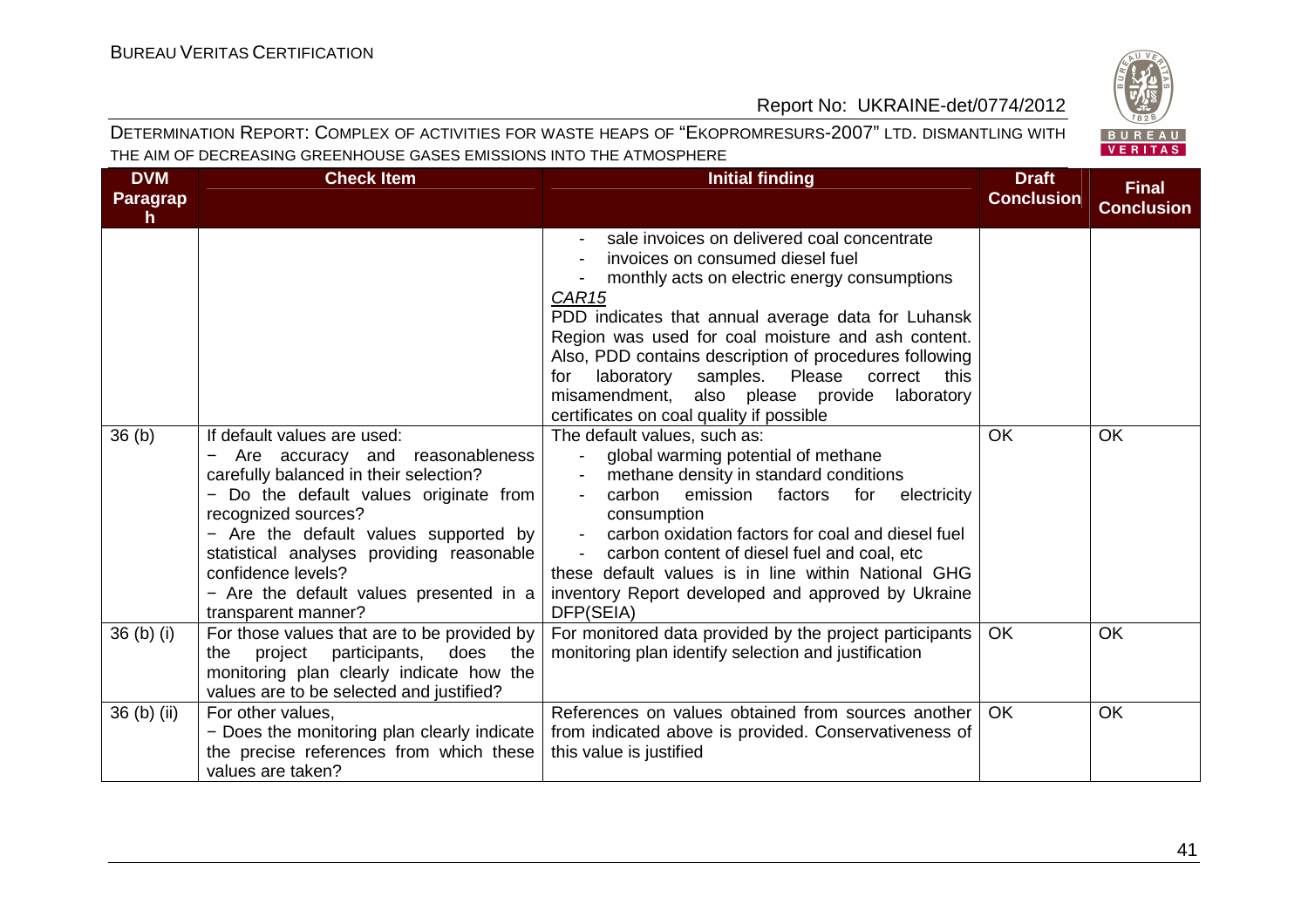

| <b>DVM</b><br><b>Paragrap</b><br>h. | <b>Check Item</b>                                                                                                                                                                             | Initial finding                                                                                                                                                                                                                                                                                                                                                                                                                                                                                                                | <b>Draft</b><br><b>Conclusion</b> | <b>Final</b><br><b>Conclusion</b> |
|-------------------------------------|-----------------------------------------------------------------------------------------------------------------------------------------------------------------------------------------------|--------------------------------------------------------------------------------------------------------------------------------------------------------------------------------------------------------------------------------------------------------------------------------------------------------------------------------------------------------------------------------------------------------------------------------------------------------------------------------------------------------------------------------|-----------------------------------|-----------------------------------|
|                                     | - Is the conservativeness of the values<br>provided justified?                                                                                                                                |                                                                                                                                                                                                                                                                                                                                                                                                                                                                                                                                |                                   |                                   |
| 36 (b) (iii)                        | For all data sources, does the monitoring<br>plan specify the procedures to be followed<br>if expected data are unavailable?                                                                  | procedures following if expected data is<br>The<br>unavailable are described in the section D.1 of the PDD                                                                                                                                                                                                                                                                                                                                                                                                                     | <b>OK</b>                         | <b>OK</b>                         |
| $36$ (b) (iv)                       | Are International System Unit (SI units)<br>used?                                                                                                                                             | Some units from International System Unit are used                                                                                                                                                                                                                                                                                                                                                                                                                                                                             | <b>OK</b>                         | OK                                |
| 36 <sub>(b)</sub> <sub>(v)</sub>    | Does the monitoring plan note<br>any<br>parameters, coefficients, variables, etc.<br>that are used to calculate baseline<br>emissions or net removals but are obtained<br>through monitoring? | The monitoring plan clearly indicate next parameters<br>that obtained through monitoring but used for baseline<br>calculations:<br>amount of coal that has been mined in the<br>baseline scenario and combusted for energy<br>use, equivalent to the amount of coal extracted<br>from the waste heap because of the project<br>activity<br>net Calorific Value of coal<br>carbon Oxidation factor of coal<br>carbon content of coal<br>the average ash content of sorted fractions<br>the average humidity of sorted fractions | <b>OK</b>                         | <b>OK</b>                         |
| 36 <sub>(b)</sub> <sub>(v)</sub>    | Is the use of parameters, coefficients,<br>variables, etc. consistent between the<br>baseline and monitoring plan?                                                                            | The use of parameters, coefficients, variables is<br>consistent between the baseline and the monitoring<br>plan                                                                                                                                                                                                                                                                                                                                                                                                                | OK.                               | <b>OK</b>                         |
| 36 <sub>(c)</sub>                   | Does the monitoring plan draw on the list<br>variables<br>standard<br>contained<br>of<br>in<br>appendix B of "Guidance on criteria for<br>baseline setting and monitoring"?                   | The monitoring plan was drawn in accordance with the<br>list of standard variables contained in appendix B of<br>"Guidance on criteria for baseline setting and<br>monitoring"                                                                                                                                                                                                                                                                                                                                                 | OK                                | OK                                |
| 36 <sub>(d)</sub>                   | Does the monitoring plan explicitly and                                                                                                                                                       | The monitoring plan explicitly and clearly distinguish:                                                                                                                                                                                                                                                                                                                                                                                                                                                                        | <b>OK</b>                         | <b>OK</b>                         |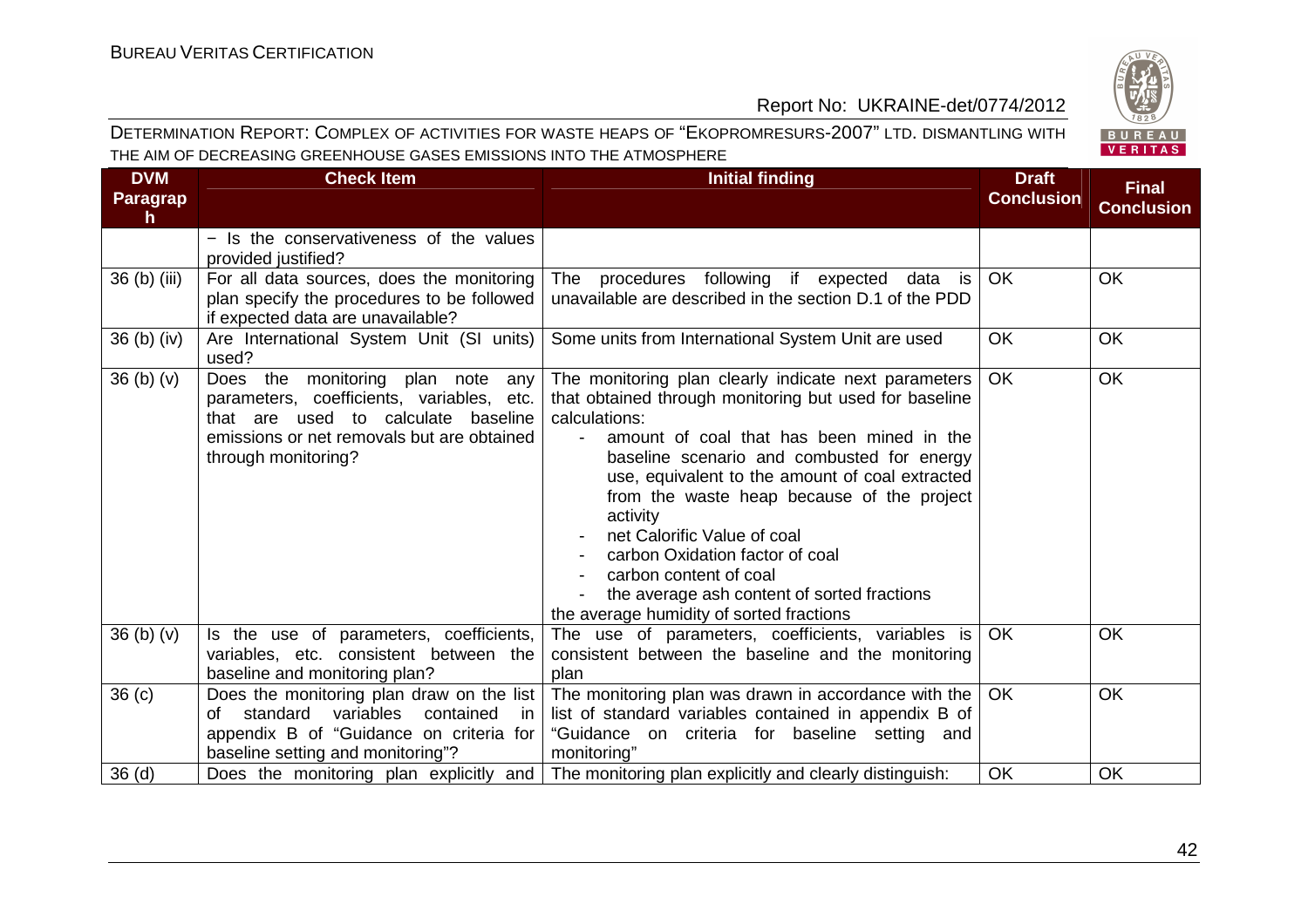

| <b>DVM</b><br>Paragrap<br>h | <b>Check Item</b>                                                                                                                                                                                                                                                                                                                                                                                                                                                                                                                                                                                                            | <b>Initial finding</b>                                                                                                                                                                                                                                                                                                                                                                                                                                                                                                                                                                         | <b>Draft</b><br><b>Conclusion</b> | <b>Final</b><br><b>Conclusion</b> |
|-----------------------------|------------------------------------------------------------------------------------------------------------------------------------------------------------------------------------------------------------------------------------------------------------------------------------------------------------------------------------------------------------------------------------------------------------------------------------------------------------------------------------------------------------------------------------------------------------------------------------------------------------------------------|------------------------------------------------------------------------------------------------------------------------------------------------------------------------------------------------------------------------------------------------------------------------------------------------------------------------------------------------------------------------------------------------------------------------------------------------------------------------------------------------------------------------------------------------------------------------------------------------|-----------------------------------|-----------------------------------|
|                             | clearly distinguish:<br>Data and parameters that are not<br>(i)<br>monitored throughout the crediting period,<br>but are determined only once (and thus<br>remain fixed throughout the crediting<br>period), and that are available already at<br>the stage of determination?<br>(ii) Data and parameters that are not<br>monitored throughout the crediting period,<br>but are determined only once (and thus<br>remain fixed throughout the crediting<br>period), but that are not already available<br>at the stage of determination?<br>(iii) Data and parameters that are<br>monitored throughout the crediting period? | Data and parameters that are not monitored<br>(i)<br>throughout the crediting period, but are determined<br>only once (and thus remain fixed throughout the<br>crediting period), and that are available already at the<br>stage of determination?<br>(ii) Data and parameters that are not monitored<br>throughout the crediting period, but are determined<br>only once (and thus remain fixed throughout the<br>crediting period), but that are not already available at<br>the stage of determination?<br>(iii) Data and parameters that are monitored throughout<br>the crediting period. |                                   |                                   |
| 36(e)                       | Does the monitoring plan describe the<br>methods employed for data monitoring<br>(including its frequency) and recording?                                                                                                                                                                                                                                                                                                                                                                                                                                                                                                    | The monitoring plan clearly describes the methods<br>employed for data monitored, such as direct measuring<br>with metering devices and laboratory samples, account<br>from bookkeeper invoices; frequency of monitoring<br>procedures and recording.<br>CAR <sub>16</sub><br>Please add in the section D.1 sub-section Measuring<br>devices reference on Annex 3 contained data on<br>project measuring equipment                                                                                                                                                                             | CAR <sub>16</sub>                 | <b>OK</b>                         |
| 36(f)                       | Does the monitoring plan elaborate all<br>algorithms and formulae used for the<br>estimation/calculation<br>baseline<br>of<br>emissions/removals<br>project<br>and                                                                                                                                                                                                                                                                                                                                                                                                                                                           | The monitoring plan elaborates all formulae required to<br>baseline and project emissions adjusted by leakages<br>calculation                                                                                                                                                                                                                                                                                                                                                                                                                                                                  | <b>OK</b>                         | OK                                |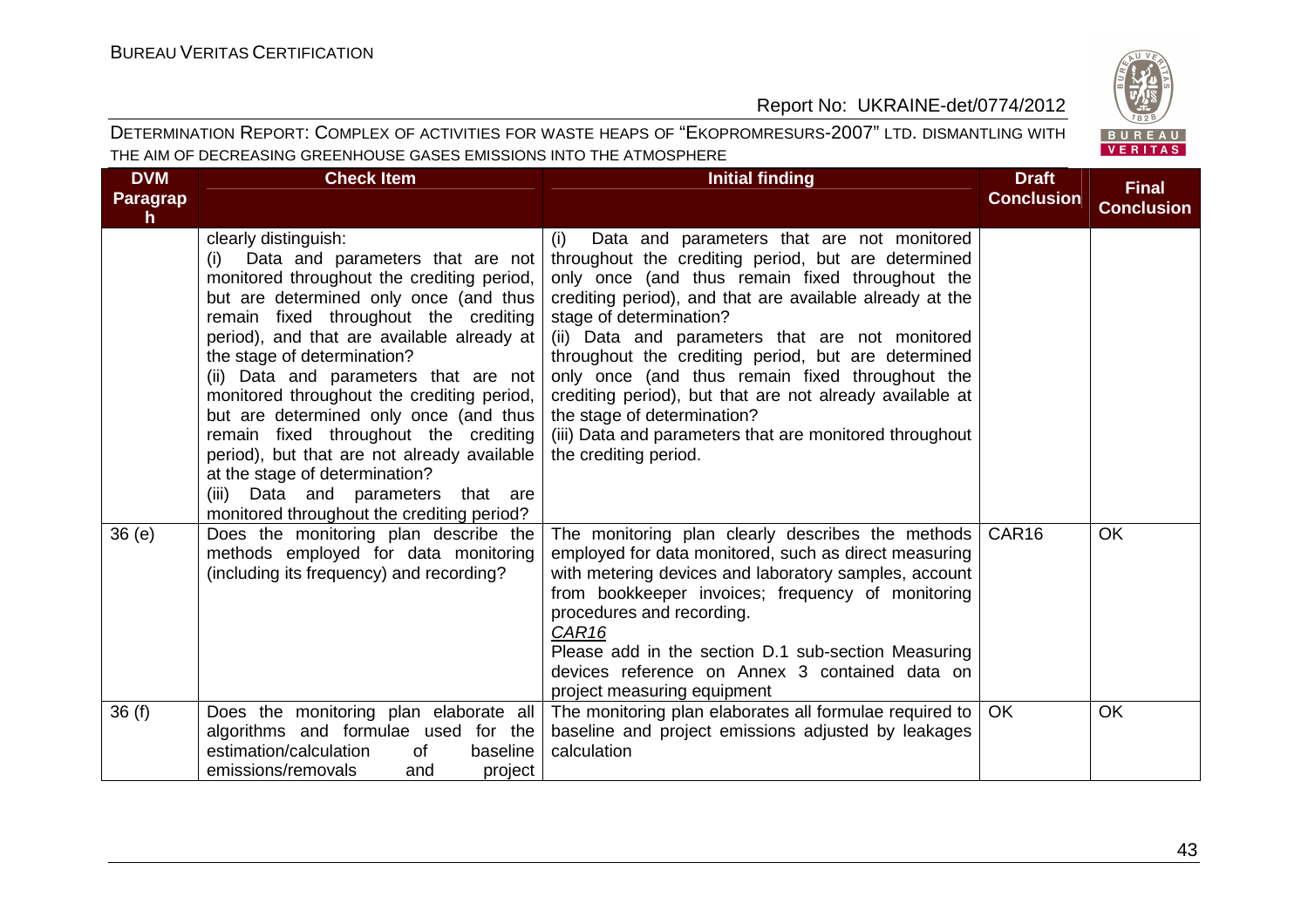BUREAU<br>VERITAS

#### Report No: UKRAINE-det/0774/2012

| <b>DVM</b><br><b>Paragrap</b><br>h. | <b>Check Item</b>                                                                                                                                                    | <b>Initial finding</b>                                                                                                                                                                           | <b>Draft</b><br><b>Conclusion</b> | <b>Final</b><br><b>Conclusion</b> |
|-------------------------------------|----------------------------------------------------------------------------------------------------------------------------------------------------------------------|--------------------------------------------------------------------------------------------------------------------------------------------------------------------------------------------------|-----------------------------------|-----------------------------------|
|                                     | emissions/removals or direct monitoring of<br>emission reductions from the project,<br>leakage, as appropriate?                                                      |                                                                                                                                                                                                  |                                   |                                   |
| 36 (f) (i)                          | Is the underlying<br>rationale<br>the<br>for<br>algorithms/formulae explained?                                                                                       | The underlying rationale for the formulae is explained                                                                                                                                           | <b>OK</b>                         | <b>OK</b>                         |
| 36 (f) (ii)                         | Are consistent variables, equation formats,<br>subscripts etc. used?                                                                                                 | All variables, equation formats, subscripts are used in<br>consistent way                                                                                                                        | OK                                | <b>OK</b>                         |
| 36 (f) (iii)                        | Are all equations numbered?                                                                                                                                          | All equations are numbered                                                                                                                                                                       | OK                                | <b>OK</b>                         |
| 36 (f) (iv)                         | Are all variables, with units indicated<br>defined?                                                                                                                  | All variables with units are indentified                                                                                                                                                         | <b>OK</b>                         | <b>OK</b>                         |
| 36(f)(v)                            | the<br>conservativeness<br><b>of</b><br>the<br>ls.<br>algorithms/procedures justified?                                                                               | CAR17<br>Please add information how values of coal concentrate<br>will be crosschecked                                                                                                           | CAR17                             | <b>OK</b>                         |
| 36(f)(v)                            | To the extent possible, are methods to<br>quantitatively account for uncertainty in key<br>parameters included?                                                      | Uncertainty level of Key parameters is indicated as low<br>in the section D.2 of the PDD. Only uncertainty level of<br>probability of waste heap self-ignition is indicated as<br>medium         | OK.                               | <b>OK</b>                         |
| 36 (f) (vi)                         | Is consistency between the elaboration of<br>the<br>baseline scenario and the procedure for<br>calculating the emissions or net removals<br>of the baseline ensured? | CAR <sub>18</sub><br>The PDD in the section B notes that coal NCV is<br>lowered comparable with data of Ukrainian Statistic<br>Service. Please add data on coal NCV lowering in the<br>section D | CAR18                             | <b>OK</b>                         |
| 36 (f) (vii)                        | Are any parts of the algorithms or formulae<br>that are not self-evident explained?                                                                                  | The monitoring plan contains detailed explanation of<br>each part of formulae                                                                                                                    | OK                                | <b>OK</b>                         |
| 36 (f) (vii)                        | Is it justified that the procedure is<br>with<br>standard<br>consistent<br>technical<br>procedures in the relevant sector?                                           | The proposed monitoring plan is similar with monitoring<br>plans of JI projects implemented at SIA "Antracit", SIA<br>"Monolit", "Temp" LLC etc, determined by Global<br>Carbon B.V.             | <b>OK</b>                         | <b>OK</b>                         |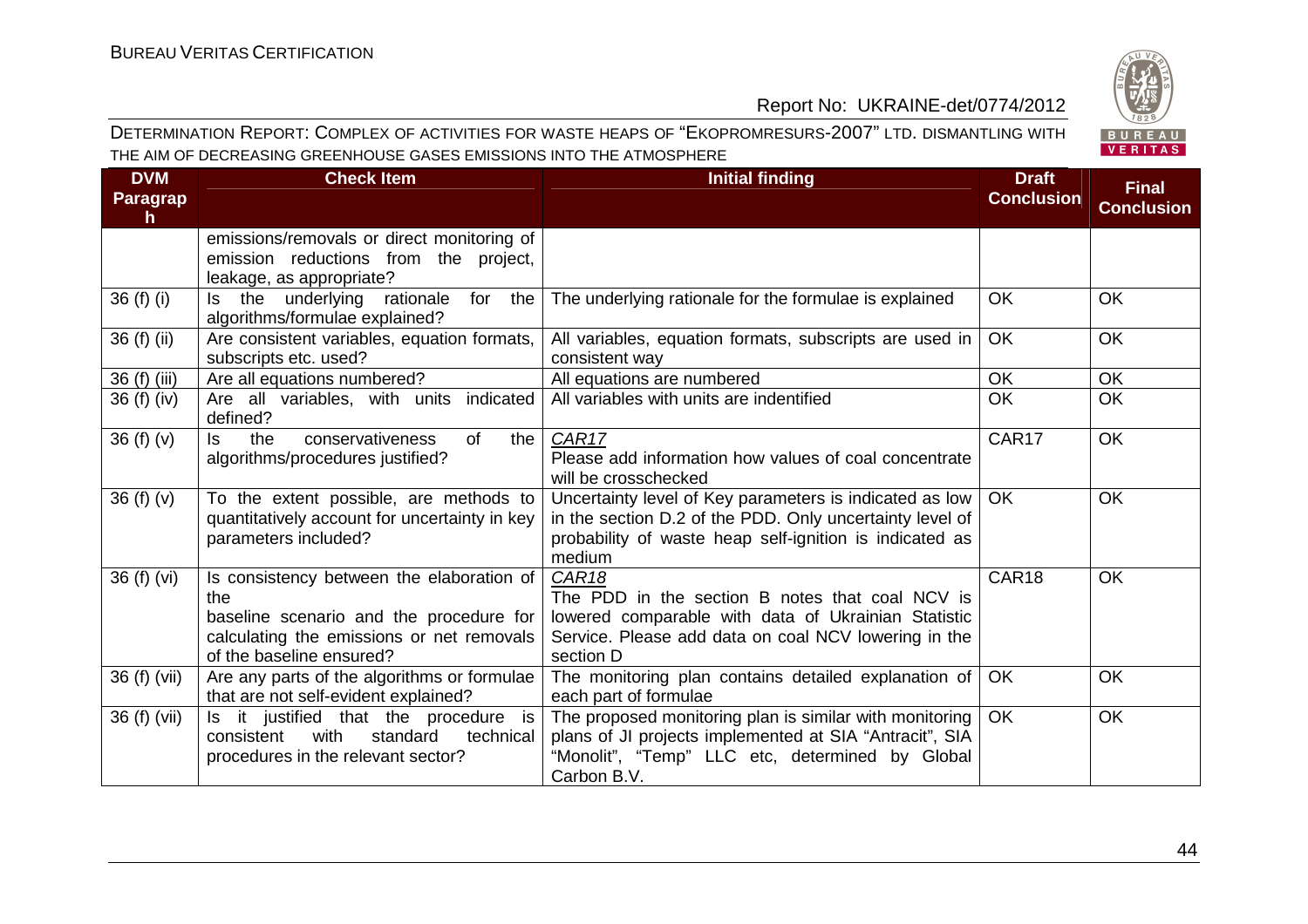

| <b>DVM</b><br><b>Paragrap</b><br>h. | <b>Check Item</b>                                                                                                                                                                                                                                                                                 | <b>Initial finding</b>                                                                                                                                                                                                                                                           | <b>Draft</b><br><b>Conclusion</b> | <b>Final</b><br><b>Conclusion</b> |
|-------------------------------------|---------------------------------------------------------------------------------------------------------------------------------------------------------------------------------------------------------------------------------------------------------------------------------------------------|----------------------------------------------------------------------------------------------------------------------------------------------------------------------------------------------------------------------------------------------------------------------------------|-----------------------------------|-----------------------------------|
| 36 (f) (vii)                        | Are references provided as necessary?                                                                                                                                                                                                                                                             | The references are provided in relevant points                                                                                                                                                                                                                                   | <b>OK</b>                         | OK                                |
| 36 (f) (vii)                        | Are implicit and explicit key assumptions<br>explained in a transparent manner?                                                                                                                                                                                                                   | The explicit and implicit key assumptions are explained<br>in transparent manner                                                                                                                                                                                                 | <b>OK</b>                         | <b>OK</b>                         |
| 36 (f) (vii)                        | Is it clearly stated which assumptions and<br>procedures have significant uncertainty<br>associated with them, and how such<br>uncertainty is to be addressed?                                                                                                                                    | The project participants describe uncertainty level of<br>key factors as low. Key project parameters monitoring<br>equipment is calibrated/verified in accordance with<br>state rules and approved methodologies of quality<br>control and quality assurance                     | <b>OK</b>                         | <b>OK</b>                         |
| 36 (f) (vii)                        | Is the uncertainty of key parameters<br>described and, where possible, is an<br>uncertainty range at 95% confidence level<br>for key parameters for the calculation of<br>emission reductions or enhancements of<br>net removals provided?                                                        | The uncertainty level of parameters monitored is<br>indicated in the section D.2, quality control and quality<br>assurance procedures. The uncertainty level of<br>parameters monitored is indicated as low, only<br>Probability of waste heap burning is indicated as<br>medium | <b>OK</b>                         | <b>OK</b>                         |
| 36(9)                               | Does the monitoring plan identify a national<br>or international monitoring standard if such<br>standard has to be and/or is applied to<br>certain aspects of the project?<br>Does the monitoring plan provide a<br>reference as to where a detailed<br>description of the standard can be found? | The monitoring plan identifies next state ruling<br>documents:<br>GOST 11022-95 and GOST 11014-2001 for<br>(a)<br>sampling analysis process<br>GOST 305-82 on diesel fuel parameters<br>(b)<br>References on detailed description of mentioned<br>standard are provided          | OK                                | <b>OK</b>                         |
| 36(h)                               | Does the monitoring plan document<br>techniques,<br>if<br>for<br>statistical<br>used<br>monitoring, and that they are used in a<br>conservative manner?                                                                                                                                           | The monitoring plan uses some statistical data sources<br>such as researches of waste heap self-ignition<br>probability from Scientific Centre "Respirator", data<br>from Ukrainian State Statistic Service                                                                      | <b>OK</b>                         | <b>OK</b>                         |
| 36 (i)                              | Does the monitoring plan present the<br>quality assurance and control procedures<br>for the monitoring process, including, as                                                                                                                                                                     | The quality control and quality assurance procedures of<br>monitoring process are presented. Information on<br>project measuring devices calibration is provided                                                                                                                 | <b>OK</b>                         | <b>OK</b>                         |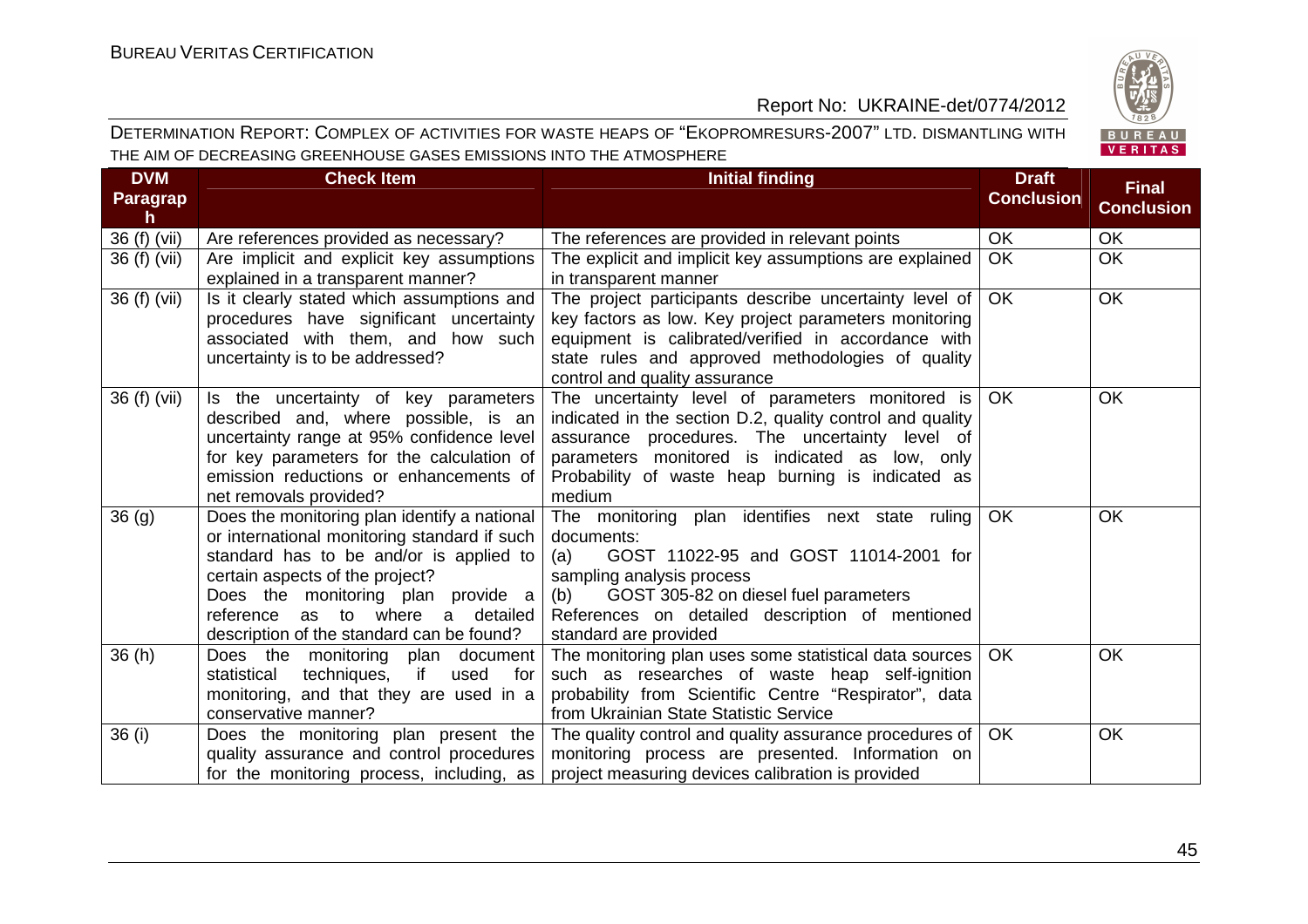| <b>DVM</b><br><b>Paragrap</b><br>h. | <b>Check Item</b>                                                                                                                                                                                                                                                                                                  | <b>Initial finding</b>                                                                                                                                                                                                                                                                                         | <b>Draft</b><br><b>Conclusion</b> | <b>Final</b><br><b>Conclusion</b> |
|-------------------------------------|--------------------------------------------------------------------------------------------------------------------------------------------------------------------------------------------------------------------------------------------------------------------------------------------------------------------|----------------------------------------------------------------------------------------------------------------------------------------------------------------------------------------------------------------------------------------------------------------------------------------------------------------|-----------------------------------|-----------------------------------|
|                                     | appropriate, information on calibration and<br>on how records on data and/or method<br>validity and accuracy are kept and made<br>available upon request?                                                                                                                                                          |                                                                                                                                                                                                                                                                                                                |                                   |                                   |
| 36(j)                               | Does the monitoring plan clearly identify<br>the responsibilities and the authority<br>regarding the monitoring activities?                                                                                                                                                                                        | identifies<br>The<br>monitoring<br>plan<br>clearly<br>the<br>responsibilities and the authorities regarding<br>the<br>monitoring activities, see please figure 9, section D.3 of<br>the PDD                                                                                                                    | OK                                | <b>OK</b>                         |
| 36(k)                               | Does the monitoring plan, on the whole,<br>reflect<br>good<br>monitoring<br>practices<br>appropriate to the project type?<br>If it is a JI LULUCF project, is the good<br>practice guidance developed by IPCC<br>applied?                                                                                          | The monitoring plan is identical to monitoring plans in<br>JI projects implemented at SIA "Antracit", SIA "Monolit",<br>"Temp" LLC etc, determined by Global Carbon B.V.                                                                                                                                       | <b>OK</b>                         | <b>OK</b>                         |
| 36 (I)                              | Does the monitoring plan provide, in<br>tabular form, a complete compilation of the<br>data that need to be collected for its<br>application, including<br>data that are<br>measured or sampled and data that are<br>collected from other sources but not<br>including data that are calculated with<br>equations? | The monitoring plan provides in tabular form a<br>complete compilation of the data collected and required<br>for emission reduction calculation, including data that<br>are measured or sampled and data that are collected<br>from other sources but not including data that are<br>calculated with equations | <b>OK</b>                         | <b>OK</b>                         |
| 36(m)                               | Does the monitoring plan indicate that the<br>data monitored and required for verification<br>are to be kept for two years after the last<br>transfer of ERUs for the project?                                                                                                                                     | The monitoring plan indicates that data monitored and<br>required for ERUs calculation will be kept two years<br>after the last ERUs transfer<br>CAR19<br>Please add reference on relevant order describing data<br>collecting and keeping procedures                                                          | CAR <sub>19</sub>                 |                                   |

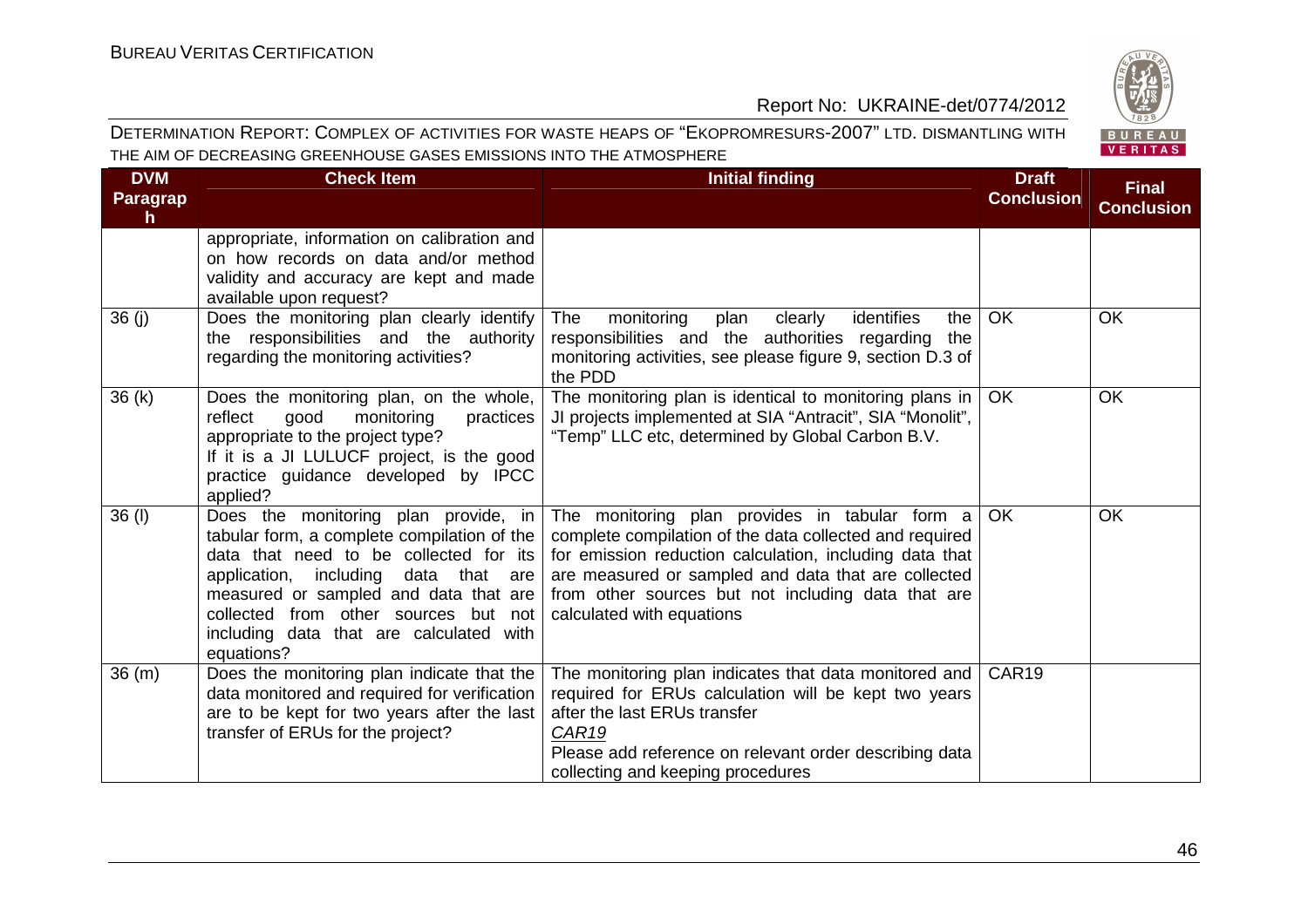| <b>DVM</b><br><b>Paragrap</b> | <b>Check Item</b>                                                                                                                                                                           | <b>Initial finding</b>                                                                                        | <b>Draft</b><br><b>Conclusion</b> | <b>Final</b><br><b>Conclusion</b> |  |  |
|-------------------------------|---------------------------------------------------------------------------------------------------------------------------------------------------------------------------------------------|---------------------------------------------------------------------------------------------------------------|-----------------------------------|-----------------------------------|--|--|
| $\mathsf{h}$                  |                                                                                                                                                                                             |                                                                                                               |                                   |                                   |  |  |
| 37                            | If selected elements or combinations of<br><b>CDM</b><br>approved<br>methodologies<br>or                                                                                                    | <b>CDM</b><br>Selected<br>elements<br>of<br>methodology<br>ACM0009, Version 4.0.0 was used<br>leakages<br>for | <b>OK</b>                         | <b>OK</b>                         |  |  |
|                               | methodological<br>tools are used<br>for                                                                                                                                                     | estimations in line within the section 36 above                                                               |                                   |                                   |  |  |
|                               | establishing the monitoring plan, are the                                                                                                                                                   |                                                                                                               |                                   |                                   |  |  |
|                               | selected elements or combination, together                                                                                                                                                  |                                                                                                               |                                   |                                   |  |  |
|                               | with elements supplementary developed by                                                                                                                                                    |                                                                                                               |                                   |                                   |  |  |
|                               | the project participants in line with 36<br>above?                                                                                                                                          |                                                                                                               |                                   |                                   |  |  |
|                               |                                                                                                                                                                                             |                                                                                                               |                                   |                                   |  |  |
|                               | Approved CDM methodology approach only_Paragraphs 38(a) - 38(d)_Not applicable<br>Applicable to both JI specific approach and approved CDM methodology approach_Paragraph 39_Not applicable |                                                                                                               |                                   |                                   |  |  |
| <b>Leakage</b>                |                                                                                                                                                                                             |                                                                                                               |                                   |                                   |  |  |
|                               | JI specific approach only                                                                                                                                                                   |                                                                                                               |                                   |                                   |  |  |
| 40(a)                         | Does the PDD appropriately describe an                                                                                                                                                      | The PDD appropriately describe an assessment of                                                               | OK.                               | OK                                |  |  |
|                               | assessment of the potential leakage of the                                                                                                                                                  | project leakages and explain which sources of leakage                                                         |                                   |                                   |  |  |
|                               | project and appropriately explain which                                                                                                                                                     | are to be calculated or to be neglected                                                                       |                                   |                                   |  |  |
|                               | sources of leakage are to be calculated                                                                                                                                                     |                                                                                                               |                                   |                                   |  |  |
|                               | and which can be neglected?                                                                                                                                                                 |                                                                                                               |                                   |                                   |  |  |
| 40(b)                         | Does the PDD provide a procedure for an $\vert$                                                                                                                                             | The procedure of ex ante leakages estimates are                                                               | <b>OK</b>                         | OK                                |  |  |
|                               | ex ante estimate of leakage?                                                                                                                                                                | provided in the PDD                                                                                           |                                   |                                   |  |  |
|                               | Approved CDM methodology approach only_Paragraph 41_Not applicable<br>Estimation of emission reductions or enhancements of net removals                                                     |                                                                                                               |                                   |                                   |  |  |
| 42                            | Does the PDD indicate which of the                                                                                                                                                          | The PDD indicates that assessment of emissions in the                                                         | OK.                               | OK                                |  |  |
|                               | following approaches it chooses?                                                                                                                                                            | baseline scenario and in the project scenario was                                                             |                                   |                                   |  |  |
|                               | (a) Assessment of emissions or net                                                                                                                                                          | chosen                                                                                                        |                                   |                                   |  |  |
|                               | removals in the baseline scenario and in                                                                                                                                                    |                                                                                                               |                                   |                                   |  |  |
|                               | the project scenario                                                                                                                                                                        |                                                                                                               |                                   |                                   |  |  |
|                               | Direct assessment of emission<br>(b)                                                                                                                                                        |                                                                                                               |                                   |                                   |  |  |
|                               | reductions                                                                                                                                                                                  |                                                                                                               |                                   |                                   |  |  |

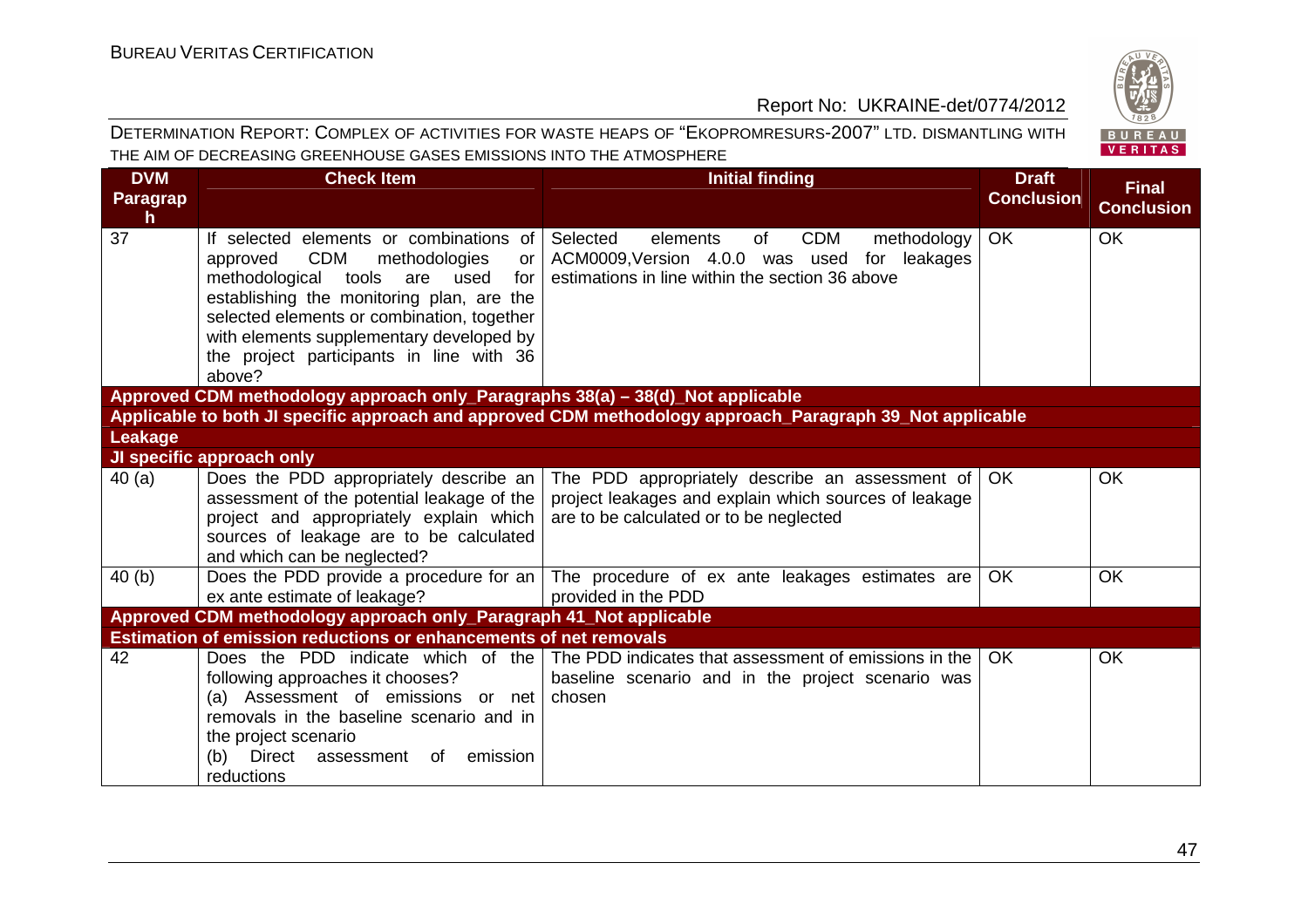

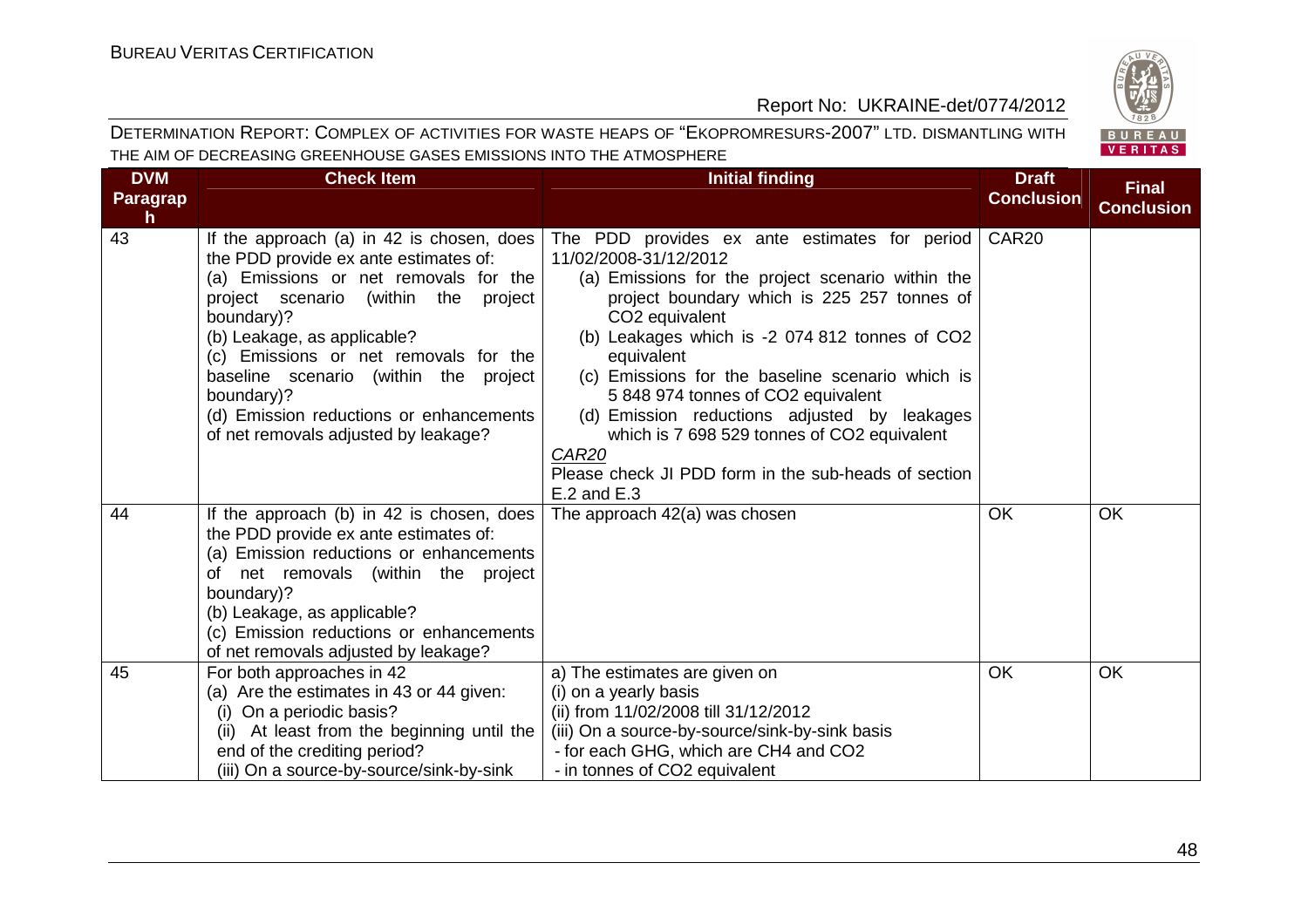

| <b>DVM</b><br><b>Paragrap</b><br>h. | <b>Check Item</b>                                                                                                                                                                                                                                                                                                                                                                                                                                                                                                                                                                                                                                                                                                                                                                                                                                                                                                                                                                                                                                                                                                         | <b>Initial finding</b>                                                                                                                                                                                                                                                                                                                                                                                                                                                                                                                                                                                                                                                                                                                                                                                                                                                                                                                                                                                                                                                                                                                       | <b>Draft</b><br><b>Conclusion</b> | <b>Final</b><br><b>Conclusion</b> |
|-------------------------------------|---------------------------------------------------------------------------------------------------------------------------------------------------------------------------------------------------------------------------------------------------------------------------------------------------------------------------------------------------------------------------------------------------------------------------------------------------------------------------------------------------------------------------------------------------------------------------------------------------------------------------------------------------------------------------------------------------------------------------------------------------------------------------------------------------------------------------------------------------------------------------------------------------------------------------------------------------------------------------------------------------------------------------------------------------------------------------------------------------------------------------|----------------------------------------------------------------------------------------------------------------------------------------------------------------------------------------------------------------------------------------------------------------------------------------------------------------------------------------------------------------------------------------------------------------------------------------------------------------------------------------------------------------------------------------------------------------------------------------------------------------------------------------------------------------------------------------------------------------------------------------------------------------------------------------------------------------------------------------------------------------------------------------------------------------------------------------------------------------------------------------------------------------------------------------------------------------------------------------------------------------------------------------------|-----------------------------------|-----------------------------------|
|                                     | basis?<br>(iv) For each GHG?<br>(v) In tones of CO2 equivalent, using<br>global warming potentials defined by<br>decision 2/CP.3 or as subsequently<br>revised in accordance with Article 5 of the<br>Kyoto Protocol?<br>(b) Are the formula used for calculating the<br>estimates in 43 or 44 consistent throughout<br>the PDD?<br>(c) For calculating estimates in 43 or 44,<br>are key factors influencing the baseline<br>emissions or removals and the activity<br>level of the project and the emissions or<br>net removals as well as risks associated<br>with the project taken into account, as<br>appropriate?<br>(d) Are data sources used for calculating<br>the estimates in 43 or 44 clearly identified,<br>reliable and transparent?<br>(e) Are emission factors (including default<br>emission factors) if used for calculating the<br>estimates in 43 or 44 selected by carefully<br>balancing accuracy and reasonableness,<br>and appropriately justified of the choice?<br>(f) Is the estimation in 43 or 44 based on<br>conservative assumptions and the most<br>plausible scenarios in a transparent | - using global warming potentials defined by decision<br>2/CP.3<br>(b) The formula used for calculating in 43 is consistent<br>throughout the PDD<br>(c) The key factors influencing the baseline emissions<br>and the activity level of the project and the emissions<br>as well as risks associated with the project were taken<br>into account for calculating estimates in 43<br>(d) The data sources used for calculating the estimates<br>in 43 are clearly identified, reliable and transparent.<br>(e) emission factors used for calculations in 43 are in<br>line with National GHG Inventory Report approved by<br><b>Ukrainian DFP</b><br>(f) The estimations in 43 are based on conservative<br>assumptions and the most plausible scenarios in a<br>transparent manner<br>$(q)$ the estimates in 43 are consistent throughout the<br><b>PDD</b><br>(h) the annual average value of estimated emission<br>reductions is calculated by dividing the total estimated<br>emission reductions or enhancements of net removals<br>over the crediting period by the total months of the<br>crediting period and multiplying by twelve. |                                   |                                   |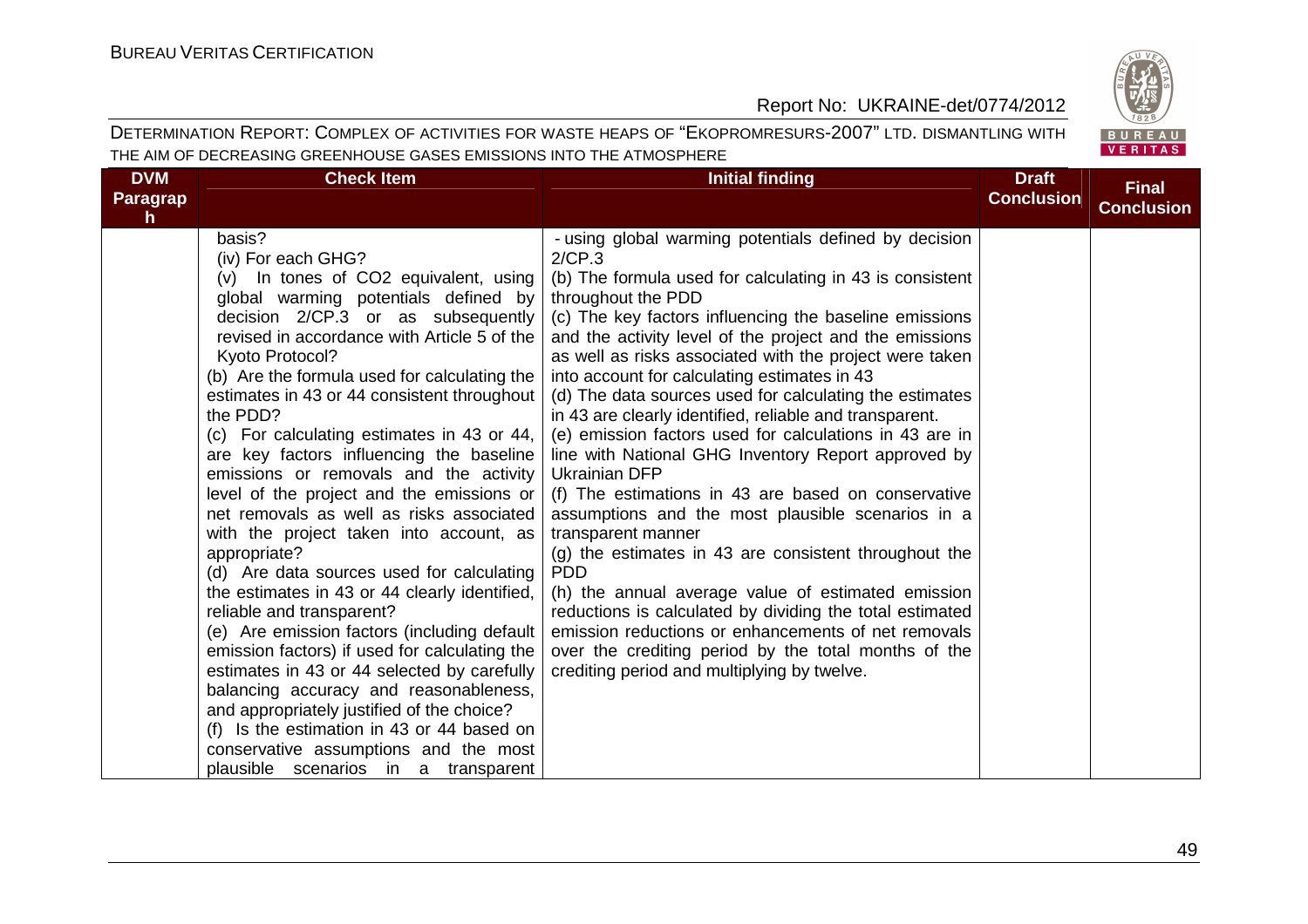

| <b>DVM</b><br><b>Paragrap</b><br>$\mathsf{h}$ | <b>Check Item</b>                                                                                                                                                                                                                                                                                                                                                                                 | <b>Initial finding</b>                                                                                                                                                                             | <b>Draft</b><br><b>Conclusion</b> | <b>Final</b><br><b>Conclusion</b> |
|-----------------------------------------------|---------------------------------------------------------------------------------------------------------------------------------------------------------------------------------------------------------------------------------------------------------------------------------------------------------------------------------------------------------------------------------------------------|----------------------------------------------------------------------------------------------------------------------------------------------------------------------------------------------------|-----------------------------------|-----------------------------------|
|                                               | manner?<br>Are the estimates in 43 or 44<br>(q)<br>consistent throughout the PDD?<br>(h) Is the annual average of estimated<br>emission reductions or enhancements of<br>net removals calculated by dividing the<br>total estimated emission reductions or<br>enhancements of net removals over the<br>crediting period by the total months of the<br>crediting period and multiplying by twelve? |                                                                                                                                                                                                    |                                   |                                   |
| 46                                            | If the calculation of the baseline emissions<br>or<br>net removals is to be performed ex post,<br>does the PDD include an illustrative ex<br>emissions<br>removals<br>ante<br>net<br><b>or</b><br>calculation?                                                                                                                                                                                    | PDD contains ex-post calculations for 2008-2011<br>years. Ex-ante calculations is provided for 2012 year                                                                                           | OK.                               | <b>OK</b>                         |
|                                               | Approved CDM methodology approach only_Paragraphs 47(a) - 47(b)_Not applicable                                                                                                                                                                                                                                                                                                                    |                                                                                                                                                                                                    |                                   |                                   |
| 48 (a)                                        | <b>Environmental impacts</b><br><b>PDD</b><br><b>Does</b><br>list<br>attach<br>the<br>and<br>of the<br>documentation on the analysis<br>environmental impacts of the project,<br>transboundary<br>including<br>impacts, in<br>accordance with procedures as determined<br>by the host Party?                                                                                                      | The PDD lists documentation on the project OK<br>environmental impact analysis in accordance with<br>actual Ukrainian legislation.                                                                 |                                   | <b>OK</b>                         |
| 48(b)                                         | If the analysis in 48 (a) indicates that the<br>environmental impacts are considered<br>significant by the project participants or the<br>host Party, does the PDD provide                                                                                                                                                                                                                        | The analysis mentioned in 48(a) indicates that impact<br>on air is significant. Assessment of impact on the<br>environment under the laws of Ukraine was held for the<br>proposed project in 2008. | OK.                               | OK                                |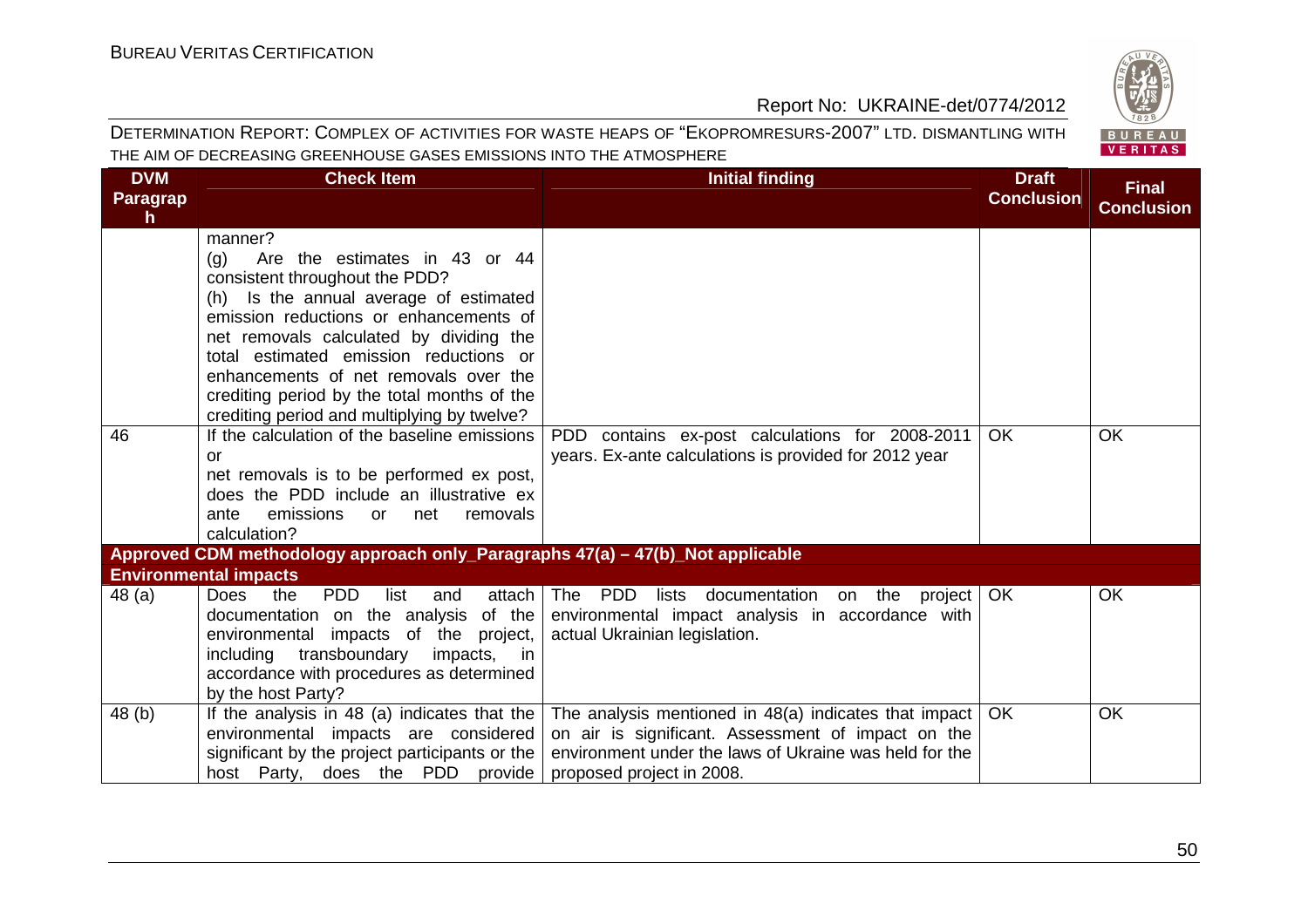#### DETERMINATION REPORT: COMPLEX OF ACTIVITIES FOR WASTE HEAPS OF "EKOPROMRESURS-2007" LTD. DISMANTLING WITH THE AIM OF DECREASING GREENHOUSE GASES EMISSIONS INTO THE ATMOSPHERE



BUREAU **VERITAS**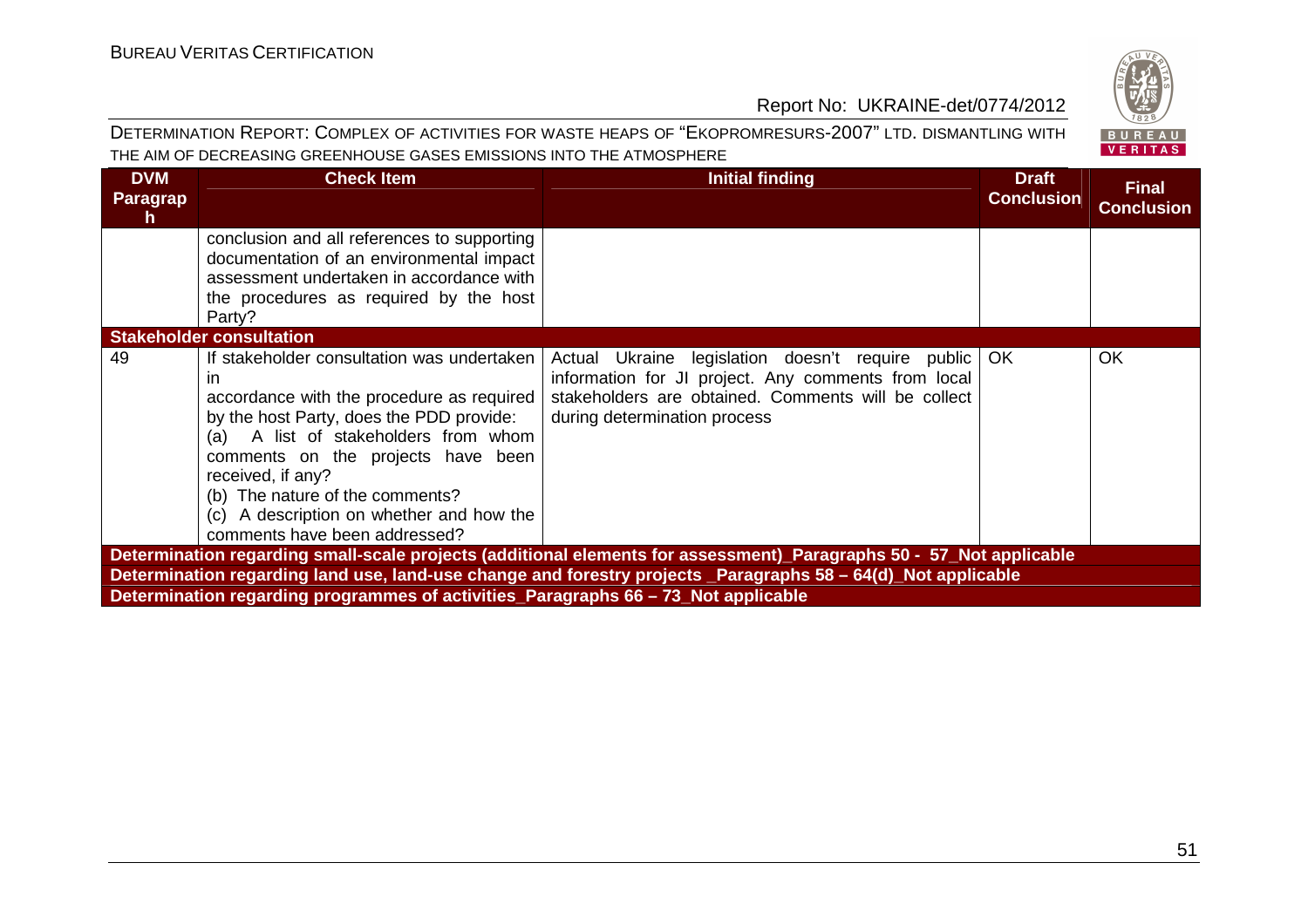#### DETERMINATION REPORT: COMPLEX OF ACTIVITIES FOR WASTE HEAPS OF "EKOPROMRESURS-2007" LTD. DISMANTLING WITH THE AIM OF DECREASING GREENHOUSE GASES EMISSIONS INTO THE ATMOSPHERE



#### **Table 2 Resolution of Corrective Action and Clarification Requests**

| Draft report clarifications and<br>corrective<br>action requests by validation team                                                                                                                                                                                                                                                                                                                                                                                   | Ref. to<br>checklist<br>question<br>in table 1 | <b>Summary</b><br>participant<br>project<br><b>of</b><br>response                                                                                                                                                                                                                                                                                                                          | <b>Determination team conclusion</b> |
|-----------------------------------------------------------------------------------------------------------------------------------------------------------------------------------------------------------------------------------------------------------------------------------------------------------------------------------------------------------------------------------------------------------------------------------------------------------------------|------------------------------------------------|--------------------------------------------------------------------------------------------------------------------------------------------------------------------------------------------------------------------------------------------------------------------------------------------------------------------------------------------------------------------------------------------|--------------------------------------|
| <b>CAR01</b><br>Please<br>add<br>data<br>subcontractors<br><b>on</b><br>0f<br>"Ecopromresurs-2007" Ltd involved to the project<br>activity.                                                                                                                                                                                                                                                                                                                           |                                                | Artik - bud" Ltd. is the contractor of waste<br>heap sorting and dismantling. Contract<br>for work #908 from 09/01/08<br>between "Artik - bud" Ltd and<br>"EKOPROMRESURS-2007" Ltd.                                                                                                                                                                                                        | The issue is closed                  |
| <b>CAR02</b><br>Please provide correct numeration of tables and<br>figures through all PDD                                                                                                                                                                                                                                                                                                                                                                            |                                                | Correct numeration of tables and figures<br>is provided                                                                                                                                                                                                                                                                                                                                    | The issue is closed                  |
| CAR03<br>Please add history of waste heaps dismantled in<br>project frames. According to "Моделювання<br>температурного поля згасаючих териконів,<br>В.В. Попович, А.Д. Кузик, канд. фіз.-мат. наук,<br>доцент, О.О. Карабин, канд. фіз.-мат. наук,<br>доцент, О.Ю. Чмир, канд. фіз.-мат. наук<br>(Львівський державний університет безпеки<br><i>життедіяльності)</i> " time of waste heap burning<br>is about 15-20 years after finishing of waste heap<br>mantling |                                                | Start of waste heaps dumping - 1933<br>year, the end - 1968. Concerning duration<br>of burning waste heaps, it is still<br>controversial subject. In the literature<br>there are numbers from 5 to 50 years. In<br>terms of the project, an important matter<br>is the time of waste heap ignition.<br>However, in this project waste heaps that<br>are being dismantled were not burning. | The issue is closed                  |
| CAR04<br>Please provide more actual satellite photos of<br>dismantled waste heaps and enrichment plant or<br>indicate date of proposed in the PDD photo.                                                                                                                                                                                                                                                                                                              |                                                | Due to the size limits of section A.4.1.4<br>and a large number of waste heaps in the<br>project, the project participants provided<br>only photos of waste heaps on satellite<br>map.                                                                                                                                                                                                     | The issue is closed                  |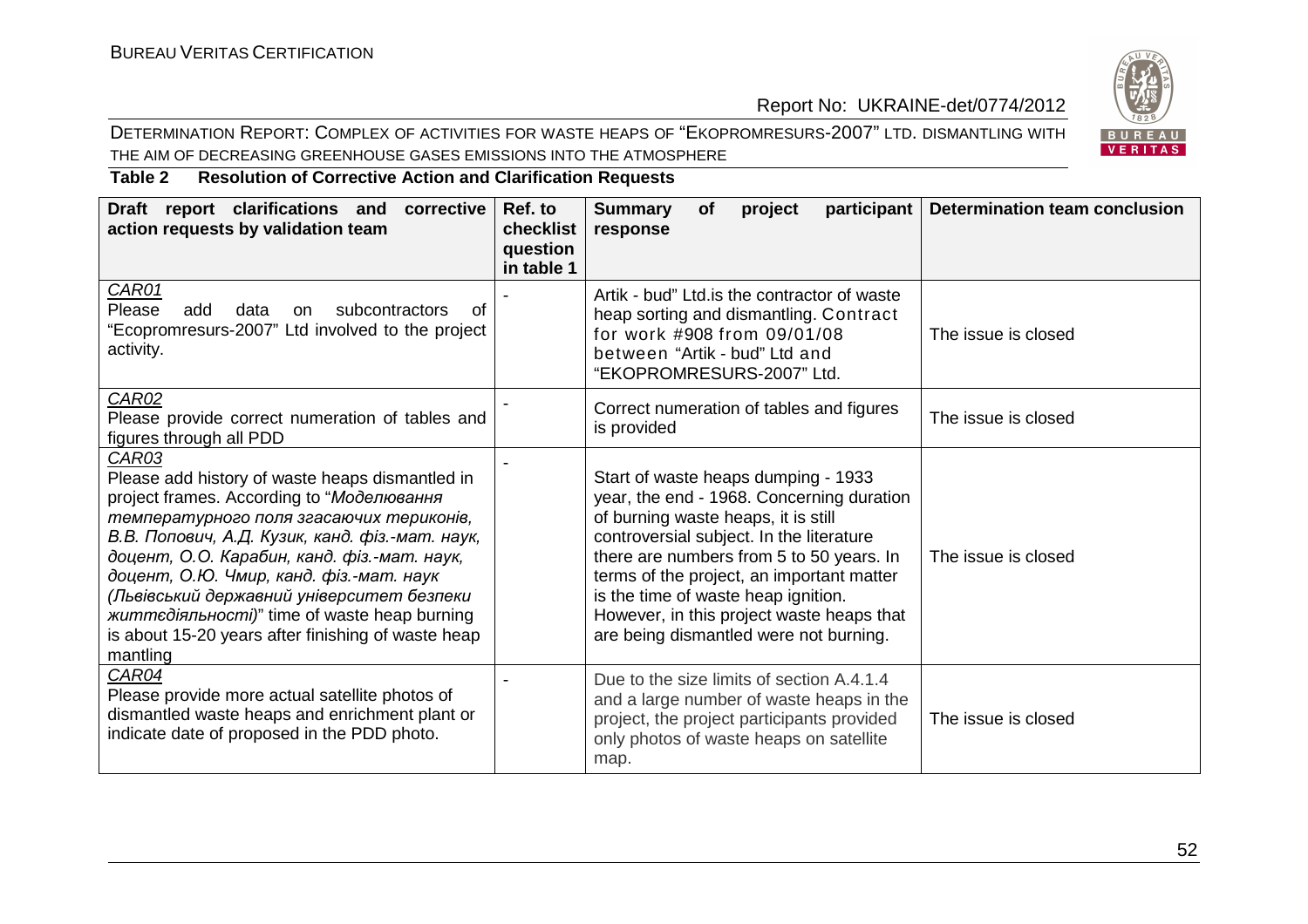

| CAR05<br>Please add coordinates of sorting unit and clarify<br>source of project geographical data                                                                                                                                                                                                                                                                                         |    | Added in Section A 4.1.4: geographical<br>coordinates of sorting unit: 48°8' 44.37"<br>N. Lt and 38°53' 41.63" E.Ln. Source of<br>geographical coordinates - the program<br>Google Earth, Version 6.0                                                                                          | The issue is closed |
|--------------------------------------------------------------------------------------------------------------------------------------------------------------------------------------------------------------------------------------------------------------------------------------------------------------------------------------------------------------------------------------------|----|------------------------------------------------------------------------------------------------------------------------------------------------------------------------------------------------------------------------------------------------------------------------------------------------|---------------------|
| CAR06<br>Please provide adequate photos of sorting unit                                                                                                                                                                                                                                                                                                                                    |    | Adequate photos are provided                                                                                                                                                                                                                                                                   | The issue is closed |
| CAR07<br>Please provide written project approvals from the<br>both Parties Involved                                                                                                                                                                                                                                                                                                        | 19 | Letters of approval from DFPs of Parties<br>Involved will be received after finishing of<br>determination process.                                                                                                                                                                             | Pending             |
| CAR08<br>Please indicate way of project participants<br>authorisation                                                                                                                                                                                                                                                                                                                      | 21 | Added, Section A.5: Parties involved<br>authorize "EKOPROMRESURS-2007"<br>Ltd. (Ukraine) and SIA "Vidzeme Eko"<br>(Latvia) to be participants of the project.<br>Authorisation is confirmed by letter of<br>endorsement and by letter of approval.                                             | Pending             |
| <b>CAR09</b><br>Please provide more detailed description of<br>barriers for scenario 3. Wastes of coal production<br>uses for concrete production in JI project<br>"Зменшення викидів парникових газів шляхом<br>модернізації технології виробництва золи на<br>ПАТ «Білоцерківський завод залізобетонних<br>конструкцій»" which is already<br>positively<br>determined by Bureau Veritas. | 23 | An additional obstacle to the use of these<br>waste heaps as building materials is that<br>they have a high carbon content, which<br>leads to lower quality products. In<br>addition, the technology of building<br>materials requires fine grinding, resulting<br>in additional energy costs. | The issue is closed |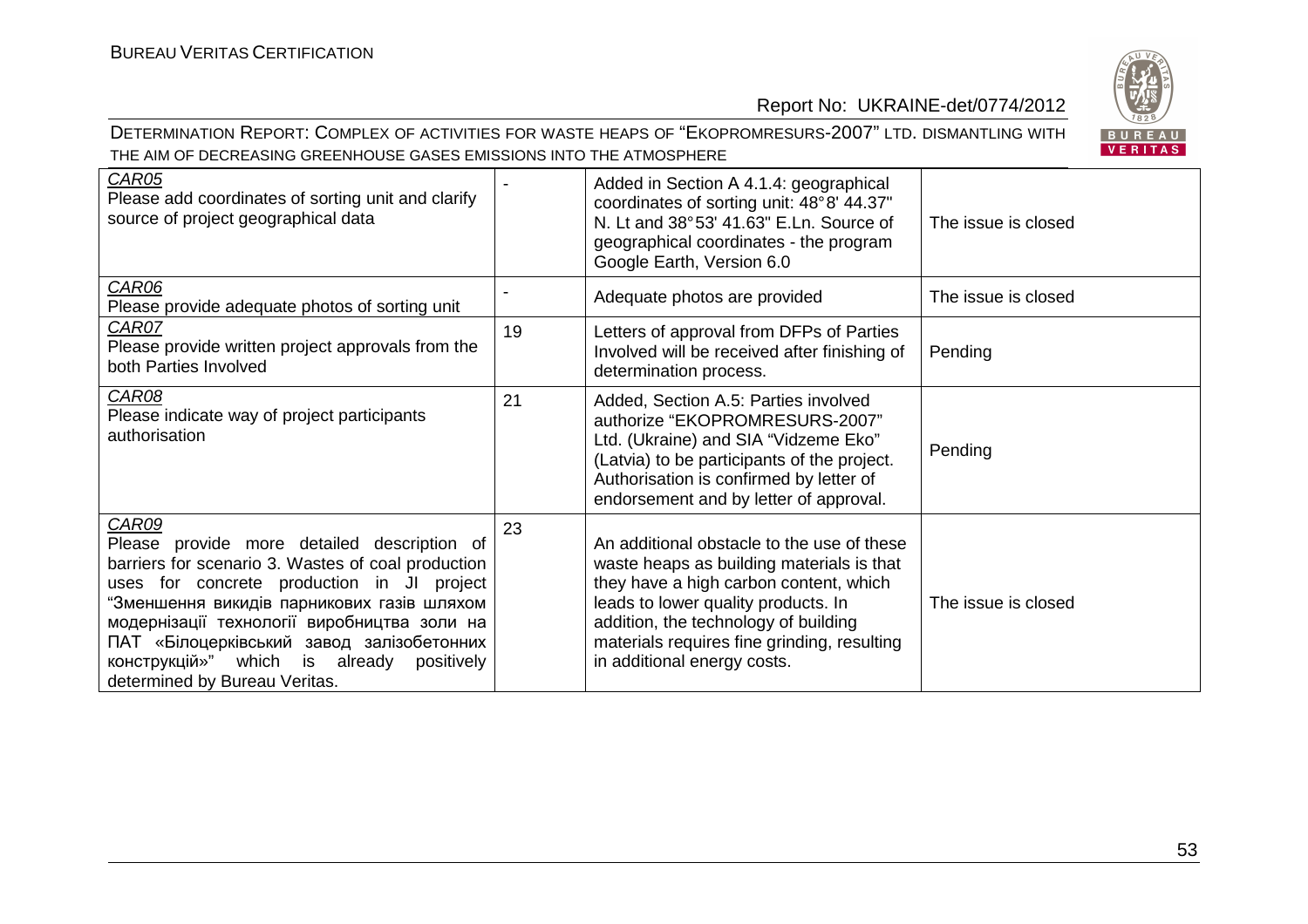

| <b>CAR10</b><br>Please provide analysis of the two next scenarios:<br>(c) process of empty rock mass dumping to<br>empty mines' caves<br>forestation of waste heap with usage of green<br>mass as source of CO2 enhancement                                                                   | 23    | Concerning these two proposed<br>scenarios can say the following:<br>-inverse filling rock in the mine is<br>progressive but highly expensive method<br>compared to dumping rocks into piles.                                                                                                                                      |                                                            |
|-----------------------------------------------------------------------------------------------------------------------------------------------------------------------------------------------------------------------------------------------------------------------------------------------|-------|------------------------------------------------------------------------------------------------------------------------------------------------------------------------------------------------------------------------------------------------------------------------------------------------------------------------------------|------------------------------------------------------------|
|                                                                                                                                                                                                                                                                                               |       | -afforestation is possible only under<br>complete burnup of coal in Waste heaps.<br>The probability of waste heaps ignition in<br>Luhansk region is very high (0.78% by<br>research institute Respirator), so we can<br>not consider afforestation on burning<br>heaps, which are considered in the<br>project, as an alternative. | The issue is closed                                        |
| CAR11<br>Please correctly indicate name and the latest<br>version of CDM methodology ACM0009 ver.<br>4.0.0, which elements are used for leakages<br>estimation                                                                                                                                | 24    | Reference number is correctly indicated:<br>methodology ACM0009 version 4.0.0                                                                                                                                                                                                                                                      | The issue is closed                                        |
| <b>CAR12</b><br>The project "Waste Heap Dismantling in the<br>Rebrykove Town of Luhansk Region of Ukraine<br>with the Aim of Reducing Greenhouse Gases<br>Emissions into the Atmosphere" uses another<br>technology (wet separations in hydrocyclones) for<br>coal separation. Please correct | 29(a) | Both projects use simple different<br>technology for coal benefication, but<br>monitoring procedures for calculating<br>carbon content is similar.                                                                                                                                                                                 | The issue is closed. Explanation<br>was found satisfactory |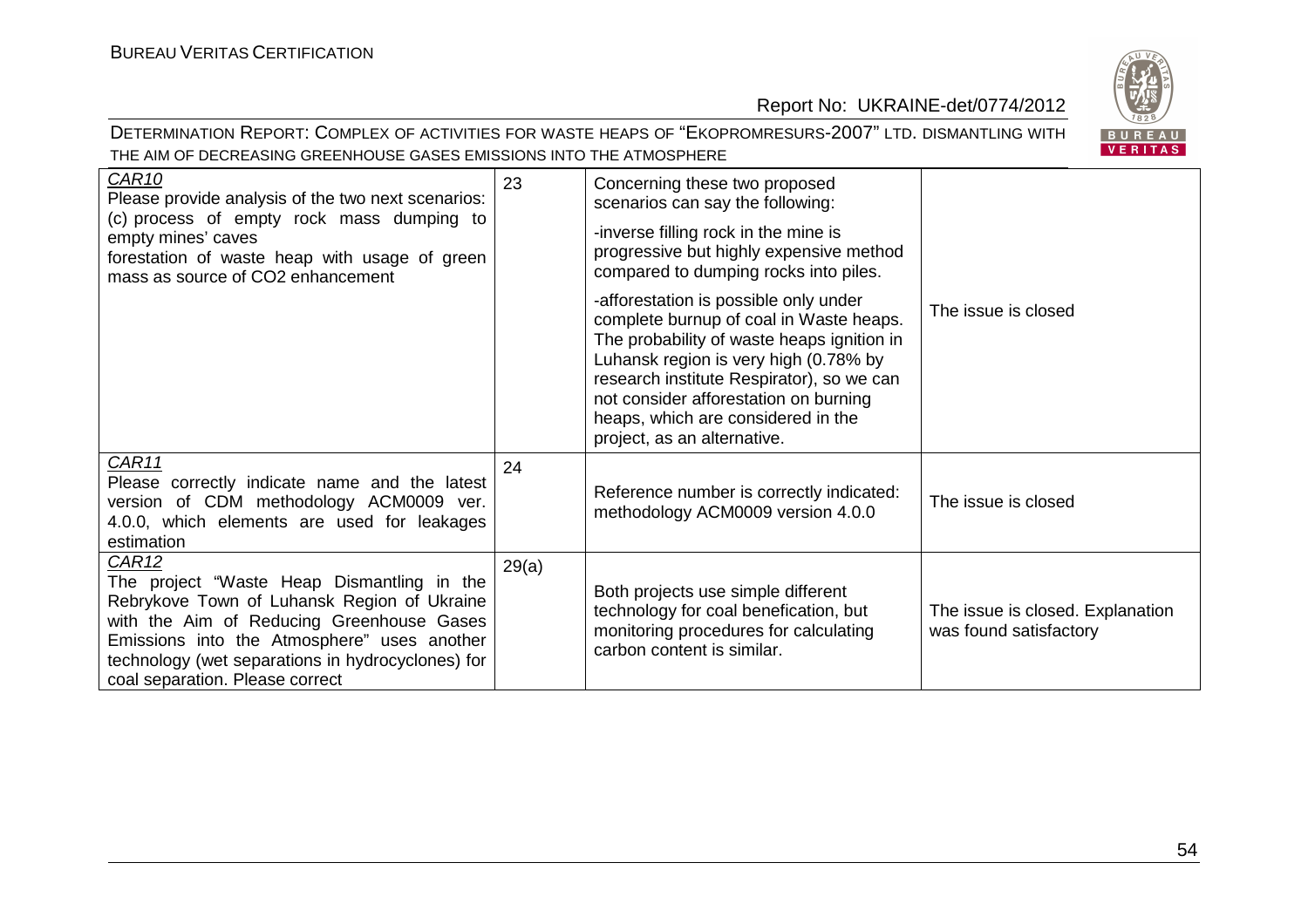

| <b>CAR13</b><br>Please provide evidences that coal obtained in<br>project frames will be used in Ukraine                                                                                                                                                                                                                               | 32(a) | Carbonaceous fraction, which is the end<br>product of this project, does not meet<br>European standards for coal quality. As<br>the result, it may be consumed only in the<br>region where the project activities take<br>place. | The issue is closed |
|----------------------------------------------------------------------------------------------------------------------------------------------------------------------------------------------------------------------------------------------------------------------------------------------------------------------------------------|-------|----------------------------------------------------------------------------------------------------------------------------------------------------------------------------------------------------------------------------------|---------------------|
| CAR14<br>Please provide to AIE documents, that describe<br>project key parameters, such as<br>sale invoices on<br>consumed<br>coal<br>containing rock mass<br>invoices<br>delivered<br>sale<br><sub>on</sub><br>coal<br>concentrate<br>invoices on consumed diesel fuel<br>monthly<br>acts<br>electric<br>energy<br>on<br>consumptions | 36(b) | All necessary documentation has been<br>submitted to AIE                                                                                                                                                                         | The issue is closed |
| CAR15<br>PDD indicates that annual average data for<br>Luhansk Region was used for coal moisture and<br>ash content. Also, PDD contains description of<br>procedures following for laboratory samples.<br>Please correct this misamendment, also please<br>provide laboratory certificates on coal quality if<br>possible              | 36(b) | Laboratory quality certificates are<br>submitted to AIE. In Section D.1p.3.2<br>added: Ash and moisture fraction (0-30m)<br>is determined on the basis of data<br>laboratories involved, as a third party of<br>the project.     | The issue is closed |
| CAR16<br>Please add in the section D.1<br>sub-section<br>Measuring devices reference on Annex 3<br>contained data on project measuring equipment                                                                                                                                                                                       | 36(e) | Reference on Annex 3 contained data on<br>project measuring equipment was added<br>in the section D.1                                                                                                                            | The issue is closed |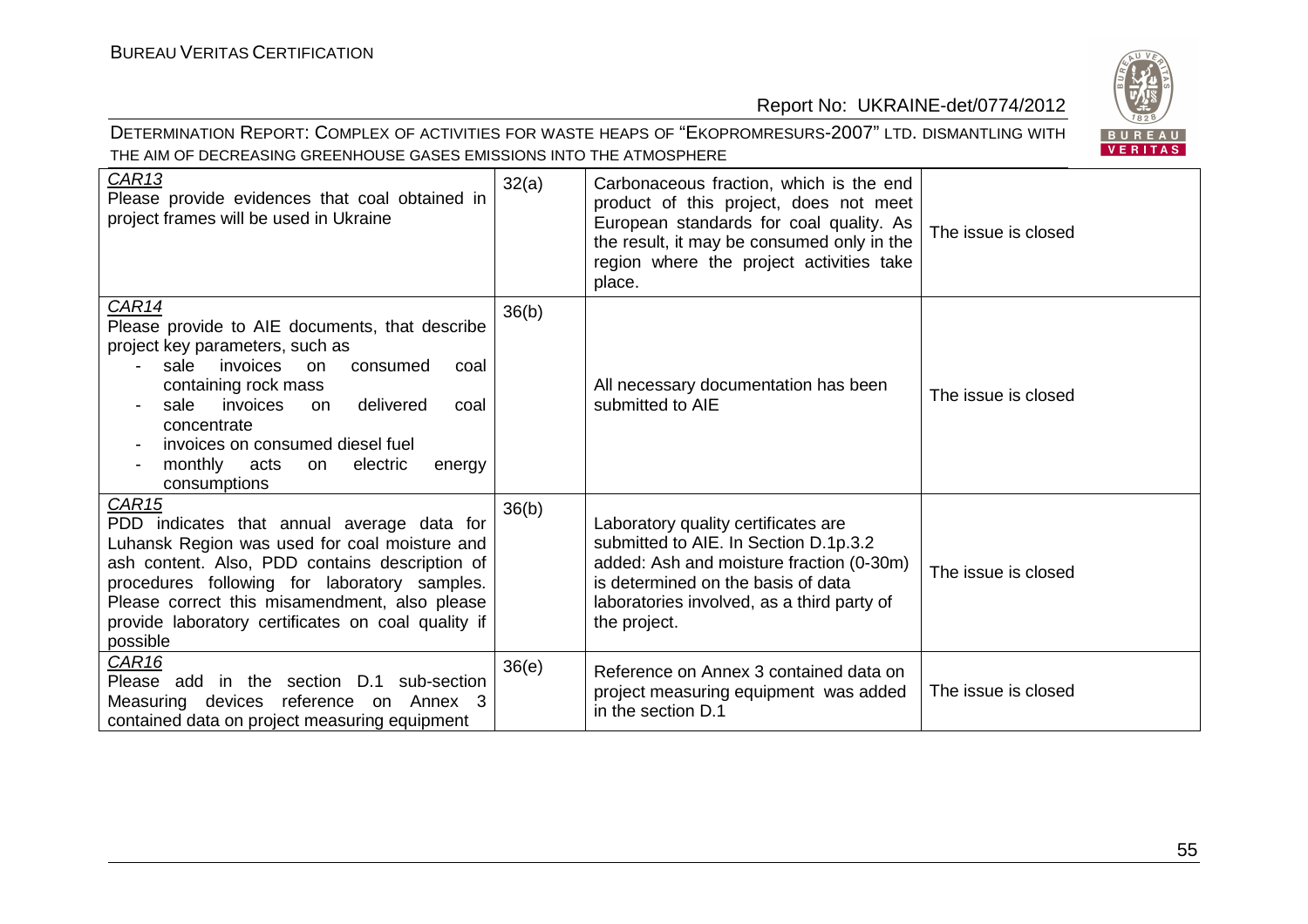

| CAR17<br>add information how values of<br>Please<br>coal<br>concentrate will be crosschecked                                                                                                | 36(f)(v)  | Noted in Section D.1 (3.1): To determine<br>this parameter the commercial data of<br>company are used. To confirm the<br>amount of fraction (0-30 mm) checks and<br>documents from customers are used.<br>Taken into account and refers to the<br>project activity only product which<br>delivered to the customer. Weighing takes<br>place on site using certified scales.<br>Regular cross-inspections with customers<br>are executed. Information of summurized<br>reports is based on these delivery data. | The issue is closed |
|---------------------------------------------------------------------------------------------------------------------------------------------------------------------------------------------|-----------|----------------------------------------------------------------------------------------------------------------------------------------------------------------------------------------------------------------------------------------------------------------------------------------------------------------------------------------------------------------------------------------------------------------------------------------------------------------------------------------------------------------|---------------------|
| <b>CAR18</b><br>The PDD in the section B notes that coal NCV is<br>lowered comparable with data of Ukrainian<br>Statistic Service. Please add data on coal NCV<br>lowering in the section D | 36(f)(vi) | Added in Section D: Net Calorific Value,<br>calculated by formula (14), value provided<br>by National Inventory is about 10% lower,<br>so for reasons of conservatism, the<br>project takes the value calculated by the<br>formula (14)                                                                                                                                                                                                                                                                        | The issue is closed |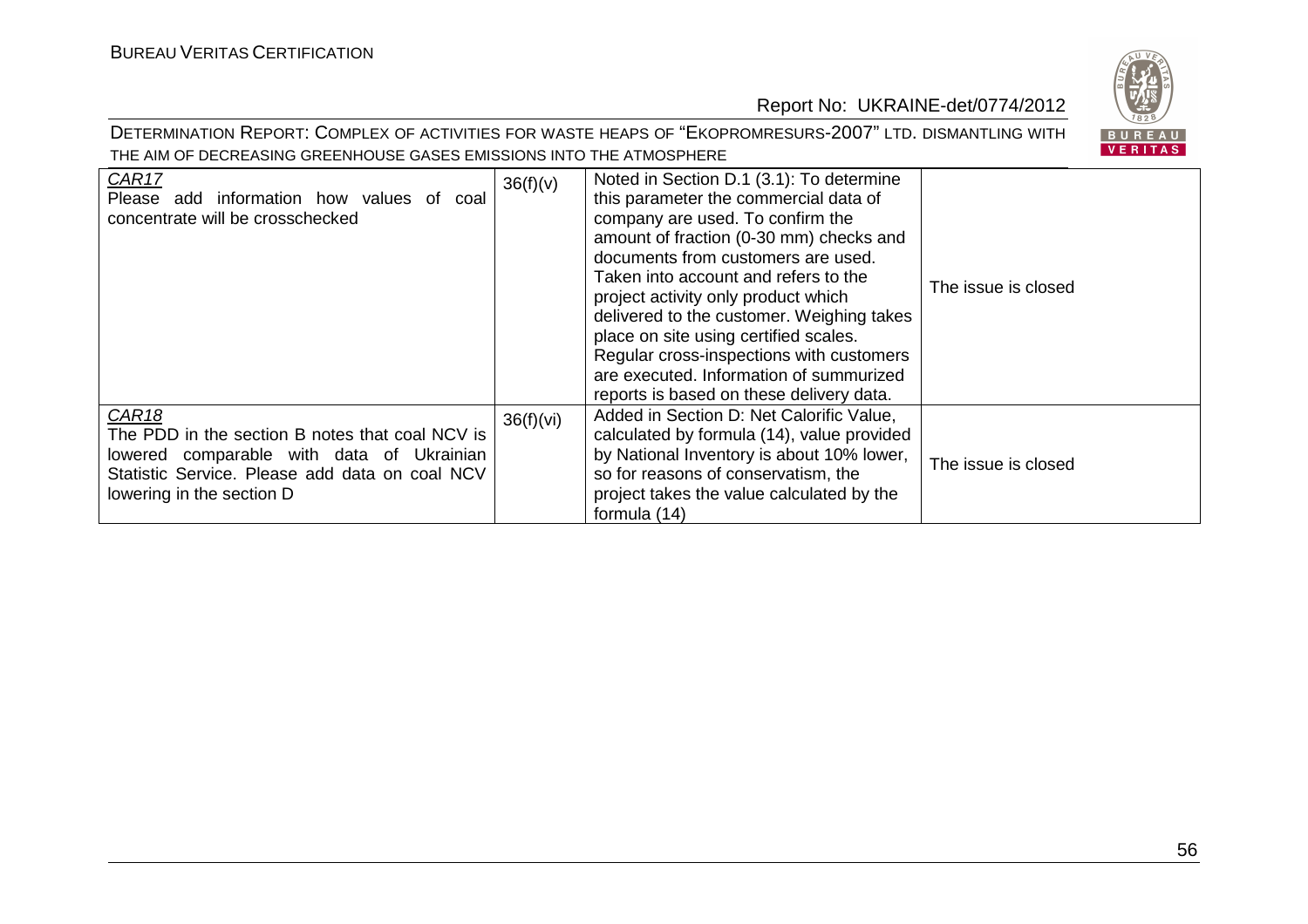

| <b>CAR19</b><br>Please add reference on<br>relevant<br>order<br>describing<br>collecting<br>data<br>and<br>keeping<br>procedures | 36(m) | Noted in Section D.1.:Documents and<br>reports on the data that are monitored will<br>be archived and stored by the project<br>participants. The following documents will<br>be stored: primary documents for the<br>accounting of monitored parameters in<br>paper form; intermediate reports, orders<br>and other monitoring documents in paper<br>and electronic form; documents on   The issue is closed<br>measurement devices in paper and<br>electronic form. These documents and<br>other data monitored and required for<br>determination and verification, as well as<br>any other data that are relevant to the<br>operation of the project will be kept for at<br>least two years after the last transfer of<br>ERU <sub>s</sub> . |                     |
|----------------------------------------------------------------------------------------------------------------------------------|-------|------------------------------------------------------------------------------------------------------------------------------------------------------------------------------------------------------------------------------------------------------------------------------------------------------------------------------------------------------------------------------------------------------------------------------------------------------------------------------------------------------------------------------------------------------------------------------------------------------------------------------------------------------------------------------------------------------------------------------------------------|---------------------|
| CAR <sub>20</sub><br>Please check JI PDD form in the sub-heads of<br>section E.2 and E.3                                         | 43    | Sub-heads of section E are corrected<br>within JI PDD form.                                                                                                                                                                                                                                                                                                                                                                                                                                                                                                                                                                                                                                                                                    | The issue is closed |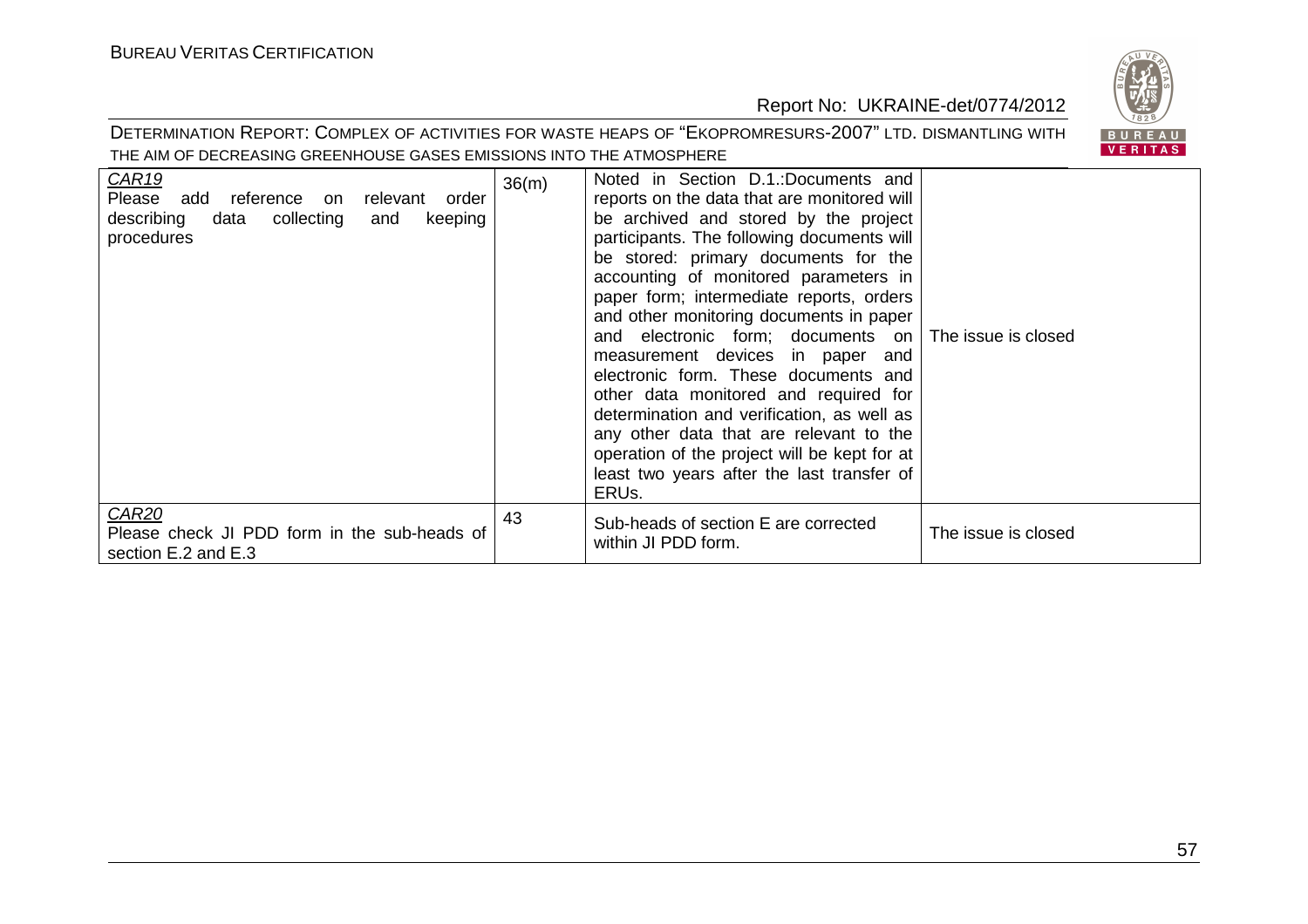

| CLO1<br>PDD indicates that waste heaps of Miusynska<br>mine have been dismantled in project frames.<br>The project "Dismantling of waste heap of<br>"Miusynska" mine" has been positively<br>determined by Bureau Veritas. Please clarify that<br>these project don't crossed                       | Dismantling is carried out at six waste<br>heaps, two of them have such names:<br>waste heap # 26 of Mine # 26 VP "<br>Shahta "Miusynska" and waste heap #2<br>of mine #3/4 VP "Shahta "Miusynska".<br>Geographical coordinates of these waste<br>heaps: 48°06' 23.41"N. Lt and 38°53'<br>23.82" E.Ln; 48°06' 58.32"N. Lt and 38°<br>49' 40.19" E.Ln. In PDD of the project<br>"Dismantling of waste heap of<br>"Miusynska" mine" that has been<br>positively determined by Bureau Veritas,<br>dismantling is carried out on the waste<br>heap at Miusynka mine and has following<br>coordinates: 48°05' 57" N. Lt and 38°54'<br>05" E.Ln. Therefore, this project doesn't<br>have anything in common with the project<br>"Dismantling of waste heap of<br>"Miusynska" mine" | The issue is closed |
|-----------------------------------------------------------------------------------------------------------------------------------------------------------------------------------------------------------------------------------------------------------------------------------------------------|------------------------------------------------------------------------------------------------------------------------------------------------------------------------------------------------------------------------------------------------------------------------------------------------------------------------------------------------------------------------------------------------------------------------------------------------------------------------------------------------------------------------------------------------------------------------------------------------------------------------------------------------------------------------------------------------------------------------------------------------------------------------------|---------------------|
| CLO2<br>The proposed project envisages processing<br>around of two and the half million tonnes of coal<br>containing rock mass from waste heap per year.<br>PDD indicates that capacity of project equipment<br>is about 1 400 000 tonnes per year. Please<br>correct or explain this misamendment. | Section A.4.2: The project capacity of the<br>complex allows to process 1400 thousand<br>$m3$ of the rock per year. It is about<br>12500000 tons per year                                                                                                                                                                                                                                                                                                                                                                                                                                                                                                                                                                                                                    | The issue is closed |
| CLO3<br>Please add data on quantities of inertial sieves<br>GIL-52 involved in the project and shift-cycle on<br>enrichment plant                                                                                                                                                                   | Three GIL-52 are involved in the project                                                                                                                                                                                                                                                                                                                                                                                                                                                                                                                                                                                                                                                                                                                                     | The issue is closed |